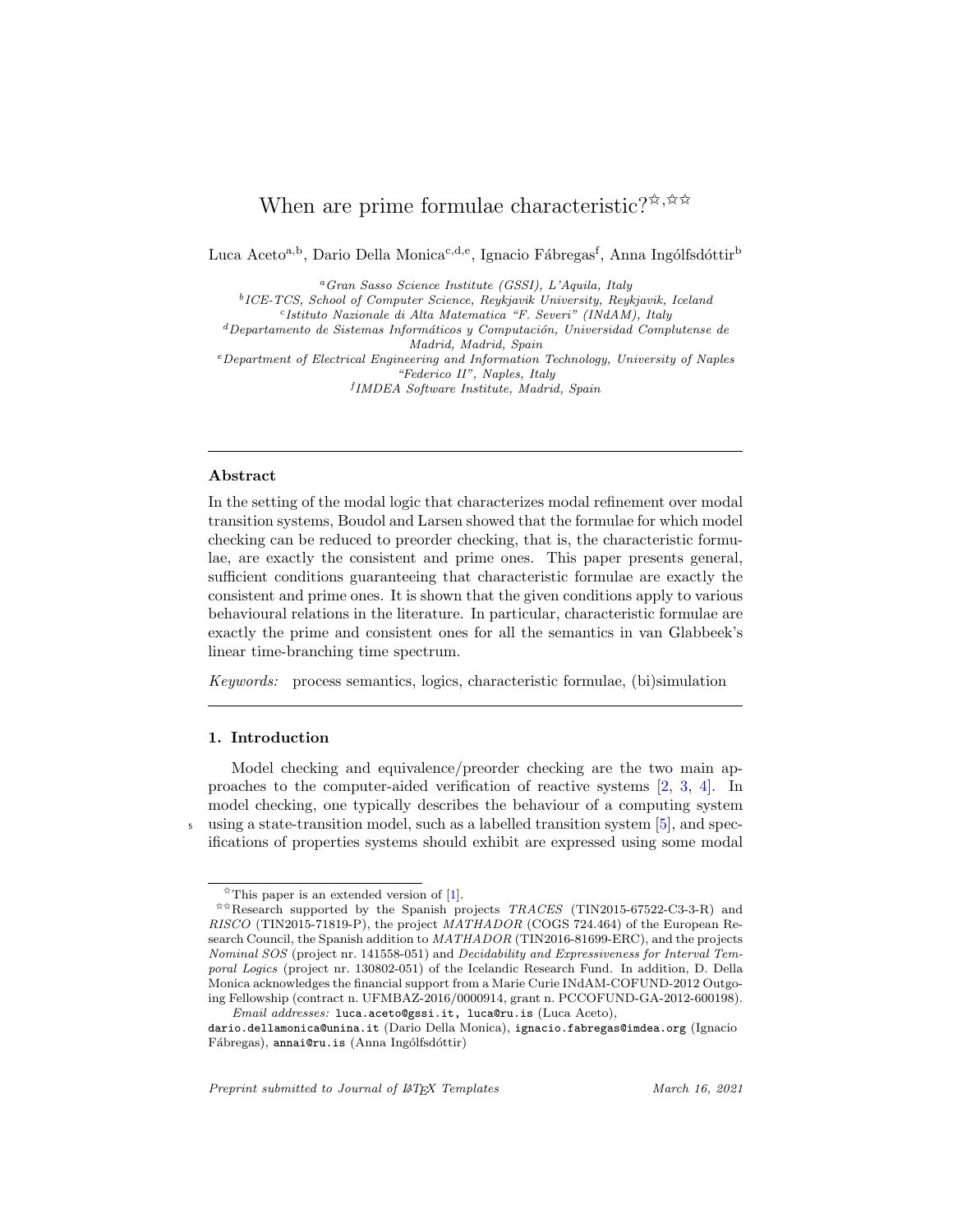or temporal logic. In this approach, system verification amounts to checking whether a system is a model of the formulae describing a given specification. When using equivalence/preorder checking instead, systems and their speci-

<sup>10</sup> fications are both expressed in the same state-machine-based formalism. In this approach, checking whether a system correctly implements its specification amounts to verifying whether the state machines describing them are related by some suitable notion of behavioural equivalence/preorder. (See  $[6, 7]$  $[6, 7]$  for taxonomic studies of the plethora of behavioural relations that have been considered <sup>15</sup> in the field of concurrency theory.)

The study of the connections between the above-mentioned approaches to system verification and, more generally, between behavioural and logical approaches to defining the semantics of reactive systems has been one of the classic topics of research in concurrency theory since the work of Hennessy and Milner, 20 who showed in [\[8\]](#page-31-7) that bisimilarity  $[9, 10]$  $[9, 10]$  coincides with the equivalence in-

- duced by a multi-modal logic, which is now commonly called Hennessy-Milner Logic, over labelled transition systems satisfying a mild finiteness constraint. Similar modal characterization results have been established for all the semantics in van Glabbeek's linear-time/branching-time spectrum [\[7\]](#page-31-6). Such results
- <sup>25</sup> are truly fundamental in concurrency theory and have found a variety of applications in process theory—see, for instance, the papers [\[11,](#page-31-10) [12\]](#page-31-11). However, they do not provide a "practically useful" connection between model checking and equivalence/preorder checking; indeed, using a modal characterization theorem to prove that two labelled transition systems are equated by some notion <sup>30</sup> of behavioural equivalence would involve showing that the two systems satisfy

exactly the same (typically infinite) set of formulae in the modal logic that characterizes the equivalence of interest.

A bridge between model checking and equivalence/preorder checking is provided by the notion of characteristic formula [\[13,](#page-31-12) [14\]](#page-32-0). Intuitively, a charac-<sup>35</sup> teristic formula provides a complete logical characterization of the behaviour of a process modulo some notion of behavioural equivalence or preorder. The complexity of the problem of deciding whether a formula is characteristic for a process has been studied in [\[15,](#page-32-1) [16\]](#page-32-2) in the setting of several modal logics and  $\mu$ -calculus. At least for finite labelled transition systems, characteristic formulae

- <sup>40</sup> can be used to reduce equivalence/preorder checking to model checking effectively [\[17\]](#page-32-3). A natural question to ask is for what kinds of logical specifications model checking can be reduced to establishing a behavioural relation between an implementation and a labelled transition system that suitably encodes the specification. To the best of our knowledge, this question was first addressed by
- <sup>45</sup> Boudol and Larsen, who showed in [\[18\]](#page-32-4) that, in the context of the modal logic that characterizes modal refinement over modal transition systems, the formulae that are "graphically representable" (that is, the ones that are characteristic for some process) are exactly the consistent and prime ones. (A formula is prime if whenever it implies a disjunction of two formulae, it implies one of the dis-
- <sup>50</sup> juncts.) A similar result is given in [\[19\]](#page-32-5) in the setting of covariant-contravariant simulation. Moreover, each formula in the logics considered in [\[19,](#page-32-5) [18\]](#page-32-4) can be "graphically represented" by a (possibly empty) finite set of processes.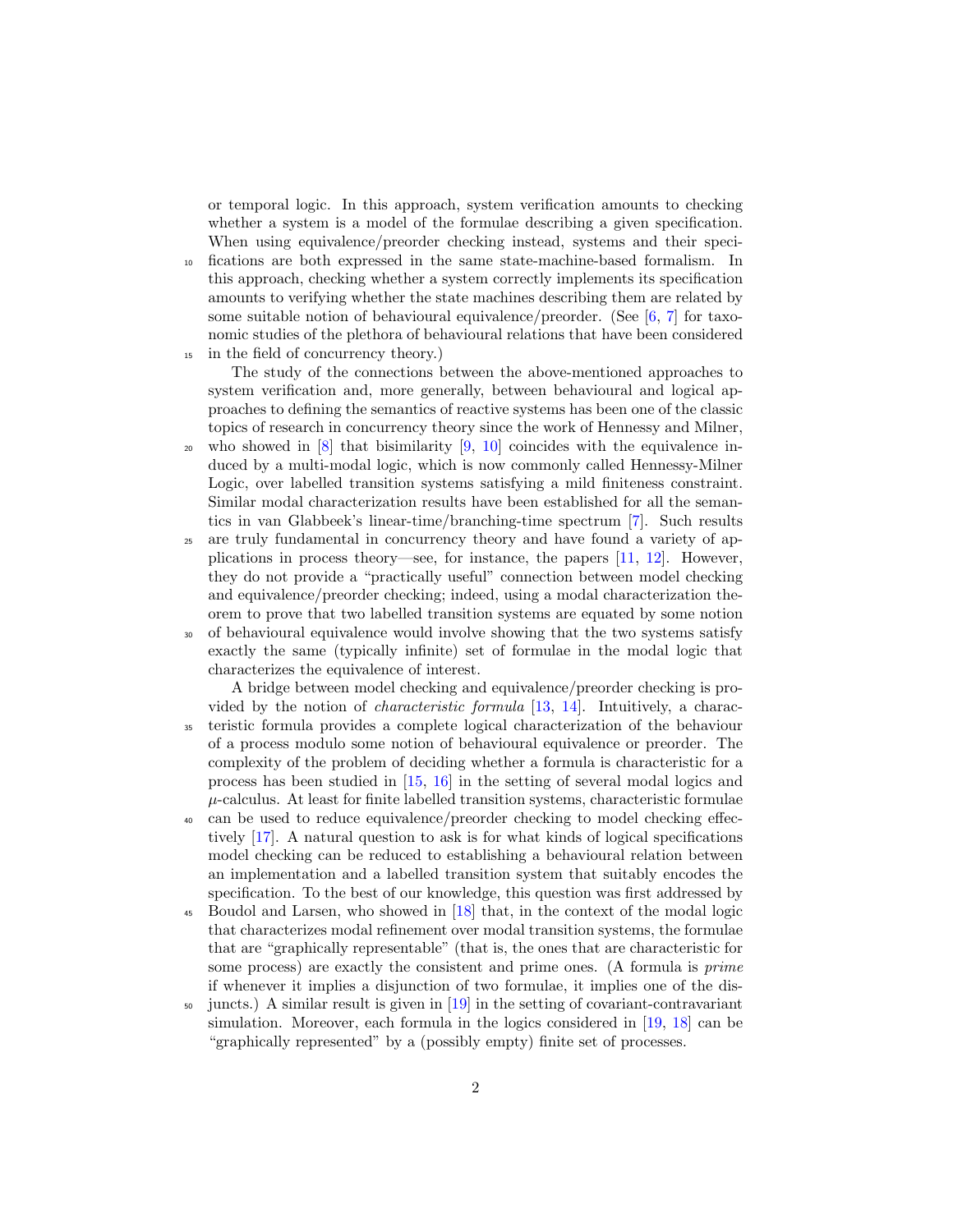To our mind, those are very pleasing results that show the very close connection between logical and behavioural approaches to verification in two specific <sup>55</sup> settings. But, how general are they? Do similar results hold for the plethora of other process semantics and their modal characterizations studied in the literature? And, if so, are there general sufficient conditions guaranteeing that characteristic formulae are exactly the consistent and prime ones? The purpose of this article is to provide answers to those questions. In particular, we aim to <sup>60</sup> understand when the notions of characteristic and prime formulae coincide (we refer to such a correspondence as characterization by primality), thus providing a characterization of logically defined processes by means of prime formulae.

We work in an abstract setting (described in Section [2\)](#page-3-0), and, instead of investigating each behavioural semantics separately, we define the process se- $65$  mantics as the preorder induced by some logic, i.e. a process p is smaller than a process q if the set of logical properties of  $p$  is strictly included in that of  $q$ . By investigating preorders defined in this way, we can identify common properties for all logically characterized preorders. It turns out that characteristic formulae are always consistent and prime (Theorem [1\)](#page-6-0). Therefore our main task is to <sup>70</sup> provide sufficiently general conditions guaranteeing that consistent and prime formulae are characteristic formulae for some process.

In Section [3,](#page-6-1) we introduce the notion of *decomposable logic* and show that, for such logics, consistent and prime formulae are characteristic for some process (Theorem [2\)](#page-7-0). (Intuitively, a logic is decomposable if, for each consistent <sup>75</sup> formula, the set of processes satisfying it includes the set of processes satisfying a characteristic formula and the logic is sufficiently expressive to witness this inclusion.) We then proceed to identify features that make a logic decomposable, thus paving the way to showing the decomposability of a number of logical for-

malisms (Section [3.1\)](#page-7-1). In particular, we provide two paths to decomposability, <sup>80</sup> namely, a logic is decomposable if

- the set of formulae satisfied by each process can be finitely characterized in a suitable technical sense (see Definition [5\)](#page-8-0) and some additional mild assumptions are met (Corollary [4\)](#page-10-0); or
- each formula can be expressed as the union of the meaning of character-
- 

<sup>85</sup> istic formulae (see Definition [2\)](#page-5-0) and some additional assumptions are met (Proposition [12\)](#page-11-0).

In order to show the applicability of our general framework, we use it in Sections [4](#page-11-1)[–5](#page-12-0) to prove characterization by primality (i.e., characteristic formulae are exactly the consistent and prime ones) for a variety of logical characteri-<sup>90</sup> zations of process semantics. In particular, this applies to all the semantics in van Glabbeek's linear time-branching time spectrum. In all these cases, there is a perfect match between the behavioural and logical view of processes: not only do the logics characterize processes up to the chosen notion of behavioural relation, but processes represent all the consistent and prime formulae in the <sup>95</sup> logics.

3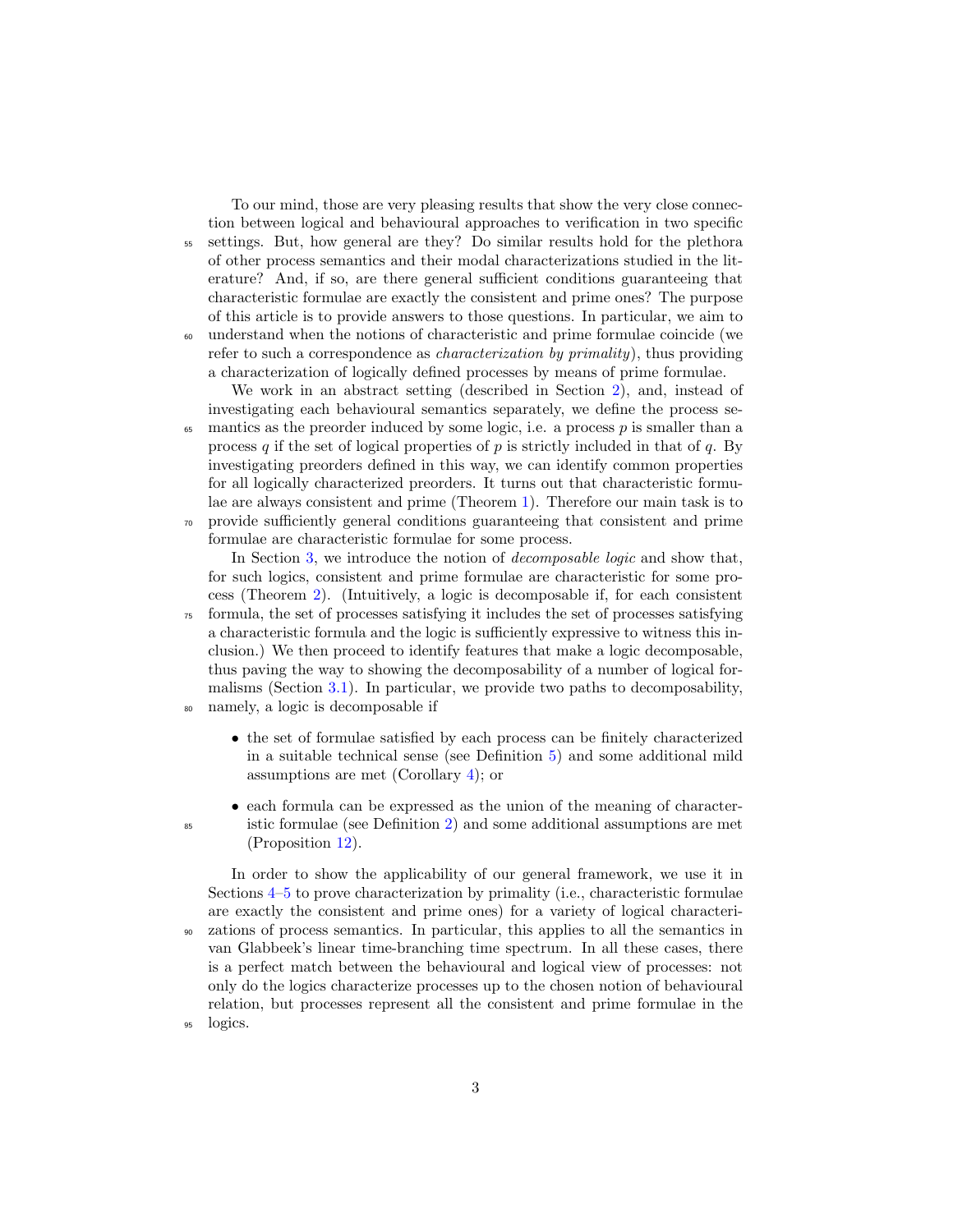Finally, in Section [6](#page-29-0) we provide an assessment of the work done and outline future research directions. In particular, in Section [6.1,](#page-29-1) we give evidence (Proposition [18\)](#page-30-0) that the first path to decomposability we provide (based on Corollary [4\)](#page-10-0) cannot be used to show the decomposability of the logic characteriz- $\mu_{100}$  ing conformance simulation [\[20\]](#page-32-6). However, we are confident that the alternative path to decomposability (through Proposition [12\)](#page-11-0) might serve the purpose, and we plan to address the issue in the near future.

This paper is an extended version of [\[1\]](#page-31-4). Compared with that preliminary study, the present work contains the following new material.

- <sup>105</sup> We provide a more elegant proof of characterization by primality for the case when there are only finitely many processes in Section [4.](#page-11-1) Such a proof uses an approach that allows us to deal, in a uniform way, with modal refinement and covariant-contravariant simulation as well; it involves the notion of graphical representation of a formula (which is the inverse of <sup>110</sup> characteristic formula of a process) and the one of finitely representability (Section [4\)](#page-11-1).
	- We prove characterization by primality for all of the logics characterizing the linear semantics in van Glabbeek's spectrum (Section [5.2\)](#page-20-0). Such a result does not appear in [\[1\]](#page-31-4) and is thus original.
- 
- $\bullet$  We include, in Section [6.1](#page-29-1) (Proposition [18\)](#page-30-0), a counterexample showing that conformance simulation cannot be dealt with using Corollary [4](#page-10-0) ( the first path to decomposability we provide).
	- We give detailed proofs for all the results appearing in the conference version.

## <span id="page-3-0"></span><sup>120</sup> 2. Process semantics defined logically

We assume that  $\mathcal L$  is a language interpreted over a non-empty set  $P$ , which we refer to as a set of processes. Thus,  $\mathcal L$  is equipped with a semantic function  $\llbracket \cdot \rrbracket_{\mathcal{L}} : \mathcal{L} \to \mathcal{P}(P)$  (where  $\mathcal{P}(P)$  denotes the powerset of P), and we say that  $p \in P$  satisfies  $\phi \in \mathcal{L}$  whenever  $p \in [\![\phi]\!]_{\mathcal{L}}$ . For all  $p, q \in P$ , we define the <sup>125</sup> following notions:

- $\mathcal{L}(p) = \{\phi \in \mathcal{L} \mid p \in [\![\phi]\!]_{\mathcal{L}}\}$ : the set of formulae in  $\mathcal{L}$  that p satisfies; we assume  $\mathcal{L}(p) \neq \emptyset$ , for each  $p \in P$ ;
- $p^{\uparrow} \mathcal{L} = \{p' \in P \mid \mathcal{L}(p) \subseteq \mathcal{L}(p')\}$ : the upwards closure of p (with respect to  $\mathcal{L}$ :
- 130 p and q are logically equivalent (with respect to  $\mathcal{L}$ ), denoted by  $p \equiv_{\mathcal{L}} q$ , iff  $\mathcal{L}(p) = \mathcal{L}(q);$ 
	- p and q are incomparable (with respect to  $\mathcal{L}$ ) iff neither  $\mathcal{L}(p) \subseteq \mathcal{L}(q)$  nor  $\mathcal{L}(q) \subset \mathcal{L}(p)$  holds.

We say that a formula  $\phi \in \mathcal{L}$  is consistent iff  $\llbracket \phi \rrbracket_{\mathcal{L}} \neq \emptyset$ . Formulae  $\phi, \psi \in \mathcal{L}$ 135 are said to be *logically equivalent*) (or simply *equivalent*) iff  $\llbracket \phi \rrbracket_{\mathcal{L}} = \llbracket \psi \rrbracket_{\mathcal{L}}$ . When it is clear from the context, we omit the logic  $\mathcal L$  in the subscript (and in the

4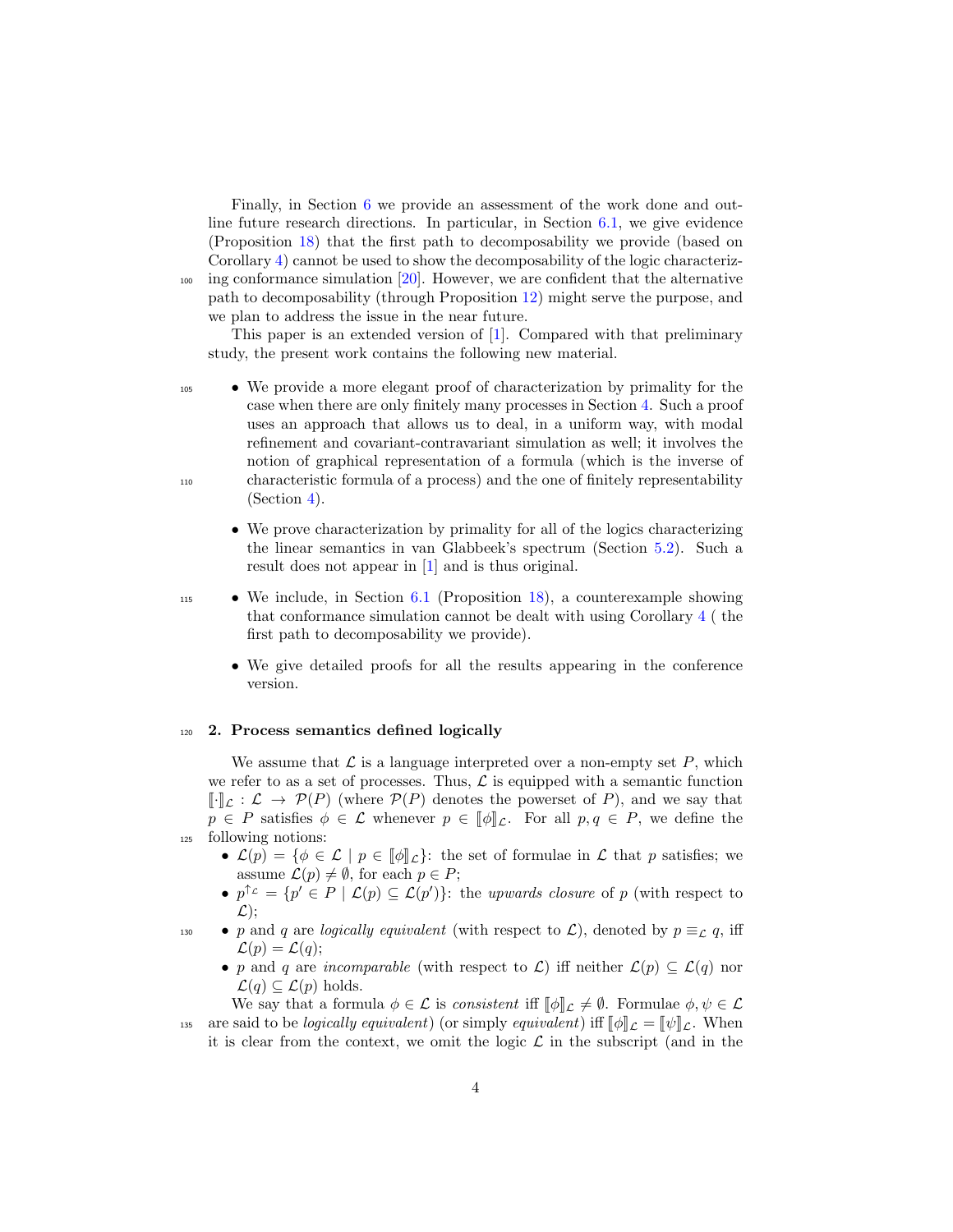text). For example, we write  $[\![\phi]\!]$ ,  $\equiv$ , and  $p^{\uparrow}$  instead of  $[\![\phi]\!]$ ,  $\equiv$ , and  $p^{\uparrow}$ , respectively. We note that  $\mathcal{L}(\alpha) \subseteq \mathcal{L}(\alpha)$  defines a preorder between processes. respectively. We note that  $\mathcal{L}(p) \subseteq \mathcal{L}(q)$  defines a preorder between processes, which we refer to as the *logical preorder* characterized by  $\mathcal{L}$ . We say that a 140 preorder over P is logically characterized or simply logical if it is characterized by some logic  $\mathcal{L}$ .

- For a subset  $S \subseteq P$  we say that:
- S is upwards closed iff for all  $p \in P$ , if  $p \in S$  then  $p^{\uparrow} \subseteq S$ ;
- $p \in S$  is minimal in S iff for each  $q \in S$ , if  $\mathcal{L}(q) \subseteq \mathcal{L}(p)$  then  $\mathcal{L}(q) = \mathcal{L}(p)$ ;
- 145 p ∈ S is a least element in S iff  $\mathcal{L}(p) \subseteq \mathcal{L}(q)$  for each  $q \in S$ .

Clearly, if  $p$  is a least element in a set  $S$ , then  $p$  is also minimal in  $S$ . Notice that, if a set  $S$  contains a least element, then it is the unique minimal element in S, up to equivalence.

#### 2.1. Characteristic and prime formulae, and graphical representation

- <sup>150</sup> We introduce here the crucial notion of characteristic formula for a process [\[2,](#page-31-0) [13,](#page-31-12) [14\]](#page-32-0) (along with the inverse notion of graphical representation of a formula) and the one of prime formula [\[19,](#page-32-5) [18\]](#page-32-4), in the setting of logical preorders over processes. Our aim in this study is to investigate when these notions coincide, thus providing a characterization of logically defined processes by means
	- <sup>155</sup> of prime formulae, which we will often refer to as characterization by primality. To begin with, in this section we study such a connection between the abovementioned notions in a very general setting. As it turns out, for logically characterized preorders, the property of being characteristic always implies primality (Theorem [1\)](#page-6-0). The main focus of this paper becomes therefore to investigate
	- <sup>160</sup> under what conditions a consistent and prime formula is characteristic for some process with respect to a logical preorder (Section [3\)](#page-6-1).

<span id="page-4-4"></span>**Definition 1** (Characteristic formula). A formula  $\phi \in \mathcal{L}$  is characteristic (within logic L) for  $p \in P$  iff, for all  $q \in P$ , it holds that  $q \in \llbracket \phi \rrbracket$  if and only if  $\mathcal{L}(p) \subseteq \mathcal{L}(q)$ .

165 It is worth observing that if  $\phi$  is characteristic for some process p, then  $p \in \llbracket \phi \rrbracket$ .

The following simple properties related to characteristic formulae will be useful in what follows.

<span id="page-4-3"></span>**Proposition 1.** The following properties hold for all  $p, q \in P$  and  $\phi \in \mathcal{L}$ : 170 (i)  $\phi$  is characteristic for p if and only if  $[\![\phi]\!] = p^{\uparrow}$ ;<br>(ii) a characteristic formula for p if it exists is used

- <span id="page-4-1"></span><span id="page-4-0"></span> $(ii)$  a characteristic formula for p, if it exists, is unique up to logical equivalence (and can therefore be referred to as  $\chi(p)$ );
- <span id="page-4-2"></span>(iii) if the characteristic formulae for p and q, namely  $\chi(p)$  and  $\chi(q)$ , exist then  $\llbracket \chi(p) \rrbracket \subseteq \llbracket \chi(q) \rrbracket$  if and only if  $\mathcal{L}(q) \subseteq \mathcal{L}(p)$ .
- <sub>175</sub> Proof. Property [\(i\)](#page-4-0) follows directly from the definition of the characteristic formula and the one of upward closure of  $p$ , while [\(ii\)](#page-4-1) and [\(iii\)](#page-4-2) follow easily from  $\Box$ [\(i\)](#page-4-0).

Next we state two useful properties.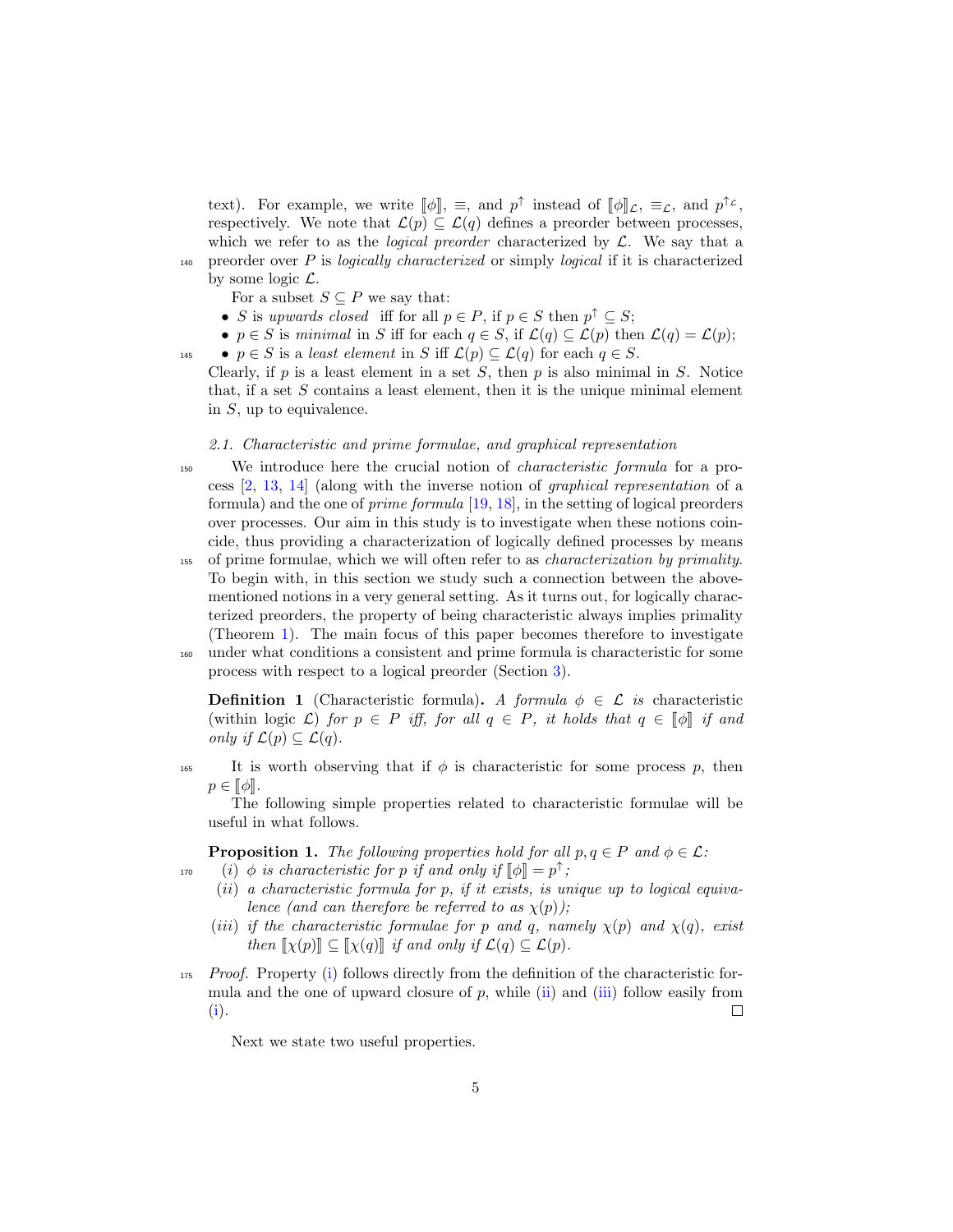<span id="page-5-2"></span><span id="page-5-1"></span>**Proposition 2.** The following properties hold for each  $\phi \in \mathcal{L}$ :

180 (i)  $\llbracket \phi \rrbracket$  is upwards closed, and

<span id="page-5-3"></span>(ii) for every  $p \in P$ , if  $\chi(p)$  exists and  $p \in \llbracket \phi \rrbracket \subseteq \llbracket \chi(p) \rrbracket$ , then  $\llbracket \phi \rrbracket = \llbracket \chi(p) \rrbracket$ .

*Proof.* We prove the two claims separately.

- (i) Assume that  $p \in [\![\phi]\!]$  and that  $q \in p^{\uparrow}$ , or equivalently that  $\mathcal{L}(p) \subseteq \mathcal{L}(q)$ .<br>As by essumption  $\phi \in \mathcal{L}(p)$  we have that  $\phi \in \mathcal{L}(q)$  and therefore that As, by assumption,  $\phi \in \mathcal{L}(p)$ , we have that  $\phi \in \mathcal{L}(q)$ , and therefore that <sup>185</sup>  $q \in \llbracket \phi \rrbracket$  as we wanted to prove.
	- (ii) This statement follows from the fact that  $[\![\phi]\!]$  is upwards closed and, since  $p \in [\![\phi]\!]$  by assumption, it includes  $p^{\uparrow} = [\![\gamma(p)]\!]$ .  $p \in [\![\phi]\!]$  by assumption, it includes  $p^{\uparrow} = [\![\chi(p)]\!]$ .

The inverse of the notion of characteristic formula is the one of graphical representation of a formula. For the sake of simplicity, in what follows we <sup>190</sup> simply write "represents" instead of "graphically represents".

<span id="page-5-0"></span>**Definition 2** (Graphical representation). We say that  $S \subseteq P$  represents  $\phi$  iff the elements in S are pairwise incomparable and  $[\![\phi]\!] = \bigcup_{p \in S} p^{\uparrow}$ . If S is finite we<br>see that  $\phi$  is finitely represented by S are simply finitely represented. If  $S = [p]$ say that  $\phi$  is finitely represented by S or simply finitely represented. If  $S = \{p\}$ we say that p represents  $\phi$  (or that  $\phi$  is represented by p).

<sup>195</sup> Observe that there is possibly more than one graphical representation of a formula. However, any two graphical representations of a formula are equivalent in the following sense, so the representation is unique up to process equivalence.

**Proposition 3.** If  $S, T \subseteq P$  represent  $\phi$  then for all  $p \in S$  there is some  $q \in T$ such that  $\mathcal{L}(p) = \mathcal{L}(q)$  and vice versa.

200 *Proof.* Assume that both S and T represent  $\phi$  and therefore that  $[\![\phi]\!] = \bigcup_{p \in S} p^{\uparrow} =$  $\bigcup_{q\in T} q^{\uparrow}$ . Assume that  $p \in S$ . Then  $p \in p^{\uparrow} \subseteq \bigcup_{q \in T} q^{\uparrow}$ . This implies that  $p \in q^{\uparrow}$ for some  $q \in T$ , and therefore that  $\mathcal{L}(q) \subseteq \mathcal{L}(p)$ . Symmetrically, we have that  $\mathcal{L}(p') \subseteq \mathcal{L}(q)$ , for some  $p' \in S$ . Since elements of S are pairwise incomparable,  $\mathcal{L}(p') \subseteq \mathcal{L}(q) \subseteq \mathcal{L}(p)$  implies  $p = p'$ , and therefore we conclude that  $\mathcal{L}(p) = \mathcal{L}(q)$ . 205 Following the same argument it is possible to show that for each  $q \in T$  there exists some  $p \in S$  such that  $\mathcal{L}(p) = \mathcal{L}(q)$ .  $\Box$ 

We now define what it means for a formula to be prime.

**Definition 3** (Prime formula). We say that  $\phi \in \mathcal{L}$  is prime iff for each nonempty, finite subset of formulae  $\Psi \subseteq \mathcal{L}$  it holds that  $[\![\phi]\!] \subseteq \bigcup_{\psi \in \Psi} [\![\psi]\!]$  implies 210  $\llbracket \phi \rrbracket \subseteq \llbracket \psi \rrbracket$  for some  $\psi \in \Psi$ .

Observe that our definition is an equivalent, semantic version of the one given in [\[18\]](#page-32-4). This serves our purpose to keep the discussion as abstract as possible. In this perspective, we want to abstract (at least at this point of the discussion) from the syntactic details of the logical formalism, while the classic <sup>215</sup> definition of prime formula tacitly applies only to languages that feature at least the Boolean connective ∨.

We provide here the first piece of our characterization by primality, by showing that the property of being characteristic implies primality without any extra assumption on the language  $\mathcal L$  or its interpretation.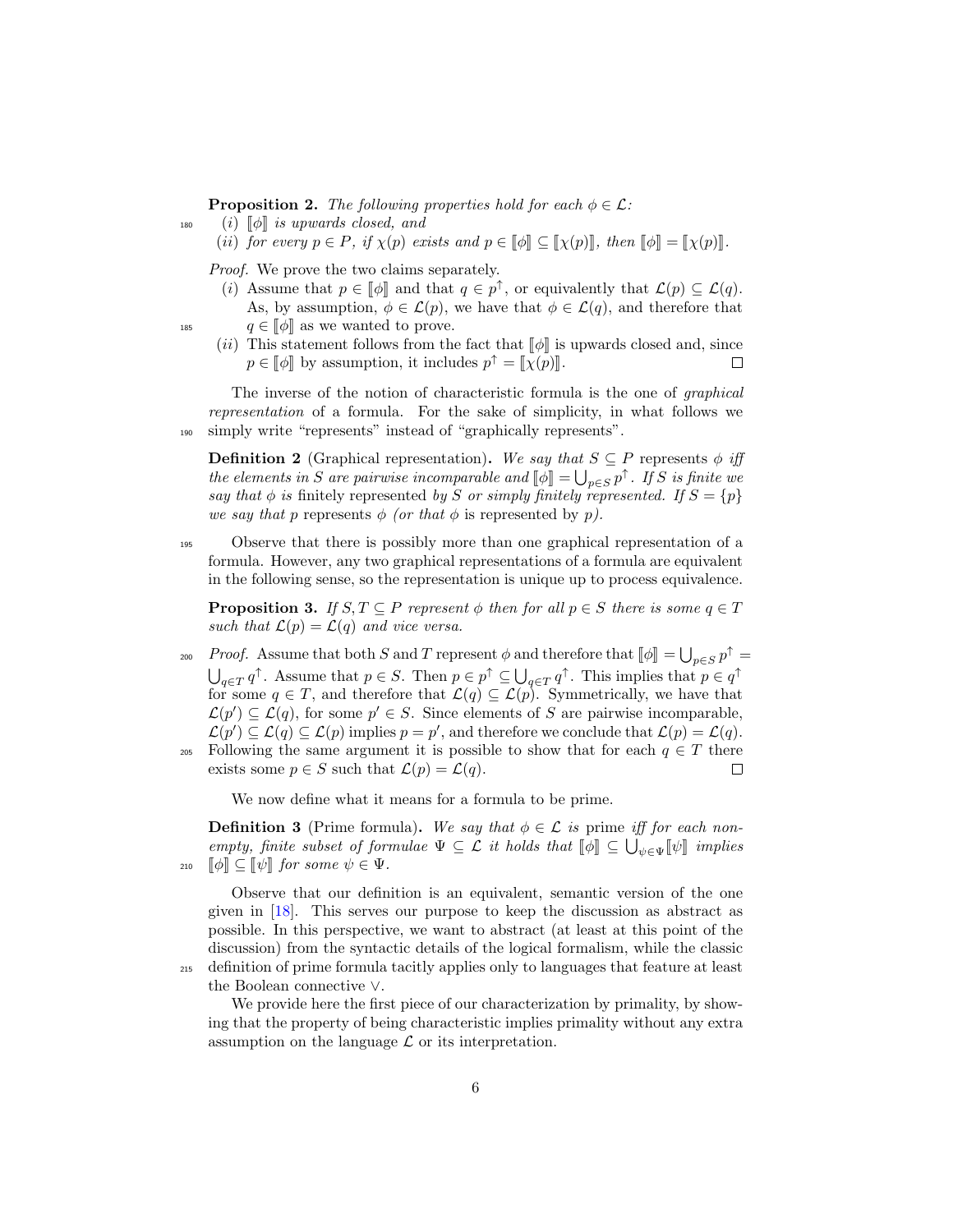# <span id="page-6-0"></span>220 **Theorem 1.** Let  $\phi \in \mathcal{L}$ . If  $\phi$  is a characteristic formula for some  $p \in P$ , then  $\phi$  is prime and consistent.

*Proof.* The formula  $\phi$  is obviously consistent because  $p \in \llbracket \chi(p) \rrbracket = \llbracket \phi \rrbracket$ . Towards proving that  $\chi(p)$  is prime, we assume that  $\llbracket \chi(p) \rrbracket \subseteq \bigcup_{i \in I} \llbracket \psi_i \rrbracket$ , where I is<br>finite and non-empty. By our assumption, since  $n \in \mathbb{R} \times (n) \llbracket$ , then for some finite and non-empty. By our assumption, since  $p \in [\![\chi(p)]\!]$ , then for some <sup>225</sup>  $i \in I$ ,  $p \in [\![\psi_i]\!]$  holds. As, by Proposition [2\(](#page-5-1)[i\)](#page-5-2),  $[\![\psi_i]\!]$  is upwards closed, using Proposition [1\(](#page-4-3)[i\)](#page-4-0) we can conclude that  $[\![\chi(p)]\!] = p^{\uparrow} \subseteq [\![\psi_i]\!]$  as we wanted to prove.

Notice that the converse is not true in general, that is, there exist formulae that are consistent and prime but not characteristic. To see this, let  $P = \mathbb{Q}$ , 230  $\mathcal{L} = \mathbb{R}$  and  $\llbracket \phi \rrbracket = \{p \in \mathbb{Q} \mid \phi \leq p\}.$  Clearly, all formulae are consistent. Then,  $\mathcal{L}(p) = \{\phi \in \mathbb{R} \mid \phi \leq p\}$  which implies that  $\mathcal{L}(p) \subseteq \mathcal{L}(q)$  iff  $p \leq q$  iff  $q \in [p]$ . This means that, for each  $p \in \mathbb{Q}$ ,  $\phi = p$  is characteristic for p and therefore the characteristic formula is well-defined for all  $p \in P$ . Furthermore  $\llbracket \phi \rrbracket \cup \llbracket \psi \rrbracket = \{ p \in \mathbb{Q} \mid \min\{ \phi, \psi \} \leq p \}$  for all  $\phi, \psi \in \mathcal{L}$ , which implies that all formulae are prime. On the other hand  $\phi = \sqrt{2} \notin \mathbb{Q}$  cannot be obaracteristic <sup>235</sup> formulae are prime. On the other hand  $\phi = \sqrt{2} \notin \mathbb{Q}$  cannot be characteristic for any process as  $\llbracket \sqrt{2} \rrbracket$  does not have a least element.

# <span id="page-6-1"></span>3. Characterization by primality for logical preorders

In this section we introduce sufficient conditions under which the converse of Theorem [1](#page-6-0) is also true for logical preorders, that is, conditions guaranteeing <sup>240</sup> that any consistent, prime formula is characteristic.

As a first step, we introduce the notion of decomposable logic. We show that if a logic is decomposable, then we have a logical characterization of processes by primality. Some of the results involve the Boolean connectives  $\land$  and  $\lor$ , whose intended semantics is the standard one.

<span id="page-6-3"></span>245 **Definition 4** (Decomposability). We say that a formula  $\phi \in \mathcal{L}$  is decomposable iff  $\llbracket \phi \rrbracket = \llbracket \chi(p) \rrbracket \cup \llbracket \psi_p \rrbracket$  for some  $p \in P$  and  $\psi_p \in \mathcal{L}$ , with  $p \notin \llbracket \psi_p \rrbracket$ . We say that  $\mathcal L$  is decomposable iff each consistent formula  $\phi \in \mathcal L$  is decomposable or characteristic for some  $p \in P$ .

The attentive reader will have noticed that a characteristic formula is also 250 decomposable provided that "false" is expressible in the logic  $\mathcal{L}$ . At this point of the paper we are not making any assumption on the logic (not even that it includes false, negation and conjunction), so defining decomposability as we do yields a more abstract and general framework.

<span id="page-6-2"></span>**Proposition 4.** For all  $\phi, \psi \in \mathcal{L}$  and  $p \in P$ , where  $p \notin [\![\psi]\!]$  and  $\phi$  is prime, if 255  $\llbracket \phi \rrbracket = \llbracket \chi(p) \rrbracket \cup \llbracket \psi \rrbracket$ , then  $\llbracket \phi \rrbracket = \llbracket \chi(p) \rrbracket$ .

*Proof.* Assume that  $\phi$  is prime, that  $[\![\phi]\!] = [\![\chi(p)]\!] \cup [\![\psi]\!]$  and that  $p \notin [\![\psi]\!]$ . As  $p \in [\![\phi]\!]$ , it is clear that  $[\![\phi]\!] \not\subseteq [\![\psi]\!]$  and, as  $\phi$  is prime, we have that  $[\![\phi]\!] \subseteq [\![\chi(p)]\!]$  which, thanks to Proposition 2(ii), implies that  $[\![\phi]\!] = [\![\gamma(p)]\!]$ . which, thanks to Proposition [2](#page-5-1)[\(ii\)](#page-5-3), implies that  $[\![\phi]\!] = [\![\chi(p)]\!]$ .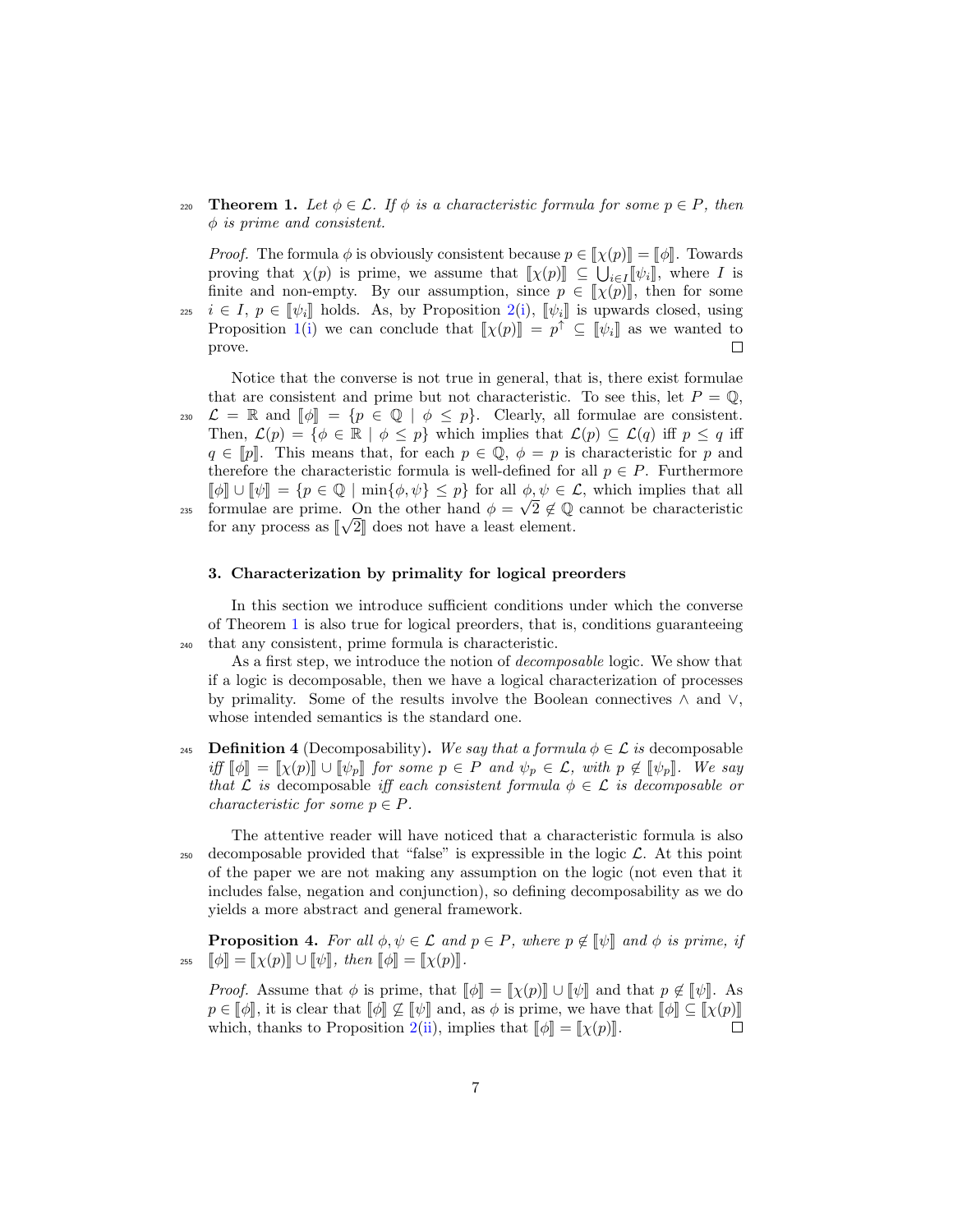The following theorem allows us to reduce the problem of relating the no-<sup>260</sup> tions of prime and characteristic formulae in a given logic to the problem of establishing the decomposability property for that logic. This provides us with a very general setting towards characterization by primality.

<span id="page-7-0"></span>**Theorem 2.** If  $\mathcal L$  is decomposable then every formula in  $\mathcal L$  that is consistent and prime is also characteristic for some  $p \in P$ .

# <sup>265</sup> Proof. The claim follows directly from Proposition [4.](#page-6-2)

<span id="page-7-3"></span> $\Box$ 

# <span id="page-7-1"></span>3.1. Paths to decomposability

The aim of this section is to identify features that make a logic decomposable, thus paving the way towards showing the decomposability of a number of logical formalisms in the next sections. First, we observe that if a characteristic formula

 $\chi(p)$  exists for every  $p \in P$ , then what we are left to do is to define, for each  $\phi \in \mathbb{R}$  $\mathcal{L}$ , a formula  $\psi_p$ , for some  $p \in P$ , with the properties mentioned in Definition [4,](#page-6-3) as captured by the following proposition.

<span id="page-7-2"></span>**Proposition 5.** Let  $\mathcal L$  be a logic such that (i)  $\chi(p)$  exists for each  $p \in P$ , and (ii) for each consistent formula  $\phi$  there exist  $p \in [\![\phi]\!]$  and  $\psi_p \in \mathcal{L}$  such that 275  $p \notin [\![\psi_p]\!]$  and  $[\![\phi]\!] \setminus [\![\chi(p)]\!] \subseteq [\![\psi_p]\!] \subseteq [\![\phi]\!]$ . Then  $\mathcal L$  is decomposable.

*Proof.* Let  $\phi \in \mathcal{L}$  be consistent and let us consider the formula  $\psi_p$  (with  $p \in \llbracket \phi \rrbracket$ ) whose existence is guaranteed by proviso [\(ii\)](#page-7-2) of the proposition. By proviso [\(i\)](#page-7-3), the formula  $\chi(p)$  exists in  $\mathcal L$  as well and, since  $\phi$  is upwards closed and  $p \in [\![\phi]\!]$ , we have  $[\![\chi(p)]\!] = p^{\uparrow} \subseteq [\![\phi]\!]$ . It immediately follows that  $[\![\chi(p)]\!] \cup [\![\psi_p]\!] \subseteq [\![\phi]\!]$  as,<br>by hypothosis,  $[\![\phi]\!] \subseteq [\![\phi]\!]$  bolds as well. Moreover, from  $[\![\phi]\!] \cup [\![\phi/p]\!] \subseteq [\![\phi]\!]$ 280 by hypothesis,  $[\![\psi_p]\!] \subseteq [\![\phi]\!]$  holds as well. Moreover, from  $[\![\phi]\!] \setminus [\![\chi(p)]\!] \subseteq [\![\psi_p]\!]$ and  $[\![\chi(p)]\!] \subseteq [\![\phi]\!]$ , we have that  $[\![\phi]\!] \subseteq [\![\psi_p]\!] \cup [\![\chi(p)]\!]$ . Hence,  $[\![\phi]\!] = [\![\psi_p]\!] \cup [\![\chi(p)]\!]$ , and we are done.

and we are done.

Clearly, when dealing with formalisms featuring at least the Boolean operators ¬ and ∧, as it is the case with the logic for the bisimulation semantics 285 (Section [5.1\)](#page-14-0), such a formula  $\psi_p$  is easily defined as  $\neg \chi(p) \land \phi$ . This is stated in the following corollary.

<span id="page-7-4"></span>**Corollary 1.** Let  $\mathcal{L}$  be a logic featuring at least the Boolean connective  $\wedge$  such that  $\chi(p)$  exists for each  $p \in P$ , and there exists some formula  $\bar{\chi}(p) \in \mathcal{L}$  where  $[\![\bar{\chi}(p)]\!] = P \setminus [\![\chi(p)]\!]$ . Then  $\mathcal L$  is decomposable.

<sup>290</sup> The situation is more complicated for the other logics for the semantics in the branching time-linear time spectrum (which we consider in Section [5\)](#page-12-0), as negation is in general not expressible in these logics, not even for characteristic formulae. Therefore, instead we will prove a slightly stronger statement than the one in Corollary [1](#page-7-4) by identifying a weaker condition than the existence of a <sup>295</sup> negation of the characteristic formulae (that we assume to exist) that also leads to decomposability of the logic. This is described in the following proposition.

<span id="page-7-5"></span>**Proposition 6.** Let  $\phi \in \mathcal{L}$ , p be a minimal element in  $\llbracket \phi \rrbracket$  such that  $\chi(p)$  exists in  $\mathcal{L}$ , and let  $\bar{\chi}(p)$  be a formula in  $\mathcal{L}$  such that  $\{q \in P \mid \mathcal{L}(q) \not\subseteq \mathcal{L}(p)\} \subseteq [\bar{\chi}(p)]$ . Then,  $\llbracket \phi \rrbracket \setminus \llbracket \chi(p) \rrbracket \subseteq \llbracket \bar{\chi}(p) \rrbracket$  holds.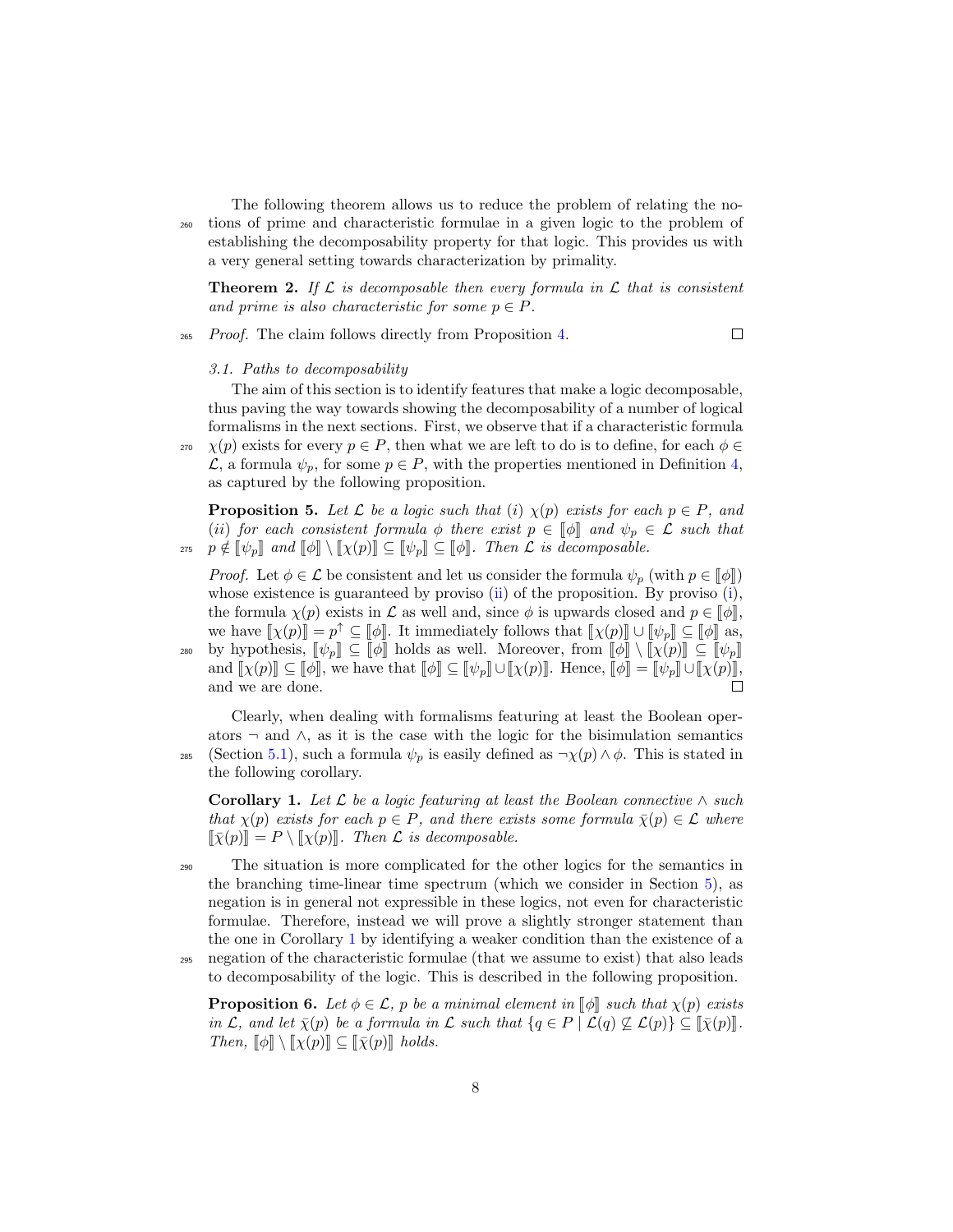<sup>300</sup> Proof. Let us consider an element q' such that  $q' \in [\![\phi]\!]$  and  $q' \notin [\![\chi(p)]\!]$ . By the latter assumption, we have that  $\mathcal{L}(p) \not\subseteq \mathcal{L}(q')$ . Moreover, since p is minimal in  $\llbracket \phi \rrbracket$  and  $q' \in \llbracket \phi \rrbracket$ , it also holds that  $\mathcal{L}(q') \not\subset \mathcal{L}(p)$ . Thus,  $\mathcal{L}(q') \not\subset \mathcal{L}(p)$ , which<br>implies  $q' \in \llbracket a \in \mathcal{B} \mid \mathcal{L}(q) \not\subset \mathcal{L}(p)$ .  $\llbracket \overline{\mathcal{L}}(p) \rrbracket$  as we wanted to prove implies  $q' \in \{q \in P \mid \mathcal{L}(q) \not\subseteq \mathcal{L}(p)\} \subseteq [\![\bar{\chi}(p)]\!]$ , as we wanted to prove.  $\Box$ 

In the next proposition, we build on the above result, and establish some <sup>305</sup> conditions, which are met by the logics characterizing the semantics in van Glabbeek's linear time-branching time spectrum (see Section [5\)](#page-12-0), and which immediately lead to decomposability.

<span id="page-8-3"></span>**Proposition 7.** Let  $\mathcal{L}$  be a logic that features at least the Boolean connective  $\wedge$ and such that:

- <span id="page-8-4"></span><span id="page-8-2"></span><span id="page-8-1"></span>310 (i)  $\chi(p)$  exists for each  $p \in P$ ,
	- (ii) for each consistent  $\phi$ , the set  $\llbracket \phi \rrbracket$  has a minimal element, and
	- (iii) for each  $p \in P$ , there exists in  $\mathcal L$  a formula  $\bar{\chi}(p)$  such that either
		- $\overline{\mathbf{x}}(p)\overline{\mathbf{x}} = P \setminus \mathbf{x}(p)\mathbf{v}$  or
		- $p \notin [\bar{\chi}(p)]$  and  $\{q \in P \mid \mathcal{L}(q) \not\subseteq \mathcal{L}(p)\} \subset [\bar{\chi}(p)]$ .
- $315$  Then,  $\mathcal L$  is decomposable.

*Proof.* Let  $\phi \in \mathcal{L}$  be consistent. We choose a minimal element p in  $\llbracket \phi \rrbracket$ , which exists by proviso [\(ii\)](#page-8-1) of the proposition, and we define  $\psi = \bar{\chi}(p) \wedge \phi$ . Clearly,  $p \notin [\bar{\chi}(p) \wedge \phi]$  since  $p \notin [\bar{\chi}(p)]$ . We show that  $[\![\phi]\!] = [\![\chi(p)]\!] \cup [\![\psi]\!]$ . The inclusion from right to left immediately follows from the definition of  $\psi$  and from the fact 320 that  $\llbracket \phi \rrbracket$  is upward closed. The converse inclusion is straightforward: if  $\llbracket \bar{\chi}(p) \rrbracket =$ 

 $P \setminus [\![\chi(p)]\!]$ , then it follows from the obvious observation that  $[\![\phi]\!] \setminus [\![\chi(p)]\!] = [\![\phi]\!] \cap (P \setminus [\![\chi(p)]\!] = [\![\psi]\!]$ ; otherwise, it immediately follows from Proposition 6.  $(P \setminus \llbracket \chi(p) \rrbracket) = \llbracket \psi \rrbracket$ ; otherwise, it immediately follows from Proposition [6.](#page-7-5)

In order to apply the above result to prove decomposability for a logic  $\mathcal{L}$ , we now develop a general framework ensuring conditions [\(i\)](#page-8-2) and [\(ii\)](#page-8-1) in Proposi-<sup>325</sup> tion [7.](#page-8-3) To this end, we exhibit a finite characterization of the (possibly) infinite set  $\mathcal{L}(p)$  of true facts associated with every  $p \in P$ . (In order to ensure condi-tion [\(iii\)](#page-8-4) of the proposition, we will explicitly construct the formula  $\bar{\chi}(p)$  in each of the languages considered in Section [5.](#page-12-0))

<span id="page-8-0"></span>**Definition 5** (Characterization). We say that the logic  $\mathcal{L}$  is characterized by 330 a function  $\mathcal{B}: P \to \mathcal{P}(\mathcal{L})$  iff for each  $p \in P$  we have  $\emptyset \subset \mathcal{B}(p) \subseteq \mathcal{L}(p)$  and for each  $\phi \in \mathcal{L}(p)$  it holds that  $\bigcap_{\psi \in \mathcal{B}(p)} [\![\psi]\!] \subseteq [\![\phi]\!]$ . We say that  $\mathcal{L}$  is finitely characterized by  $\mathcal B$  iff  $\mathcal L$  is characterized by a function  $\mathcal B$  such that  $\mathcal B(p)$  is finite for each  $p \in P$ . Finally, we say that  $\mathcal B$  is monotonic iff  $\mathcal L(p) \subseteq \mathcal L(q)$  implies  $\mathcal{B}(p) \subseteq \mathcal{B}(q)$  for all  $p, q \in P$ .

 $\frac{335}{335}$  In what follows, we show that if a logic  $\mathcal L$  features at least the Boolean connective  $\wedge$  and it is finitely characterized by  $\mathcal{B}$ , for some monotonic  $\mathcal{B}$ , then it fulfils conditions [\(i\)](#page-8-2) and [\(ii\)](#page-8-1) in Proposition [7](#page-8-3) (see Proposition [10](#page-9-0) and Corollary [2](#page-9-1) to follow).

<span id="page-8-5"></span>**Proposition 8.** If  $\mathcal L$  is characterized by  $\mathcal B$ , then for each  $p, q \in P$ ,  $\mathcal B(p) \subseteq \mathcal L(q)$ 340 *implies*  $\mathcal{L}(p) \subseteq \mathcal{L}(q)$ .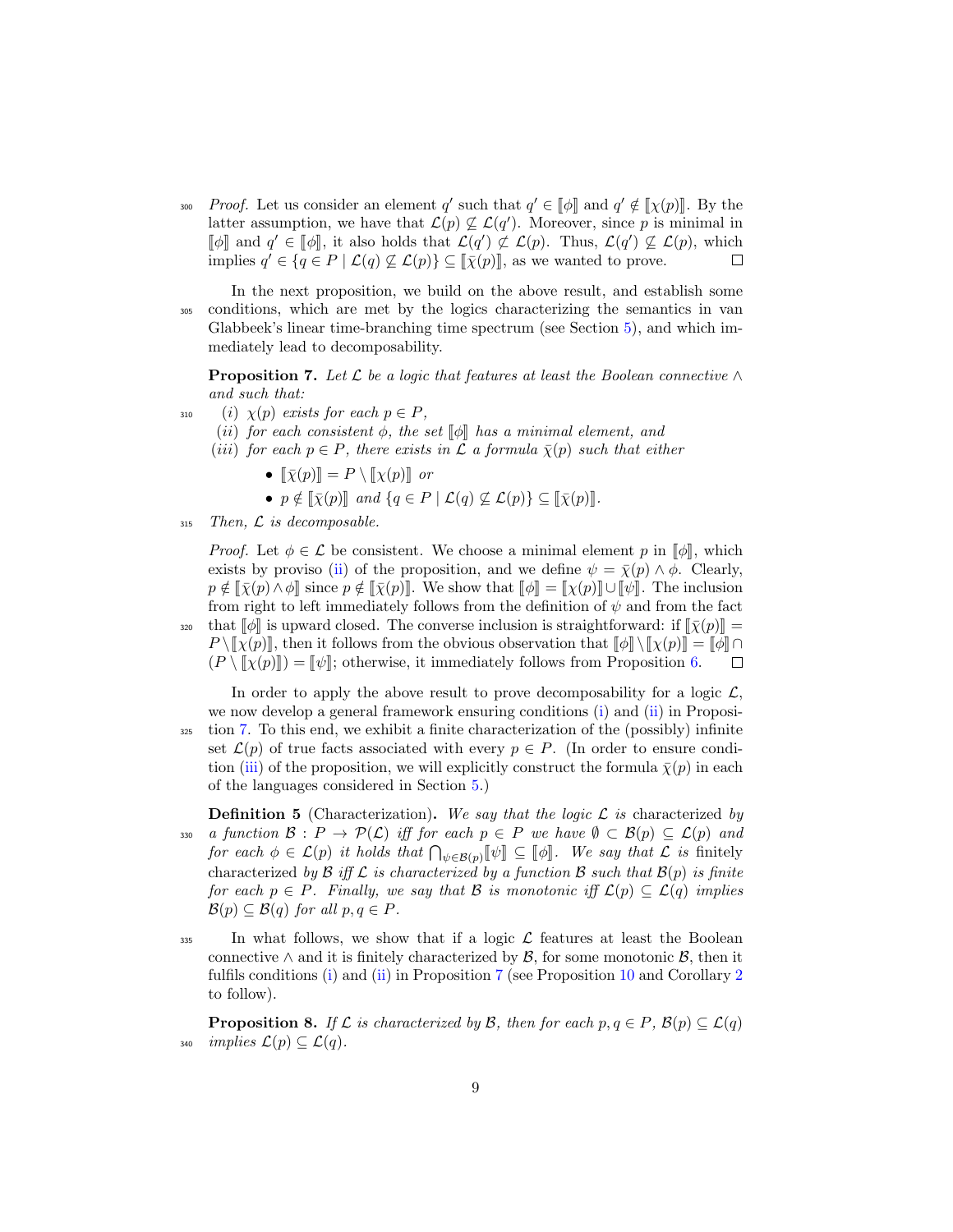*Proof.* Assume that  $\mathcal{B}(p) \subseteq \mathcal{L}(q)$  and that  $\phi \in \mathcal{L}(p)$ . As  $\mathcal L$  is characterized by  $\mathcal{B}, \bigcap_{\psi \in \mathcal{B}(p)} [\![\psi]\!] \subseteq [\![\phi]\!]$  holds. Since  $\mathcal{B}(p) \subseteq \mathcal{L}(q)$ , we have  $q \in \bigcap_{\psi \in \mathcal{B}(p)} [\![\psi]\!] \subseteq [\![\phi]\!]$ , which means that  $\phi \in \mathcal{L}(q)$ , as we wanted to prove.

<span id="page-9-2"></span>**Proposition 9.** If  $\mathcal L$  is characterized by  $\mathcal B$ , then for each  $p, q \in P$ ,  $\mathcal B(p) \subseteq \mathcal B(q)$ 345 *implies*  $\mathcal{L}(p) \subseteq \mathcal{L}(q)$ .

*Proof.* Assume that  $\mathcal{B}(p) \subseteq \mathcal{B}(q)$ . As  $\mathcal{B}(q) \subseteq \mathcal{L}(q)$  the result follows by Proposition [8.](#page-8-5)  $\Box$ 

Every finitely characterized logic featuring at least the Boolean connective  $\land$  enjoys the pleasing property that every  $p \in P$  admits a characteristic formula  $_{350}$  in  $\mathcal{L}$ .

<span id="page-9-0"></span>**Proposition 10.** Let  $\mathcal{L}$  be a logic that features at least the Boolean connective  $\land$  and that is finitely characterized by  $\mathcal{B}$ . Then, each  $p \in P$  has a characteristic formula in  $\mathcal L$  given by  $\chi(p) = \bigwedge_{\phi \in \mathcal B(p)} \phi$ .

*Proof.* Assume that  $p \in P$ . First, we observe that  $\bigwedge_{\phi \in \mathcal{B}(p)} \phi$  is a well-formed <sup>355</sup> formula, as  $\mathcal{B}(p)$  is finite. Next, we prove that  $\llbracket \bigwedge_{\phi \in \mathcal{B}(p)} \phi \rrbracket = p^{\uparrow}$  holds, from which the thesis immediately follows by Proposition  $1(i)$  $1(i)$ .

Since  $\mathcal{B}(p) \subseteq \mathcal{L}(p)$ , it follows that  $p \in [\![ \bigwedge_{\phi \in \mathcal{B}(p)} \phi ]\!]$ . As  $[\![ \bigwedge_{\phi \in \mathcal{B}(p)} \phi ]\!]$  is upwards closed, we have that  $p^{\uparrow} \subseteq \llbracket \bigwedge_{\phi \in \mathcal{B}(p)} \phi \rrbracket$ .

Towards proving the converse inclusion, let us assume that  $q \in [\![ \bigwedge_{\phi \in \mathcal{B}(p)} \phi ]\!]$ .  $\text{Sine } \llbracket \bigwedge_{\phi \in \mathcal{B}(p)} \phi \rrbracket = \bigcap_{\phi \in \mathcal{B}(p)} \llbracket \phi \rrbracket$ , we have that  $q \in \llbracket \phi \rrbracket$ , for each  $\phi \in \mathcal{B}(p)$ . Thus,<br> $\mathcal{B}(q) \subseteq \mathcal{C}(q)$  and be the  $\mathcal{B}(p) \subseteq \mathcal{L}(q)$  holds. From Proposition [8,](#page-8-5) it follows that  $\mathcal{L}(p) \subseteq \mathcal{L}(q)$  and, by the definition of upwards closure, we conclude that  $q \in p^{\uparrow}$ .  $\Box$ 

<span id="page-9-3"></span>**Proposition 11.** Let  $\mathcal L$  be a logic that is finitely characterized by  $\mathcal B$ , for some monotonic B. Then, for each  $\phi \in \mathcal{L}$  and  $q \in [\![\phi]\!]$ , there exists some  $p \in P$  such 365 that  $\mathcal{L}(p) \subseteq \mathcal{L}(q)$  and p is minimal in  $[\![\phi]\!]$ .

*Proof.* Towards a contradiction, let us assume that there exist  $\phi \in \mathcal{L}$  and  $q \in \llbracket \phi \rrbracket$ such that, for each  $p \in [\![\phi]\!]$ , with  $\mathcal{L}(p) \subseteq \mathcal{L}(q)$ , p is not minimal in  $[\![\phi]\!]$ . Notice that q is not minimal in  $\llbracket \phi \rrbracket$  itself.

Then, there exists an infinite sequence  $q_0, q_1, \ldots \in [\![\phi]\!]$ , with  $q = q_0$ , such 370 that  $\mathcal{L}(q_{i+1}) \subsetneq \mathcal{L}(q_i)$  for each  $i \geq 0$ . As B is monotonic, we have that  $\mathcal{B}(q_{i+1}) \subsetneq$  $\mathcal{B}(q_i)$  for each  $i \geq 0$ . Since  $\mathcal{B}(q)$  is finite, there exists some  $k \geq 0$  such that  $\mathcal{B}(q_k) = \mathcal{B}(q_{k+\ell})$  for each  $\ell > 0$ . By Proposition [9,](#page-9-2)  $\mathcal{L}(q_k) = \mathcal{L}(q_{k+\ell})$  holds for each  $\ell > 0$ . This contradicts the fact that  $\mathcal{L}(q_{i+1}) \subsetneq \mathcal{L}(q_i)$  for each  $i \geq 0$ , which means that for each  $q \in [\![\phi]\!]$  there exists some  $p \in [\![\phi]\!]$ , with  $\mathcal{L}(p) \subseteq \mathcal{L}(q)$ , such that p is minimal in  $[\![\phi]\!]$ .  $_{375}$  that p is minimal in  $\llbracket \phi \rrbracket$ .

<span id="page-9-1"></span>**Corollary 2.** Let  $\mathcal{L}$  be a logic that is finitely characterized by  $\mathcal{B}$ , for some monotonic B. Then, for each consistent formula  $\phi \in \mathcal{L}$ ,  $\llbracket \phi \rrbracket$  has a minimal element.

Proof. The thesis immediately follows from Proposition [11.](#page-9-3)

 $\Box$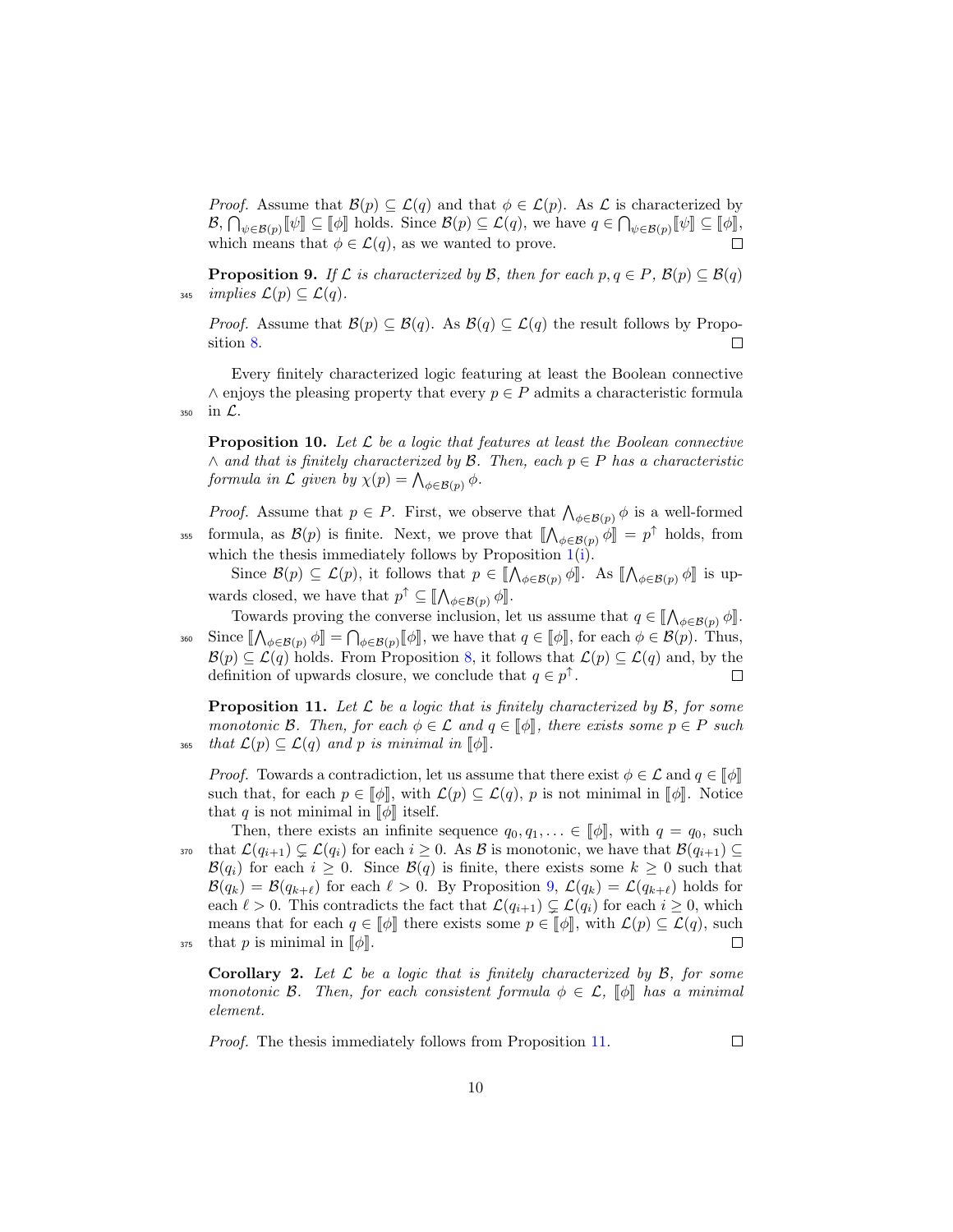<sup>380</sup> The next result will be useful in the next section.

<span id="page-10-3"></span>**Corollary 3.** Let  $\mathcal{L}$  be a logic that features at least the Boolean connective  $\wedge$  and that is finitely characterized by B, for some monotonic B. Then, each formula  $\phi \in \mathcal{L}$  is represented (uniquely up to equivalence) by a set rep( $\phi$ ) (in the sense of Definition [2\)](#page-5-0).

385 Proof. Let  $minimals(\phi) = \{p \in P \mid p \text{ is minimal in } [\phi]\}.$  Notice that the elements of  $minimals(\phi)$  are not necessarily pairwise incomparable (there can exist  $p, q \in \text{minimals}(\phi)$  such that  $p \neq q$  and  $p \equiv q$ .

Now, we define  $rep(\phi)$  as any subset of  $minimals(\phi)$  such that (i) elements in  $rep(\phi)$  are pairwise incomparable and *(ii)* for each  $p \in minimals(\phi)$  there 390 exists some  $q \in rep(\phi)$  with  $p \equiv q$ . Intuitively,  $rep(\phi)$  contains a representative element for each equivalence class of minimal elements in  $\llbracket \phi \rrbracket$  modulo  $\equiv$ . First of all, we observe that, by Proposition [10,](#page-9-0)  $\chi(p)$  exists for each  $p \in P$ . We show that  $[\![\phi]\!] = \bigcup_{p \in rep(\phi)} p^{\uparrow}$ , from which the thesis immediately follows.

From Proposition [11,](#page-9-3) we have that each  $q \in [\![\phi]\!]$  belongs to  $p^{\uparrow}$ , for some regular points of  $\mathbb{R}^{\uparrow}$  is unwarded along we <sup>395</sup>  $p \in rep(\phi)$ , and thus  $[\![\phi]\!] \subseteq \bigcup_{p \in rep(\phi)} p^{\uparrow}$ . Moreover, as  $[\![\phi]\!]$  is upwards closed, we get that  $[\![\phi]\!] \supseteq \bigcup_{p \in rep(\phi)} p^{\uparrow}$ . Therefore, we can conclude that  $[\![\phi]\!] = \bigcup_{p \in rep(\phi)} p^{\uparrow}$ , which completes the proof.

We summarize the results we provided so far in the following corollary.

<span id="page-10-0"></span>Corollary 4. Let  $\mathcal L$  be a logic that features at least the Boolean connective  $\wedge$ <sup>400</sup> and such that:

<span id="page-10-1"></span>(i)  $\mathcal L$  is finitely characterized by  $\mathcal B$ , for some monotonic  $\mathcal B$ , and

<span id="page-10-2"></span>(ii) for each  $\chi(p)$ , there exists in  $\mathcal L$  a formula  $\bar{\chi}(p)$  such that either

•  $\overline{\mathbf{x}}(p)\overline{\mathbf{x}} = P \setminus \mathbf{x}(p)\mathbf{I}$ , or

• 
$$
p \notin [\![\bar{\chi}(p)]\!]
$$
 and  $\{q \in P \mid \mathcal{L}(q) \not\subseteq \mathcal{L}(p)\} \subseteq [\![\bar{\chi}(p)]\!]$ .

 $405$  Then,  $\mathcal L$  is decomposable.

*Proof.* By proviso [\(i\)](#page-10-1) of the corollary and by Proposition [10,](#page-9-0)  $\chi(p)$  exists for each  $p \in P$  (condition [\(i\)](#page-8-2) in Proposition [7\)](#page-8-3). By Corollary [2,](#page-9-1) there exists an element  $p \in P$  that is minimal in  $\llbracket \phi \rrbracket$ , for each consistent formula  $\phi \in \mathcal{L}$  (condition [\(ii\)](#page-8-1) in Proposition [7\)](#page-8-3). The thesis immediately follows from Proposition [7,](#page-8-3) given that <sup>410</sup> proviso [\(ii\)](#page-10-2) of the corollary is equivalent to condition [\(iii\)](#page-8-4) in Proposition [7.](#page-8-3)  $\Box$ 

<span id="page-10-4"></span>**Remark 1.** It is worth pointing out that the Boolean connective  $\land$  plays a minor role in (the proof of) Proposition [10](#page-9-0) (and thus Corollaries [3](#page-10-3) and  $\lambda$ ). Indeed, it is applied to formulae in  $\mathcal{B}(p)$  only. Thus, such a result can be used also to deal with logics that allow for a limited use of such a connective, such as the logic <sup>415</sup> for trace semantics and other linear-time semantics (see Section [5.2\)](#page-20-0).

As another path towards decomposability, we show the following result, which we will use in Section [4](#page-11-1) to deal with logical settings requiring a special treatment.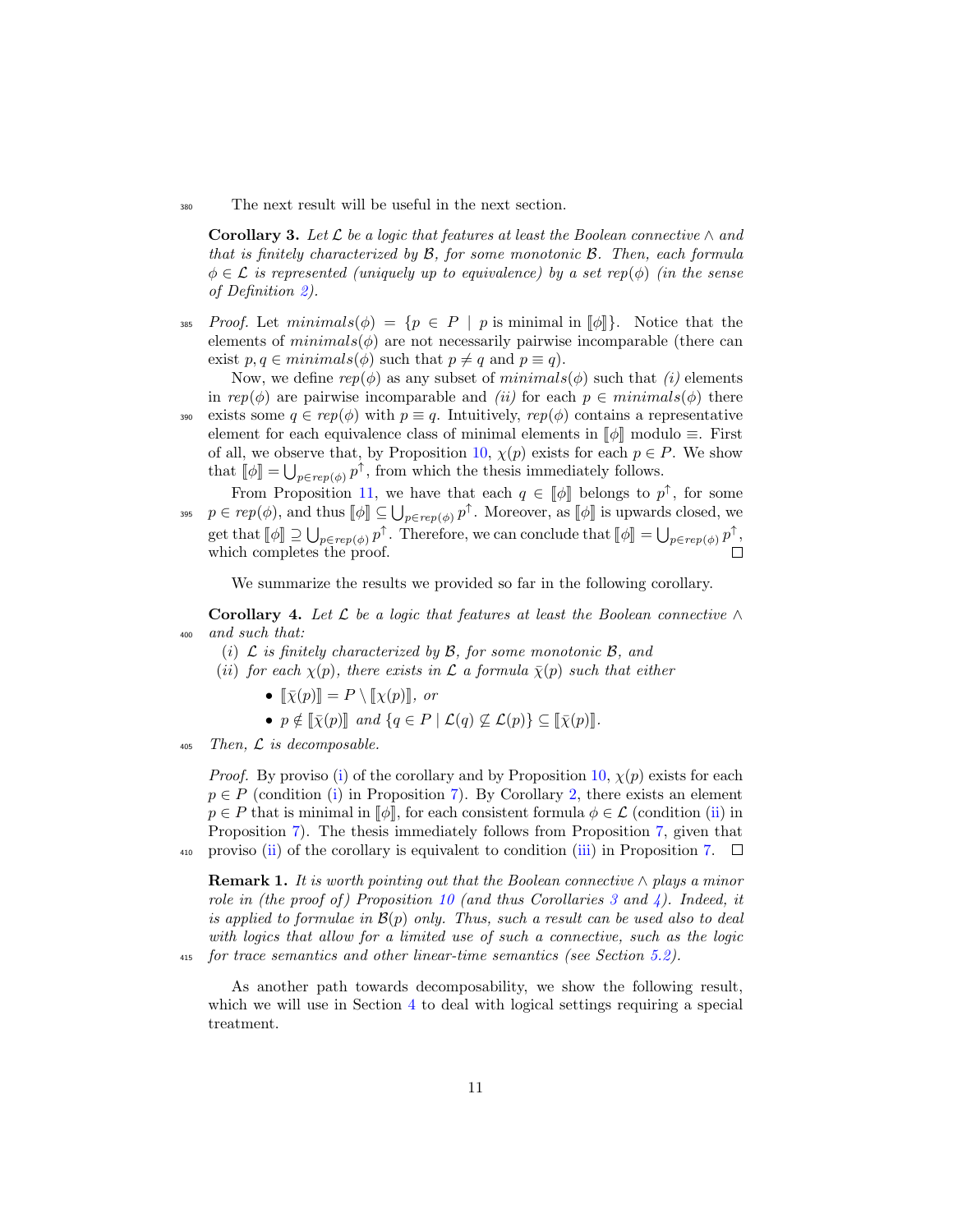<span id="page-11-0"></span>**Proposition 12.** If  $\mathcal L$  is a logic that (i) features the Boolean connective  $\vee$ 420 and such that (ii) every  $\phi \in \mathcal{L}$  is finitely represented and (iii) a characteristic formula exists in  $\mathcal L$  for every process  $p \in P$ , then  $\mathcal L$  is decomposable.

<span id="page-11-2"></span>*Proof.* Let  $\phi \in \mathcal{L}$  be a consistent formula which is not characteristic for any  $p \in P$ . We show that  $\phi$  is decomposable, that is,  $[\![\phi]\!] = [\![\chi(p)]\!] \cup [\![\psi_p]\!]$  for some  $p \in P$  and  $\psi_p \in \mathcal{L}$ , with  $p \notin [\psi_p]$ .

<sup>425</sup> By assumption [\(ii\)](#page-11-2),  $\phi$  is finitely represented by some set  $rep(\phi) \subseteq P$ ; by assumption [\(iii\)](#page-11-3),  $\chi(p)$  exists in  $\mathcal L$  for all  $p \in P$ ; thus, by Proposition [1\(](#page-4-3)[i\)](#page-4-0), we have:

<span id="page-11-4"></span><span id="page-11-3"></span>
$$
\llbracket \phi \rrbracket = \bigcup_{p \in rep(\phi)} p^{\uparrow} = \bigcup_{p \in rep(\phi)} \llbracket \chi(p) \rrbracket.
$$

Since  $\phi$  is consistent,  $\llbracket \phi \rrbracket \neq \emptyset$  and therefore  $rep(\phi) \neq \emptyset$ . Pick some  $p \in$  $_{430}$  rep( $\phi$ ). Notice that  $|rep(\phi)| > 1$  otherwise  $\phi$  would be characteristic for p. Thus, using assumption [\(i\)](#page-11-4), we have:

$$
\begin{array}{ll}\n\llbracket \phi \rrbracket & = \llbracket \chi(p) \rrbracket \cup \bigcup_{q \in rep(\phi) \setminus \{p\}} \llbracket \chi(q) \rrbracket \\
& = \llbracket \chi(p) \rrbracket \cup \llbracket \bigvee_{q \in rep(\phi) \setminus \{p\}} \chi(q) \rrbracket.\n\end{array}
$$

 $\Box$ Since  $p \notin \llbracket \bigvee_{q \in rep(\phi) \setminus \{p\}} \chi(q) \rrbracket$ , we can conclude that  $\mathcal L$  is decomposable.

In the remainder of the paper we will examine some applications for our <sup>435</sup> general results; in particular, we will use them to prove characterization by primality for several well-known process semantics. First, we consider some cases that can be dealt with using Proposition [12,](#page-11-0) and then we analyze semantics in van Glabbeek's spectrum.

#### <span id="page-11-1"></span>4. Applications to finitely-represented logics

- <sup>440</sup> As a first application of our results, we investigate three kinds of logics:
	- 1. the set of processes  $P$  is finite and the logic  $\mathcal L$  features at least the Boolean connectives ∧ and ∨;
	- 2. the logic characterizing modal refinement semantics [\[18\]](#page-32-4);
	- 3. the logic characterizing covariant-contravariant simulation semantics [\[19\]](#page-32-5).
- $445$  Note that in case 1 although  $P$  itself is finite, it can contain processes with infinite behaviours, e.g., when  $p \in P$  represents a labelled transition system with loops. To deal with these logics we use Proposition [12](#page-11-0) and thus we show that the logics satisfy its hypothesis.

<span id="page-11-5"></span>**Proposition 13.** Let  $\mathcal{L}$  be a logic that features at least the Boolean connective  $\sim$  450  $\land$  and is interpreted over a finite set P. Then:

- <span id="page-11-6"></span>(a)  $\mathcal L$  is finitely characterized by  $\mathcal B$ , for some monotonic  $\mathcal B$ , and
- <span id="page-11-7"></span>(b) every formula  $\phi \in \mathcal{L}$  is finitely represented.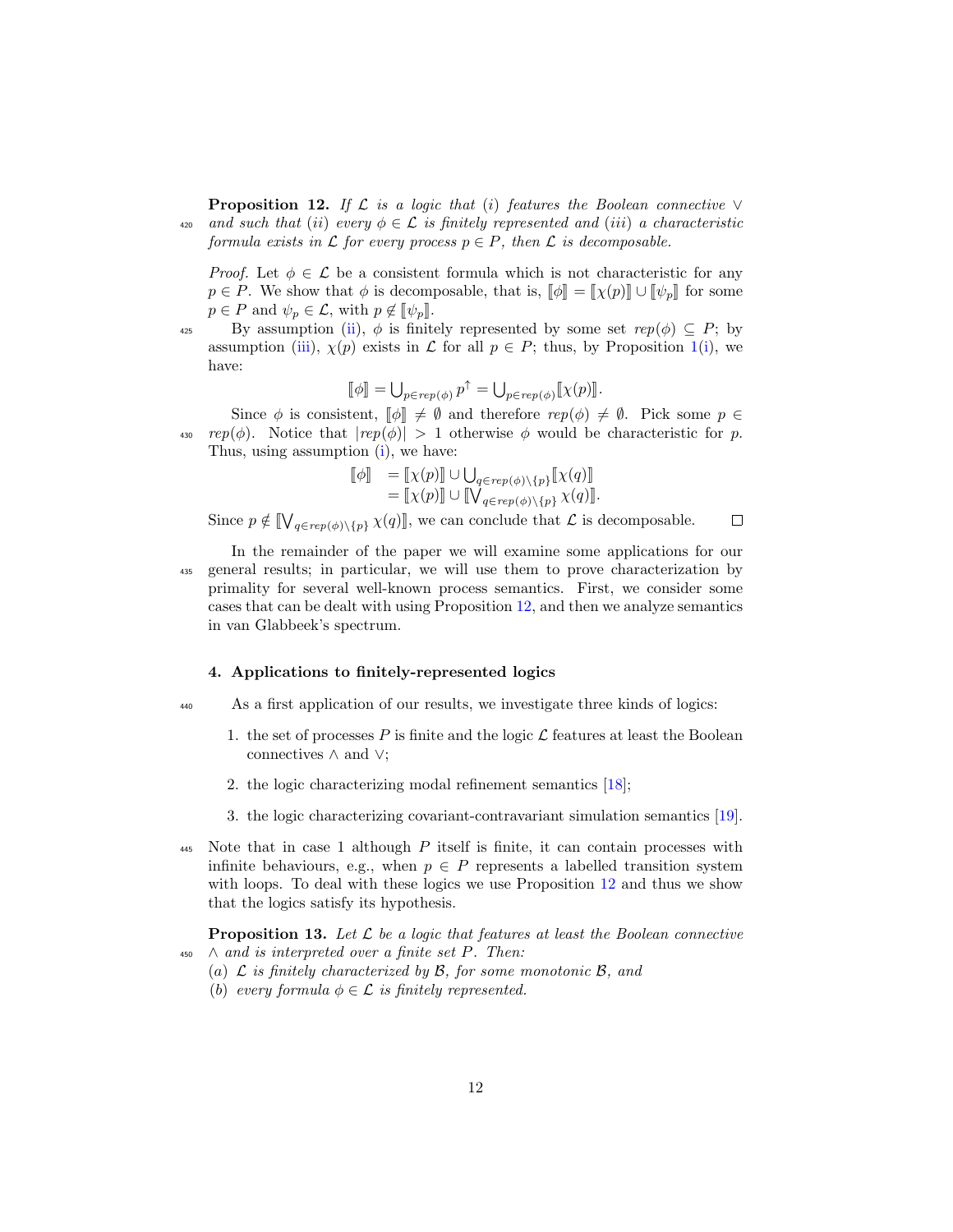*Proof.* (a) If P is finite, so is  $\mathcal{L}$ , up to logical equivalence. Let  $\mathcal{L}^{\text{fin}}$  be a set of representatives of the equivalence classes of  $\mathcal L$  modulo logical equivalence,

- <sup>455</sup> and define  $\mathcal{B}^{\text{fin}}(p) = \mathcal{L}^{\text{fin}}(p) = \mathcal{L}(p) \cap \mathcal{L}^{\text{fin}}$ , for each  $p \in P$ . It is easy to see that  $\mathcal L$  is finitely characterized by  $\mathcal B^{fin}$ , according to Definition [5.](#page-8-0) Moreover,  $\mathcal{B}^{\text{fin}}$  is clearly monotonic.
	- (b) The claim immediately follows from Corollary [3,](#page-10-3) making use of Proposi-tion [13\(](#page-11-5)[a\)](#page-11-6) and observing that  $rep(\phi) \subseteq P$  is finite for each  $\phi \in \mathcal{L}$ .  $\Box$
- <span id="page-12-1"></span>**Proposition 14.** Every logic  $\mathcal L$  that is interpreted over a finite set P and that features at least the Boolean connectives  $\wedge$  and  $\vee$  is decomposable.

*Proof.* By hypothesis,  $\mathcal L$  features the Boolean connective  $\vee$ ; by Proposition [13\(](#page-11-5)[b\)](#page-11-7), every  $\phi \in \mathcal{L}$  is finitely represented; by Proposition [10](#page-9-0) and Proposition [13\(](#page-11-5)[a\)](#page-11-6),  $\chi(p)$  exists in  $\mathcal L$  for all  $p \in P$ . Finally, by Proposition [12,](#page-11-0)  $\mathcal L$  is decomposable.  $\Box$ 

<span id="page-12-2"></span>**465 Proposition 15.** The logics characterizing modal refinement semantics or covariantcontravariant simulation semantics given in [\[19,](#page-32-5) [18\]](#page-32-4) are decomposable.

Proof. The claim follows immediately from the definition of the logics and related results shown in [\[19,](#page-32-5) [18\]](#page-32-4), and by applying Proposition [12.](#page-11-0)

More precisely, for covariant-contravariant simulation, Lemma 2 in [\[19\]](#page-32-5) yields <sup>470</sup> the existence of characteristic formulae and Theorem 3 in [\[19\]](#page-32-5) yields finite rep-

resentability of each formula.

On the other hand, for modal refinement, Proposition 3.2 in [\[18\]](#page-32-4) yields the existence of characteristic formulae and Proposition 4.2 in [\[18\]](#page-32-4) gives finite representability of each formula.  $\Box$ 

<sup>475</sup> Thus, we have the following theorem, resulting from Theorems [1](#page-6-0) and [2,](#page-7-0) along with Propositions [14](#page-12-1) and [15.](#page-12-2)

**Theorem 3** (Characterization by primality). Let  $\mathcal{L}$  be:

- the logic from  $(18)$  that characterizes modal refinement semantics,
- the one given in [\[19\]](#page-32-5) characterizing covariant-contravariant simulation se-<sup>480</sup> mantics, or
	- any logic that features at least the Boolean connectives  $\wedge$  and  $\vee$ , and is interpreted over a finite set P .

Then, each formula  $\phi \in \mathcal{L}$  is consistent and prime if and only if  $\phi$  is character*istic for some*  $p \in P$ .

#### <span id="page-12-0"></span><sup>485</sup> 5. Application to semantics in van Glabbeek's spectrum

Our next task is to apply the result described in Corollary [4](#page-10-0) to the semantics in the linear time-branching time spectrum [\[6,](#page-31-5) [7\]](#page-31-6), over finite trees and with a finite set of actions. All those semantics have been shown to be characterized by specific logics and therefore inherit all the properties of logically defined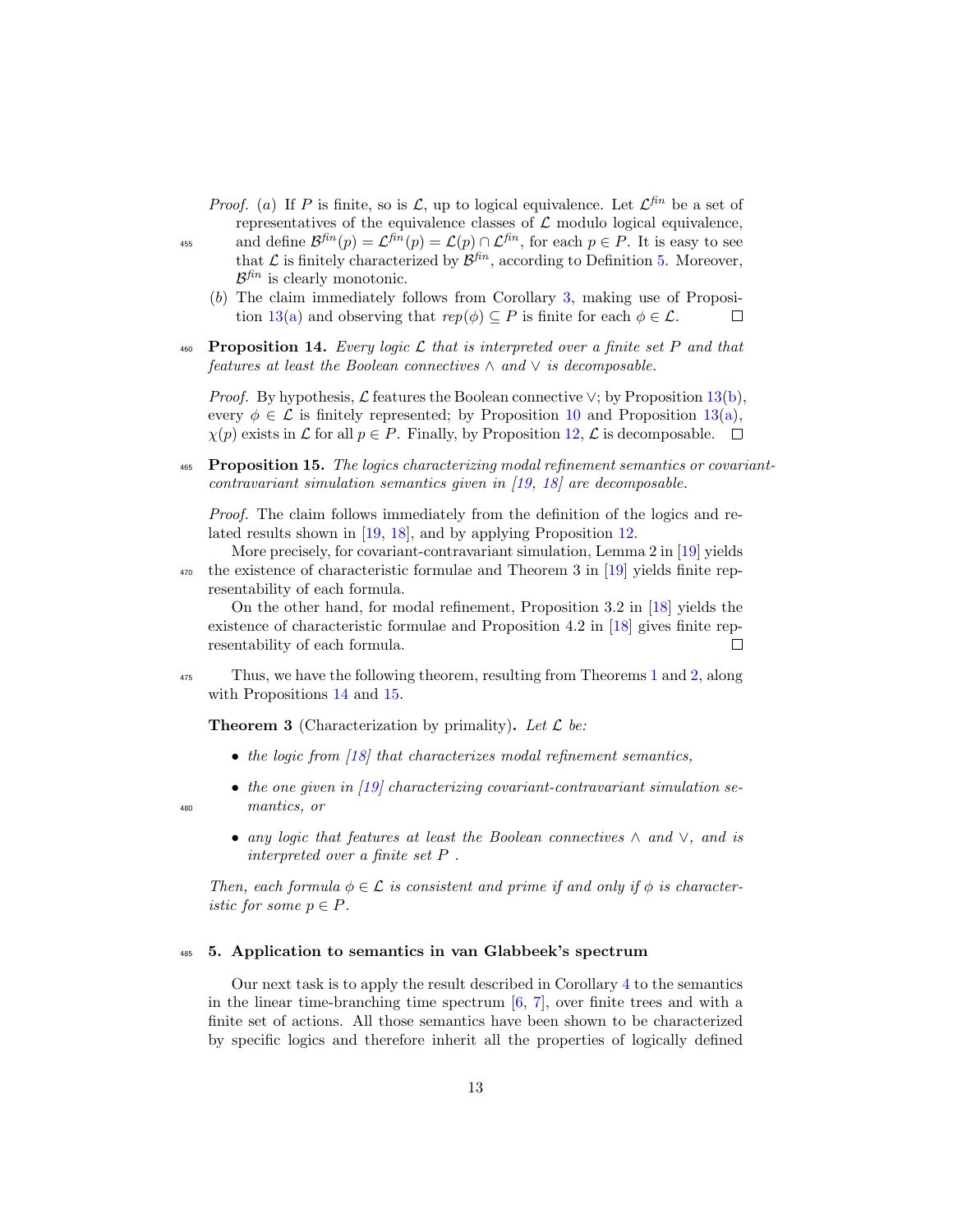- <sup>490</sup> preorders. We reason about characterization by primality (Theorems [5](#page-20-1) and [7\)](#page-29-2) by showing that each logic is finitely characterized by some monotonic  $B$ , and by building, for each characteristic formula  $\chi(p)$ , a formula  $\bar{\chi}(p)$  with the properties specified in Corollary  $4(ii)$  $4(ii)$ .
- Processes. To begin with, we give a formal definition of the notion of process. 495 The set of processes P over a finite set of actions  $Act$  is given by the following grammar:

$$
p ::= 0 | ap | p + p,
$$

where  $a \in Act$ . Given a process p, we say that p can perform the action a and evolve into p', denoted  $p \stackrel{a}{\rightarrow} p'$ , iff  $(i) p = ap'$  or  $(ii) p = p_1 + p_2$  and 500  $p_1 \stackrel{a}{\rightarrow} p'$  or  $p_2 \stackrel{a}{\rightarrow} p'$  holds. Note that every process p denotes a finite loop-free labelled transition system whose states are those that are reachable from  $p$  via transitions  $\stackrel{a}{\rightarrow}$ ,  $a \in Act$ , and whose initial state is p [\[5\]](#page-31-3).

We define the set of *initials* of p, denoted  $I(p)$ , as the set  $\{a \in Act \mid p \stackrel{a}{\to} p' \}$ for some  $p' \in P$ . We write  $p \stackrel{a}{\to}$  if  $a \in I(p)$ ,  $p \not{a}$  if  $a \notin I(p)$ , and  $p \not\to i$ 505  $I(p) = \emptyset$ . We define  $traces(p)$  as follows (we use  $\varepsilon$  to denote the empty string):

$$
traces(p) = \{\varepsilon\} \cup \{a\tau \mid \exists p' \in P \,.\, p \stackrel{a}{\to} p' \text{ and } \tau \in traces(p')\}.
$$
 (1)

<span id="page-13-0"></span>For each trace  $\tau = a_1 \dots a_n$ , we write  $p \stackrel{\tau}{\rightarrow} p'$  for  $p \stackrel{a_1}{\rightarrow} p_1 \stackrel{a_2}{\rightarrow} p_2 \dots p_{n-1} \stackrel{a_n}{\rightarrow} p'$ . Finally, for each  $p \in P$ ,  $depth(p)$  is the length of a longest trace in  $traces(p)$ . Behavioural preorders for process semantics. The semantics of processes

is expressed by means of preorders, which, intuitively, classify processes accord-<sub>510</sub> ing to their possible behaviours. Roughly speaking, a process *follows* another in the preorder (or it is above it) if it exhibits at least the same behaviours as the latter. The semantic relations in van Glabbeek's linear time-branching time spectrum present different levels of granularity: a finer relation is able to distinguish processes that are indistinguishable by a coarser one. Those semantics <sup>515</sup> are as follows (see Figure [1\)](#page-14-1):

- branching time semantics (Figure [1,](#page-14-1) left-hand side): *simulation* (S), *com*plete simulation (CS), ready simulation (RS), trace simulation (TS), 2 nested simulation (2S), and bisimulation (BS);
- linear time semantics (Figure [1,](#page-14-1) right-hand side): trace  $(T)$ , complete trace  $\mathcal{L}$ <sub>520</sub> (CT), failure (F), failure trace (FT), ready (R), ready trace (RT), impossible future (IF), possible future (PF), always impossible future (IFT), always possible future (PFT), impossible 2-simulation (I2), possible 2-simulation (P2), always impossible 2-simulation (I2T), always possible 2-simulation (P2T).
- $525$  In the rest of this section Btime-spectrum denotes the set  $\{S, CS, RS, TS, 2S, BS\}$ , Ltime-spectrum denotes the set {T, CT, F, FT, R, RT, IF, PF, IFT, PFT, I2, P2, I2T, P2T}, and we let vanG-spectrum = Btime-spectrum  $\cup$  Ltime-spectrum.

The remainder of the section is organized as follows. In Section [5.1,](#page-14-0) we establish characterization by primality for the semantics in van Glabbeek's branching <sup>530</sup> time spectrum. Then, in Section [5.2,](#page-20-0) we deal with the ones in van Glabbeek's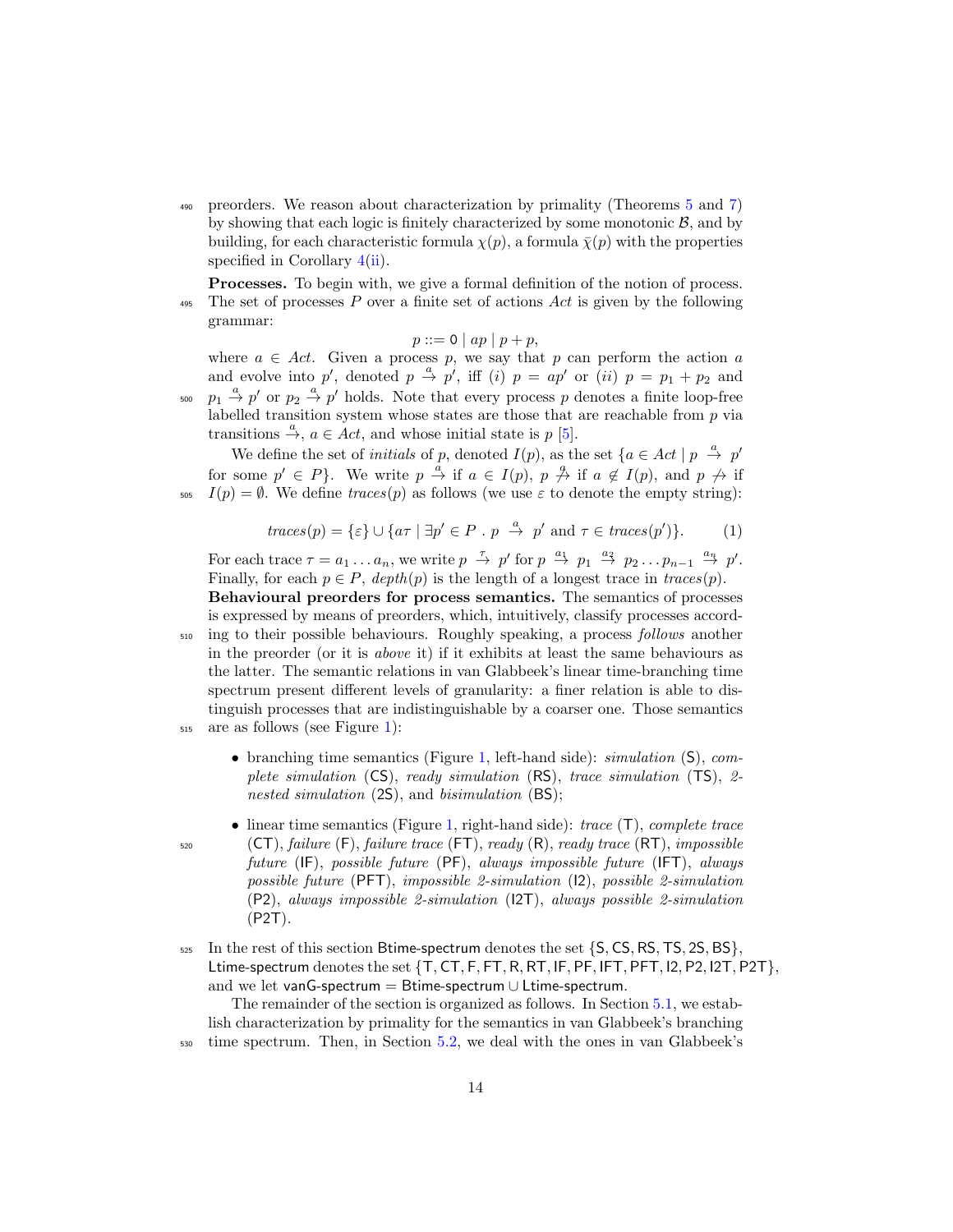

<span id="page-14-1"></span>Figure 1: Semantic relations in van Glabbeek's linear time-branching time spectrum (branching semantics are on the left, linear ones are on the right—the six framed names are introduced here: these semantics were studied in [\[6\]](#page-31-5) but no name was assigned to them).

linear time spectrum; at the beginning of this last section, we also give a short account on the conceptual differences between the two semantics; for a comprehensive account, we refer to  $[6, 7]$  $[6, 7]$ .

# <span id="page-14-0"></span>5.1. The branching time spectrum

<sup>535</sup> In this sub-section, we focus on the semantics in van Glabbeek's branching time spectrum, originally introduced in [\[7\]](#page-31-6) and successively generalized in [\[6\]](#page-31-5), and their corresponding logical formalisms.

**Definition 6** (Branching time semantic relations  $[6, 7]$  $[6, 7]$ ). For each  $X \in$  Btime-spectrum,  $\leq_{X}$  is the largest relation over P satisfying the following conditions for each 540  $p, q \in P$ .

simulation (S):  $p \leq s q \Leftrightarrow$  for all  $p \stackrel{a}{\rightarrow} p'$  there exists some  $q \stackrel{a}{\rightarrow} q'$  such that  $p' \lesssim_{\mathsf{S}} q';$ 

complete simulation (CS):  $p \leq_{CS} q \Leftrightarrow (i)$  for all  $p \stackrel{a}{\rightarrow} p'$  there exists some  $q \stackrel{a}{\rightarrow} q'$  such that  $p' \lesssim_{\text{CS}} q'$ , and (ii)  $I(p) = \emptyset$  iff  $I(q) = \emptyset$ ;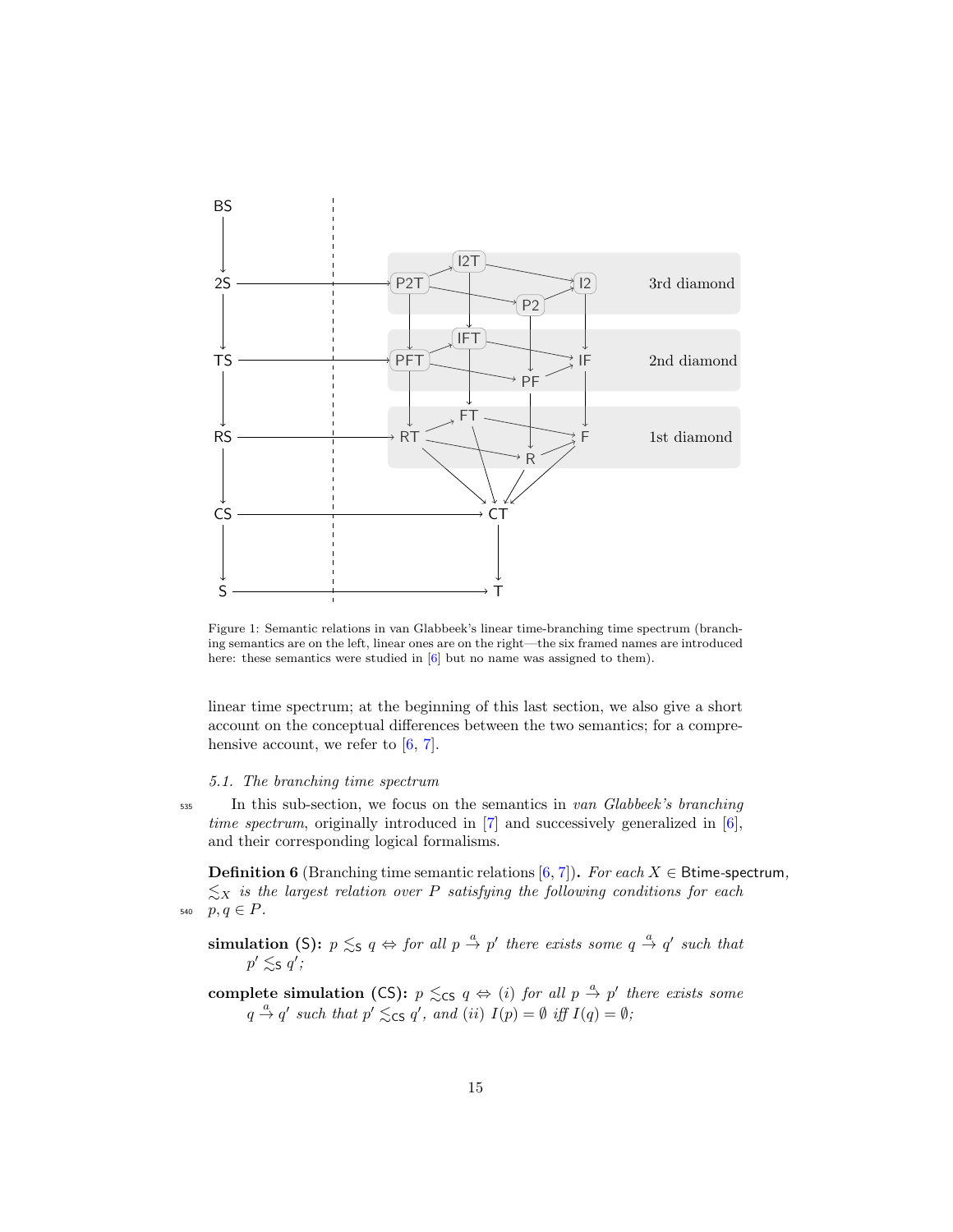- ready simulation (RS):  $p \lesssim_{RS} q \Leftrightarrow (i)$  for all  $p \stackrel{a}{\rightarrow} p'$  there exists some  $q \stackrel{a}{\rightarrow} q'$ 545 such that  $p' \leq_{\mathsf{RS}} q'$ , and (ii)  $I(p) = I(q)$ ;
	- trace simulation (TS):  $p \leq$   $\tau s$   $q \Leftrightarrow$  (i) for all  $p \stackrel{a}{\rightarrow} p'$  there exists some  $q \stackrel{a}{\rightarrow} q'$ such that  $p' \leq_{\text{TS}} q'$ , and (ii) traces(p) = traces(q);
- **2-nested simulation** (2S):  $p \leq_{2S} q \Leftrightarrow (i)$  for all  $p \stackrel{a}{\rightarrow} p'$  there exists some  $q \stackrel{a}{\rightarrow} q'$  such that  $p' \lesssim_{25} q'$ , and (ii)  $q \lesssim_{5} p$ ;
	- bisimulation (BS):  $p \leq_{BS} q \Leftrightarrow (i)$  for all  $p \stackrel{a}{\rightarrow} p'$  there exists some  $q \stackrel{a}{\rightarrow} q'$  such that  $p' \lesssim_{BS} q'$ , and (ii) for all  $q \stackrel{a}{\rightarrow} q'$  there exists some  $p \stackrel{a}{\rightarrow} p'$  such that  $p' \lesssim_{\mathsf{BS}} q'.$

For each  $X \in$  Btime-spectrum, the equivalence relation  $\equiv_X$  is defined as ex-<sup>555</sup> pected, i.e.,

$$
p \equiv_X q \Leftrightarrow p \lesssim_X q \text{ and } q \lesssim_X p.
$$

Branching time logics. The languages of the different logics yield the fol-lowing chain of strict inclusions (Table [1,](#page-14-1) left-hand side):  $\mathcal{L}_\mathsf{S} \subset \mathcal{L}_\mathsf{CS} \subset \mathcal{L}_{\mathsf{RS}} \subset$  $\mathcal{L}_{TS} \subset \mathcal{L}_{25} \subset \mathcal{L}_{BS}$ , corresponding to a chain of formalisms with strictly increas-

<sup>560</sup> ing expressive power. Notice that, as it will appear clear after the definition of the satisfaction relation below, some of the languages present some redundancy, in the sense that they could be replaced with smaller ones, without any loss in expressiveness. For instance, a disjunction is expressible in  $\mathcal{L}_{BS}$  using conjunction and negation, and suitably replacing **t** with **ff** and vice versa. We followed <sup>565</sup> this approach because we find it helpful to have syntactically larger languages

corresponding to more expressive semantics.

The syntax of the logics characterizing the semantics in van Glabbeek's branching time spectrum is given in the following definition. There, we treat formulae of the form  $[a]\psi$  and **0** as syntactic shorthands for, respectively,  $\neg \langle a \rangle \neg \psi$ <sup>570</sup> and  $\bigwedge_{a \in Act}[a]$  **ff**.

**Definition 7** (Syntax [\[6,](#page-31-5) [7\]](#page-31-6)). For each  $X \in$  Btime-spectrum,  $\mathcal{L}_X$  is the language defined by the corresponding grammar given below:

|     | $\mathcal{L}_\mathsf{S}\colon$ |                                                                                                                                                                                                                                                                        |
|-----|--------------------------------|------------------------------------------------------------------------------------------------------------------------------------------------------------------------------------------------------------------------------------------------------------------------|
| 575 | $\mathcal{L}_{\textsf{CS}}$ :  | $\phi_{\mathsf{S}} ::= \mathbf{t} \mathbf{t} \mid \mathbf{f} \mathbf{f} \mid \phi_{\mathsf{S}} \wedge \phi_{\mathsf{S}} \mid \phi_{\mathsf{S}} \vee \phi_{\mathsf{S}} \mid \langle a \rangle \phi_{\mathsf{S}}.$                                                       |
|     |                                | $\phi_{\text{CS}} ::= \textbf{t} \mid \textbf{f} \mid \phi_{\text{CS}} \wedge \phi_{\text{CS}} \mid \phi_{\text{CS}} \vee \phi_{\text{CS}} \mid \langle a \rangle \phi_{\text{CS}} \mid \textbf{0}.$                                                                   |
|     | $\mathcal{L}_{\mathsf{RS}}$ :  | $\phi_{\mathsf{RS}} ::= \mathbf{t} \mathbf{t} \mid \mathbf{f} \mathbf{f} \mid \phi_{\mathsf{RS}} \wedge \phi_{\mathsf{RS}} \mid \phi_{\mathsf{RS}} \vee \phi_{\mathsf{RS}} \mid \langle a \rangle \phi_{\mathsf{RS}} \mid [a] \mathbf{f}.$                             |
|     | $\mathcal{L}_{\mathsf{TS}}$ :  | $\mathrel{\mathop:}=$                                                                                                                                                                                                                                                  |
| 580 |                                | <b>tt</b>   <b>ff</b>   $\phi$ <sub>TS</sub> $\land \phi$ <sub>TS</sub>   $\phi$ <sub>TS</sub> $\lor \phi$ <sub>TS</sub>   $\langle a \rangle \phi$ <sub>TS</sub>   $\psi$ <sub>TS</sub> .<br>$\phi$ TS<br>$\psi_{\text{TS}}$ ::= <b>ff</b> $  [a] \psi_{\text{TS}}$ . |
|     | $\mathcal{L}_{2S}$ :           | <b>tt</b>   <b>ff</b>   $\phi_{25} \wedge \phi_{25}$   $\phi_{25} \vee \phi_{25}$   $\langle a \rangle \phi_{25}$   $\neg \phi_{5}$ .<br>$\phi$ <sub>25</sub><br>$::=$                                                                                                 |
|     | $\mathcal{L}_{\mathsf{BS}}$ :  |                                                                                                                                                                                                                                                                        |
|     |                                | $\phi_{\text{BS}} ::= \mathbf{t} \mid \mathbf{f} \mid \phi_{\text{BS}} \wedge \phi_{\text{BS}} \mid \phi_{\text{BS}} \vee \phi_{\text{BS}} \mid \langle a \rangle \phi_{\text{BS}} \mid \neg \phi_{\text{BS}}.$                                                        |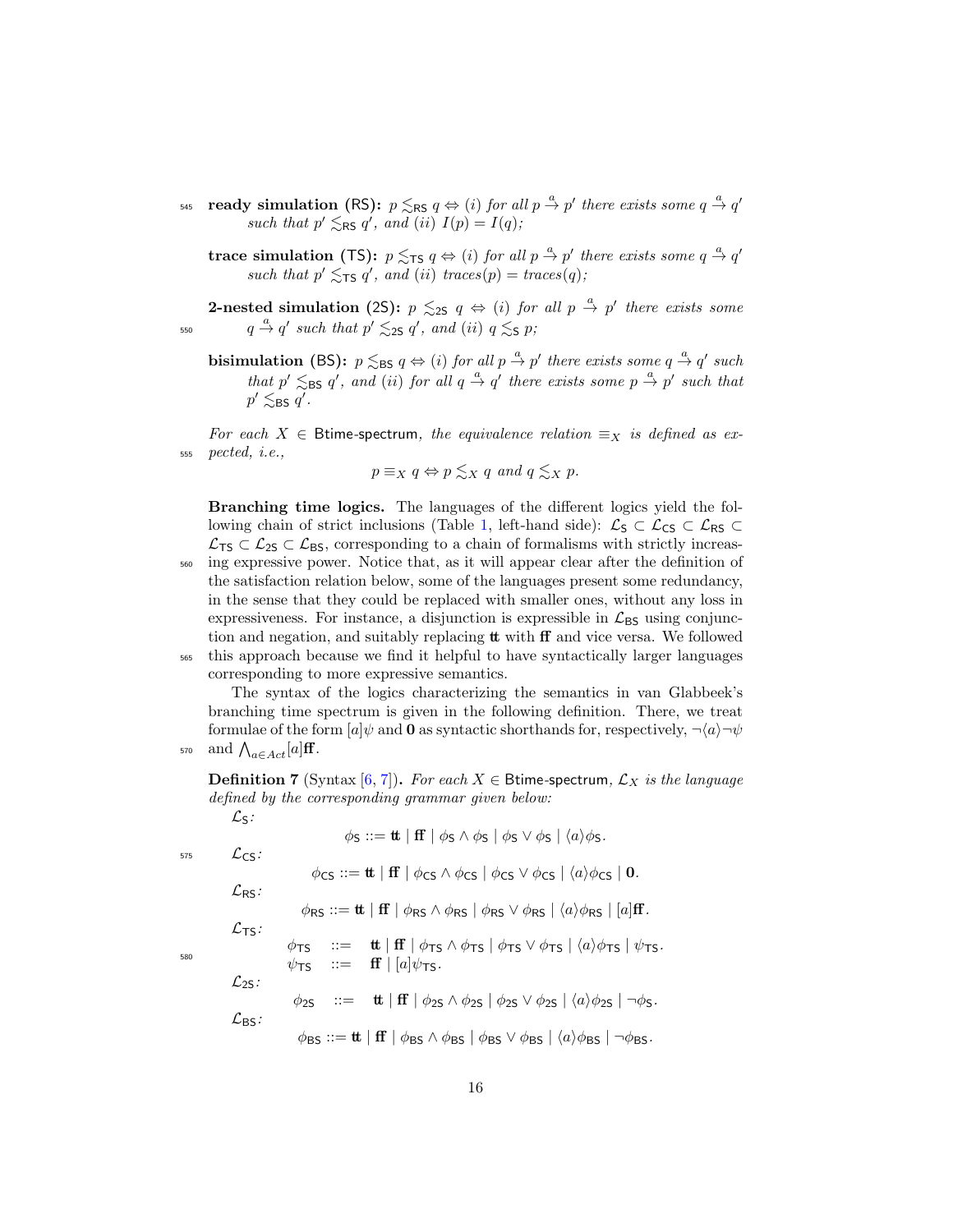|           | $\circ$ Syntax                                                                                                                                                                                                                                                                                       | $\hat{\mathbb{X}}$ Monotonic function $\beta$ for finite characterization<br>$\bowtie$ Formula $\bar{\chi}(p)$                                                                                                                                                                                                                                                                                                                                                                                                                                                                                                                                                                                                                                                                  |  |  |  |  |
|-----------|------------------------------------------------------------------------------------------------------------------------------------------------------------------------------------------------------------------------------------------------------------------------------------------------------|---------------------------------------------------------------------------------------------------------------------------------------------------------------------------------------------------------------------------------------------------------------------------------------------------------------------------------------------------------------------------------------------------------------------------------------------------------------------------------------------------------------------------------------------------------------------------------------------------------------------------------------------------------------------------------------------------------------------------------------------------------------------------------|--|--|--|--|
| $\circ$   | $\phi_X^{\exists} ::= \mathbf{t}   \mathbf{f} \mathbf{f}   \phi_X \wedge \phi_X   \phi_X \vee \phi_X   \langle a \rangle \phi_X$                                                                                                                                                                     | $X \in$ Btime-spectrum                                                                                                                                                                                                                                                                                                                                                                                                                                                                                                                                                                                                                                                                                                                                                          |  |  |  |  |
| ☆         | $\mathcal{B}_X(p) = \mathcal{B}_X^+(p) \cup \mathcal{B}_X^-(p)$<br>$\stackrel{\leftrightarrow}{\bowtie} \quad \mathcal{B}_X^+(p) = \{ \mathbf{t} \} \cup \{ \langle a \rangle \varphi \mid a \in Act, \varphi = \bigwedge \psi, \Psi \subseteq \mathcal{B}_X(p'), p \stackrel{a}{\rightarrow} p' \}$ |                                                                                                                                                                                                                                                                                                                                                                                                                                                                                                                                                                                                                                                                                                                                                                                 |  |  |  |  |
| S.        | $\circ \phi_S ::= \phi_S^{\exists}$                                                                                                                                                                                                                                                                  | $\stackrel{\wedge}{\times}$ $\stackrel{\wedge}{\mathcal{B}}^-(v) = \emptyset$<br>$\bowtie \bar{\chi}_{S}(p) = \bigvee \langle a \rangle \bigwedge \bar{\chi}_{S}(p')$                                                                                                                                                                                                                                                                                                                                                                                                                                                                                                                                                                                                           |  |  |  |  |
| CS.       | $\circ \phi_{\text{CS}} ::= \phi_{\text{CS}}^{\exists} \mid \phi_{\text{CS}}^{\forall}$<br>$\circ \phi_{ce}^{\forall} ::= \mathbf{0}$                                                                                                                                                                | $\frac{a \in Act}{\sqrt[n]{B_{CS}^{-}(p)} = \{0 \mid p \stackrel{a}{\nrightarrow} \forall a \in Act\}}$<br>$\bowtie \bar{\chi}_{\text{CS}}(p) = (\bigvee \langle a \rangle \bigwedge \bar{\chi}_{\text{CS}}(p')) \vee \mathbf{0}$<br>if $I(p) \neq \emptyset$<br>$a \in Act$ $p \stackrel{a}{\rightarrow} p'$<br>$\bowtie \bar{\chi}_{\text{CS}}(p) = \bigvee \langle a \rangle \bigwedge \bar{\chi}_{\text{CS}}(p')$<br>if $I(p) = \emptyset$                                                                                                                                                                                                                                                                                                                                  |  |  |  |  |
|           |                                                                                                                                                                                                                                                                                                      | $a \in Act$ $p \xrightarrow{\alpha} p'$<br>$\forall x \mathcal{B}_{\text{PS}}^-(p) = \{ [a] \mathbf{ff} \mid a \in Act, p \xrightarrow{a} \}$                                                                                                                                                                                                                                                                                                                                                                                                                                                                                                                                                                                                                                   |  |  |  |  |
| <b>RS</b> | $\circ \phi_{\mathsf{RS}} ::= \phi_{\mathsf{RS}}^{\exists} \mid \phi_{\mathsf{RS}}^{\forall}$<br>$\circ \phi_{\text{RS}}^{\forall} ::= [a]$ ff                                                                                                                                                       | $\bowtie \bar{\chi}_{\text{RS}}(p) = (\bigvee \langle a \rangle \bigwedge \bar{\chi}_{\text{RS}}(p')) \vee \bigvee [a] \mathbf{ff}$<br>$a\!\in\! A\,ct \qquad \quad p\!\stackrel{a}{\rightarrow}\!p' \qquad \qquad a\!\in\! I\,(p)$                                                                                                                                                                                                                                                                                                                                                                                                                                                                                                                                             |  |  |  |  |
| TS        | $\circ \phi_{\mathsf{TS}} ::= \phi_{\mathsf{TS}}^{\exists} \mid \phi_{\mathsf{TS}}^{\forall}$<br>$\circ \phi_{\tau c}^{\vee} ::= \mathbf{f} \mathbf{f} \mid [a] \phi_{\tau c}^{\vee}$                                                                                                                | $\stackrel{\wedge}{\ltimes} \mathcal{B}^{-}_{\mathsf{TS}}(p) = \{ [\tau a] \mathbf{f} \mid \tau \in \mathit{traces}(p), a \in \mathit{Act}, \tau a \notin \mathit{traces}(p) \}$<br>$\bowtie \overline{\chi}_{TS}(p) = (\bigvee_{a \in Act} \langle a \rangle \bigwedge_{p \stackrel{\alpha}{\rightarrow} p'} \overline{\chi}_{TS}(p')) \vee \bigvee_{\tau \in traces(p), \tau a \notin traces(p)} \langle \tau a \rangle \mathbf{t} \vee \bigvee_{p \stackrel{\tau a}{\rightarrow} p'} [\tau a] \mathbf{f}$                                                                                                                                                                                                                                                                    |  |  |  |  |
| 2S        | $\circ \phi_{25} ::= \phi_{25}^{\exists}   \phi_{25}^{\forall}$<br>$\circ \phi_{2s}^{\vee} ::= \neg \phi_{s}$                                                                                                                                                                                        | $\stackrel{\leftrightarrow}{\rtimes} \mathcal{B}_{25}^-(p) = \{ [a] \varphi \in \mathcal{L}_{25}(p) \mid a \in Act, \varphi = \bigvee \qquad \bigwedge \qquad \psi \}$<br>$p' \in max\text{-}succ(p, a)$ $\psi \in \mathcal{B}_{2S}^-(p')$<br>where $max\text{-}succ(p, a) = \{p' \in P \mid p \stackrel{a}{\rightarrow} p' \text{ and } \nexists p'' \cdot p \stackrel{a}{\rightarrow} p'' \text{ and } p' \leq_p p''\}$<br>$\bowtie \bar{\chi}_{2S}(p) = (\bigvee \langle a \rangle \bigwedge \bar{\chi}_{2S}(p')) \vee \bar{\Phi}(p)$<br>where $\bar{\Phi}(p) = \bigvee [a] \mathbf{ff} \vee \bigvee \bigvee [a] \bar{\Phi}(p')$<br>$a\!\in\!I\!\left(\,p\,\right)\qquad \qquad a\!\in\!I\!\left(\,p\,\right)\underset{\mathcal{D}\,\to\,\mathcal{D}}{\underbrace{a}}\,p\,'$ |  |  |  |  |
| <b>BS</b> | $\circ \phi_{\text{BS}} ::= \phi_{\text{BS}}^{\exists}   \phi_{\text{BS}}^{\forall}$<br>$\circ \phi_{\text{BS}}^{\vee} ::= \neg \phi_{\text{BS}}$                                                                                                                                                    | $\stackrel{\wedge}{\bowtie} \mathcal{B}_{\mathsf{BS}}^-(p) = \{ [a] \varphi \in \mathcal{L}_{\mathsf{BS}}(p) \mid a \in Act, \varphi = \bigvee \bigwedge \psi \}$<br>$p \stackrel{a}{\rightarrow} p' \psi \in \mathcal{B}_{\text{BS}}(p')$<br>$\bowtie \bar{\chi}_{\text{BS}}(p) = \neg \chi_{\text{BS}}(p) \qquad (\chi_{\text{BS}}(p) \text{ is characteristic for } p \text{ within } \mathcal{L}_{\text{BS}})$                                                                                                                                                                                                                                                                                                                                                              |  |  |  |  |

<span id="page-16-0"></span>Table 1: Syntax, monotonic function  $\beta$  for finite characterization, and formula  $\bar{\chi}(p)$ , relative to the logics for the semantics in van Glabbeek's branching time spectrum.

- $585$  Remark 2. It is important to notice that disjunction does not appear in the original formulation found in  $[7]$  of the logics characterizing the branching semantics in the spectrum. However, adding it does not affect the expressive power of these logics with respect to the corresponding semantics, as shown in  $(6, 6)$ Proposition 6.2 at page 42].
- <sup>590</sup> We give here the semantics of the logics, by describing the satisfaction relation for the most expressive one, namely  $\mathcal{L}_{BS}$ , that characterizes bisimulation semantics. The semantics for the other logics can be obtained by considering the corresponding subset of clauses.

<span id="page-16-1"></span>**Definition 8** (Satisfaction relation). The satisfaction relation for the logic  $\mathcal{L}_{BS}$ <sup>595</sup> is defined as follows:

•  $p \in [\![\mathbf{t}]\!]$ , for every  $p \in P$ ,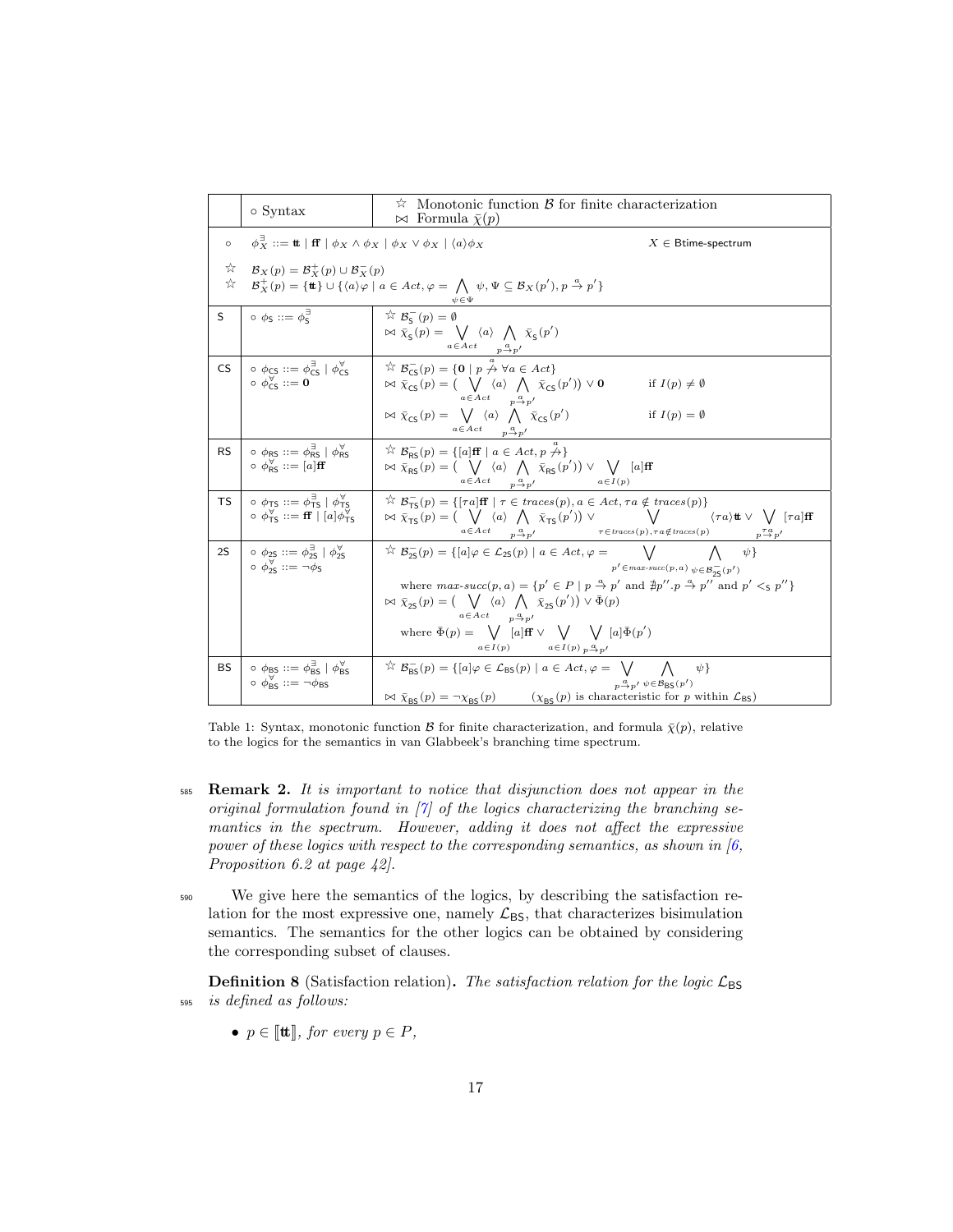- $p \notin [\mathbf{ff}],$  for every  $p \in P$ ,
- $p \in [\![\phi_1 \wedge \phi_2]\!]$  iff  $p \in [\![\phi_1]\!]$  and  $p \in [\![\phi_2]\!]$ ,
- $p \in [\![\phi_1 \vee \phi_2]\!]$  iff  $p \in [\![\phi_1]\!]$  or  $p \in [\![\phi_2]\!]$ ,
- 
- $p \in \llbracket \langle a \rangle \phi \rrbracket$  iff  $p' \in \llbracket \phi \rrbracket$  for some  $p' \in P$  such that  $p \stackrel{a}{\rightarrow} p'$ ,
	- $p \in \llbracket \neg \phi \rrbracket$  iff  $p \notin \llbracket \phi \rrbracket$ .

We say that a process p satisfies a formula  $\phi \in \mathcal{L}_{BS}$  if, and only if,  $p \in [\![\phi]\!]$ .

The following well-known theorem states the relationship between logics and process semantics that allows us to use our general results about logically char-<sup>605</sup> acterized semantics.

<span id="page-17-0"></span>**Theorem 4** (Logical characterization of branching time semantics  $[6, 7]$  $[6, 7]$ ). For each  $X \in$  Btime-spectrum and for all  $p, q \in P$ ,  $p \leq_{X} q$  iff  $\mathcal{L}_{X}(p) \subseteq \mathcal{L}_{X}(q)$ .

We observe that all the logics defined above feature the Boolean connective ∧, as required by one of the assumptions of Corollary [4.](#page-10-0) In what follows, we <sup>610</sup> show that every logic meets also the other conditions of the corollary, that is, it is finitely characterized by some monotonic  $\mathcal{B}$ , and for each  $\chi(p)$  there exists a formula  $\bar{\chi}(p)$  such that either  $\llbracket \bar{\chi}(p) \rrbracket = P \setminus \llbracket \chi(p) \rrbracket$  (as it is the case for  $\mathcal{L}_{BS}$ ) or  $p \notin \lbrack\!\lbrack\bar{\chi}(p)\rbrack\!\rbrack$  and  $\{q \in P \mid \mathcal{L}(q) \not\subseteq \mathcal{L}(p)\}\subseteq \lbrack\!\lbrack\bar{\chi}(p)\rbrack\!\rbrack$  (which holds in all the other cases). This yields the characterization by primality for the logics for the 615 semantics in Btime-spectrum (Theorem [5\)](#page-20-1).

To this end, we first summarize, in Table [1,](#page-16-0) both the functions  $\beta$  and the formulae  $\bar{\chi}(p)$  for all the branching time semantics (rightmost column), and then we prove their correctness. In particular, in Lemma [1,](#page-18-0) we prove the finite characterization result, while in Lemma [2](#page-19-0) we show the correctness of the formula  $\bar{\chi}(p)$ . We have already pointed out the connection between our function B and the notion of characteristic formulae (see Proposition [10\)](#page-9-0). As a matter of fact, roughly speaking, the definition of  $\mathcal{B}_X(p)$  (with  $X \in$  Btime-spectrum) provided in Table [1](#page-16-0) somehow correspond to breaking the characteristic formula of p (within logic  $\mathcal{L}_X$ ) into its conjuncts. The same applies for the semantics in

<sup>625</sup> the linear time spectrum we will consider in Section [5.2.](#page-20-0)

For the sake of readability, besides including the functions  $\beta$  and the formulae  $\bar{\chi}(p)$ , Table [1](#page-16-0) also recalls, in a compact but equivalent way, the syntax of the different logical formalisms. Roughly speaking, each language consists of an "existential" and a "universal" sub-language, as highlighted by the definitions 630 in the second column of Table [1](#page-16-0)  $(\phi_X ::= \phi_X^{\exists} \mid \phi_X^{\forall})$  for each  $X \in$  Btime-spectrum apart from simulation). The "existential" sub-language (formulae derivable from the non-terminal  $\phi_X^{\exists}$ ) is common to all the logics and so is its definition (top of Table [1\)](#page-16-0). The "universal" sub-language (formulae derivable from the nonterminal  $\phi_X^{\forall}$ ) is what actually distinguishes the various languages: its definition

635 is provided for each logic in the corresponding row. The operators  $\langle \tau \rangle$  and  $[\tau]$ (with  $\tau = a_1 a_2 \dots a_k \in Act^*$ ), occurring in the definition of  $\mathcal B$  for trace simulation (TS), are abbreviations for  $\langle a_1 \rangle \langle a_2 \rangle \dots \langle a_k \rangle$  and  $[a_1][a_2] \dots [a_k]$ , respectively (notice that, in particular, both  $\langle \varepsilon \rangle \varphi$  and  $[\varepsilon] \varphi$  will be treated as  $\varphi$ ).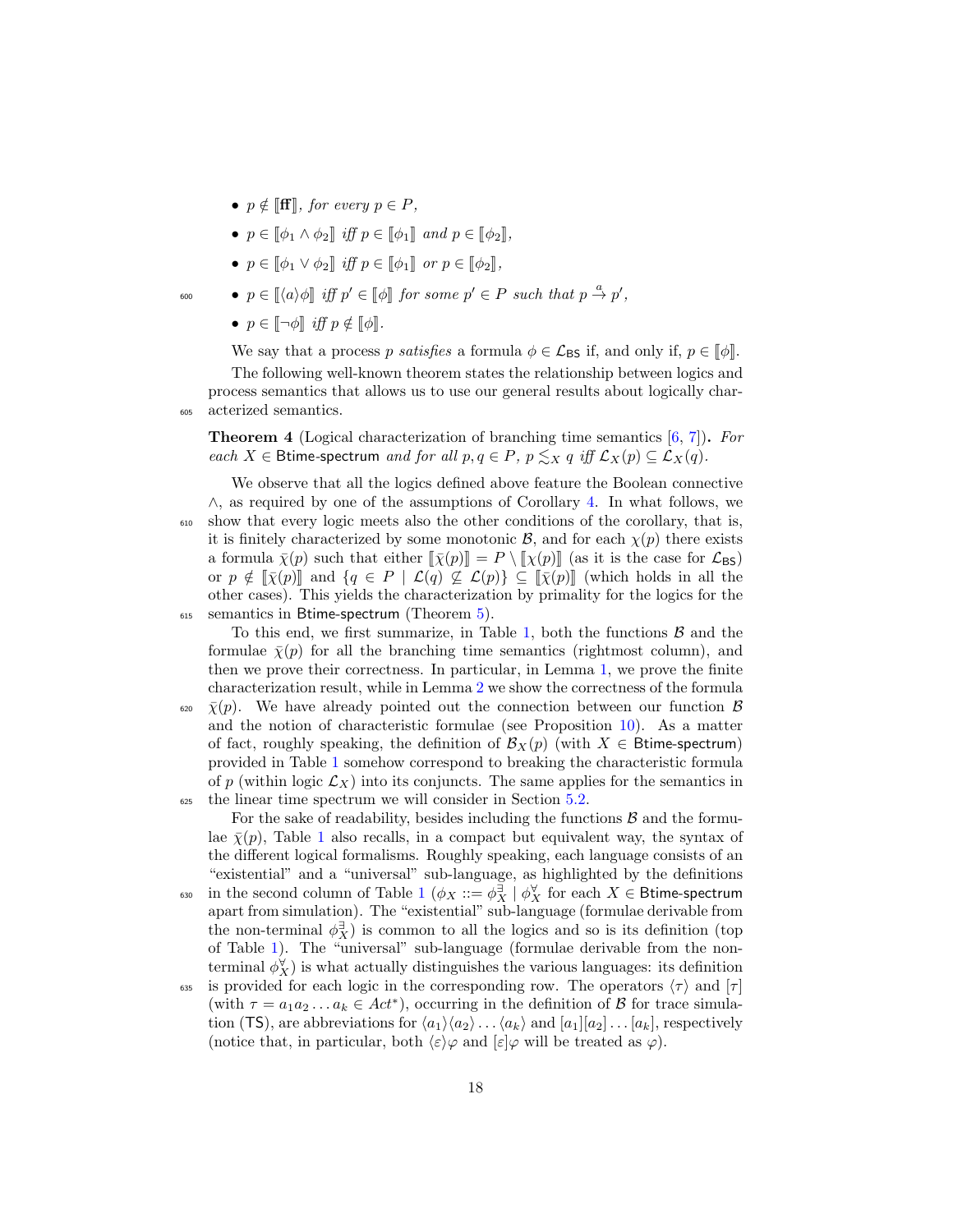<span id="page-18-0"></span>**Lemma 1.** Let  $X \in$  Btime-spectrum.  $\mathcal{L}_X$  is finitely characterized by  $\mathcal{B}_X$ , for 640 some monotonic  $\mathcal{B}_X$  (see Table [1\)](#page-16-0).

Proof. We detail the case of ready simulation only (the proof for the other cases can be found in [Appendix A.1\)](#page-33-0). For the sake of clarity we recall from Table [1](#page-16-0) that  $\mathcal{B}_{RS}$  is defined as  $\mathcal{B}_{RS}^+(p) \cup \mathcal{B}_{RS}^-(p)$ , where

•  $\mathcal{B}_{\mathsf{RS}}^+(p) = {\mathsf{t}}$  U  $\{\langle a \rangle \varphi \mid a \in \mathcal{A}ct, \varphi = \bigwedge_{\psi \in \Psi} \psi, \Psi \subseteq \mathcal{B}_X(p'), p \stackrel{a}{\to} p' \},\$ and

**•**  $\mathcal{B}_{\mathsf{RS}}^-(p) = \{ [a] \mathbf{ff} \mid a \in Act, p \stackrel{a}{\nrightarrow} \}.$ 

For the sake of a lighter notation, we omit the subscript  $_{RS}$ , i.e., we write  $\mathcal{B}$  (resp.,  $\mathcal{B}^+$ ,  $\mathcal{B}^-$ ,  $\lesssim$ ) for  $\mathcal{B}_{\sf RS}$  (resp.,  $\mathcal{B}_{\sf RS}^+$ ,  $\mathcal{B}_{\sf RS}^-$ ,  $\lesssim_{\sf RS}$ ) since there is no risk of ambiguity.

<span id="page-18-2"></span>We show that, for every  $p \in P$ ,

- <span id="page-18-3"></span><span id="page-18-1"></span>650  $(i)$   $\emptyset \subset \mathcal{B}(p) \subset \mathcal{L}(p),$ 
	- (*ii*) for each  $\phi \in \mathcal{L}(p)$ , it holds  $\bigcap_{\psi \in \mathcal{B}(p)} \llbracket \psi \rrbracket \subseteq \llbracket \phi \rrbracket$ ,
	- (*iii*)  $\mathcal{B}(p)$  is finite, and
	- (iv) for each  $q \in P$ , if  $\mathcal{L}(p) \subset \mathcal{L}(q)$  then  $\mathcal{B}(p) \subset \mathcal{B}(q)$ .

<span id="page-18-4"></span>To begin with, we prove property *([iii](#page-18-1))*, which also tells us that  $\beta$  is well-655 defined. It is immediate to see that, since Act is finite, so is  $\mathcal{B}^-(p)$  for all  $p \in P$ . We show that also  $\mathcal{B}(p)$  is finite for every  $p \in P$  by induction on the depth of p. When  $I(p) = \emptyset$  (base case),  $\mathcal{B}(p) = {\mathbf{t} \cdot \mathbf{t}} \cup \mathcal{B}^-(p)$ , which is clearly finite. Let us deal now with the inductive step  $(I(p) \neq \emptyset)$ . By the construction of  $\mathcal{B}^+(p)$ , a formula belongs to  $\mathcal{B}^+(p)$  if, and only if, it is either **tt** or  $\langle a \rangle \varphi$ , where  $a \in Act$ 

660 and  $\varphi = \bigwedge_{\psi \in \Psi} \psi$ , for some  $\Psi \subseteq \mathcal{B}(p')$  and some p' such that  $p \stackrel{a}{\to} p'$ . By the inductive hypothesis,  $\mathcal{B}(p')$  is finite, and thus  $\varphi$  is well defined. Since Act is also finite and processes are finitely branching, there are only finitely many such formulae  $\langle a \rangle \varphi$ , meaning that  $\mathcal{B}^+(p)$  is finite. Therefore  $\mathcal{B}(p) = \mathcal{B}^+(p) \cup \mathcal{B}^-$  is finite as well.

665 In order to prove property (i[\),](#page-18-2) we preliminarily observe that  $\mathbf{t} \in \mathcal{B}(p)$  for every  $p \in P$ , and thus  $\emptyset \subset \mathcal{B}(p)$ . Now, to prove that  $\mathcal{B}(p) \subseteq \mathcal{L}(p)$  holds for every  $p \in P$ , we first observe that  $\mathcal{B}^-(p) \subseteq \mathcal{L}(p)$  trivially holds, by definition of  $\mathcal{B}^-(p)$ , and then we show that  $\mathcal{B}(p) \subseteq \mathcal{L}(p)$  also holds for every  $p \in P$ , by induction on the depth of p. When  $I(p) = \emptyset$  (base case), we have  $\mathcal{B}^+(p) = {\mathbf{t} \mathbf{t}} \subseteq$ 

670  $\mathcal{L}(p)$ , and therefore  $\mathcal{B}(p) \subseteq \mathcal{L}(p)$  holds as well. To deal with the inductive step  $(I(p) \neq \emptyset)$ , let  $\phi \in \mathcal{B}^+(p)$ . If  $\phi = \mathbf{t}$ , then  $\phi \in \mathcal{L}(p)$ , and we are done. Assume  $\phi = \langle a \rangle \bigwedge_{\psi \in \Psi} \psi$ , where  $a \in Act$  and  $\Psi \subseteq \mathcal{B}(p')$  for some p' such that  $p \stackrel{a}{\rightarrow} p'$ . By the inductive hypothesis, we have that  $\mathcal{B}(p') \subseteq \mathcal{L}(p')$ , meaning that  $p' \in [\![\psi]\!]$ for all  $\psi \in \Psi$ . Since  $p \stackrel{a}{\to} p'$ , we have that  $p \in [ \langle a \rangle \bigwedge_{\psi \in \Psi} \psi ]$ , which amounts to 675  $\phi \in \mathcal{L}(p)$ .

In order to prove property ([ii](#page-18-3)), we let  $\phi \in \mathcal{L}(p)$ , for a generic  $p \in P$ , and we proceed by induction on the structure of  $\phi$  (notice that we can ignore the case  $\phi = \mathbf{f}$ , as  $\phi \in \mathcal{L}(p)$  implies  $\phi \neq \mathbf{f}$ .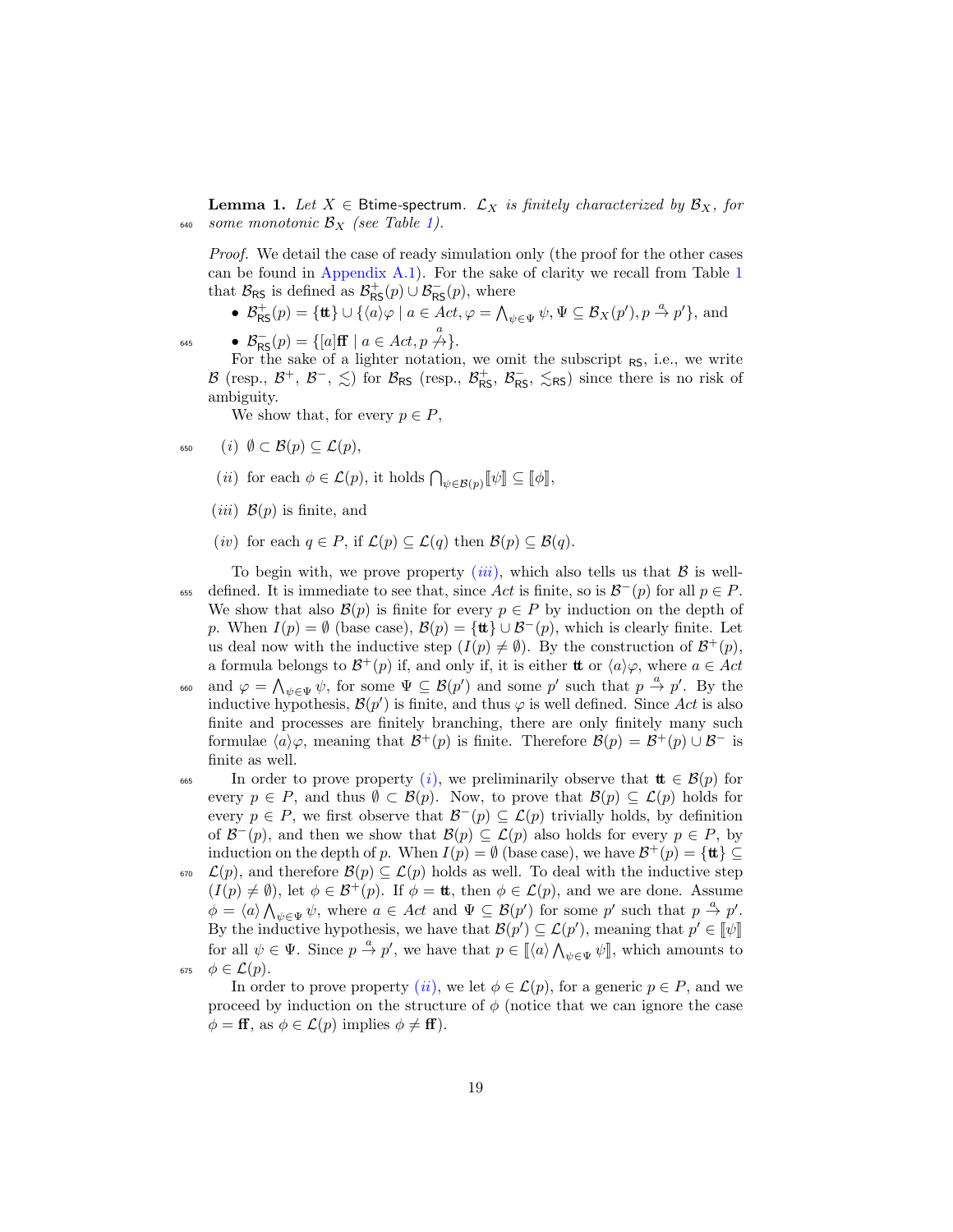- $\phi = \mathbf{t}$  or  $\phi = [a]$  iff: it is enough to observe that  $\phi \in \mathcal{B}(p)$ , which implies 680  $\bigcap_{\psi \in \mathcal{B}(p)} \llbracket \psi \rrbracket \subseteq \llbracket \phi \rrbracket.$ 
	- $\phi = \varphi_1 \vee \varphi_2$ : it holds that  $\varphi_i \in \mathcal{L}(p)$  for some  $i \in \{1, 2\}$ . By the inductive hypothesis, we have that  $\bigcap_{\psi \in \mathcal{B}(p)} [\![\psi]\!] \subseteq [\![\varphi_i]\!]$  and, since  $[\![\varphi_i]\!] \subseteq [\![\phi]\!]$ , we obtain the claim obtain the claim.
- $\phi = \varphi_1 \wedge \varphi_2$ : it holds that  $\varphi_i \in \mathcal{L}(p)$  for all  $i \in \{1,2\}$ . By the inductive by the sis, we have that  $\bigcap_{\psi \in \mathcal{B}(p)} [\![\psi]\!] \subseteq [\![\varphi_i]\!]$  for all  $i \in \{1, 2\}$ . This implies that  $\bigcap_{\psi \in \mathcal{B}(p)} \llbracket \psi \rrbracket \subseteq \llbracket \varphi_1 \rrbracket \cap \llbracket \varphi_2 \rrbracket = \llbracket \phi \rrbracket.$
- $\phi = \langle a \rangle \varphi$ : by definition we have that  $\varphi \in \mathcal{L}(p')$  for some  $p \stackrel{a}{\to} p'$ . By the inductive hypothesis, we have that  $\bigcap_{\psi \in \mathcal{B}(p')}\llbracket \psi \rrbracket \subseteq \llbracket \varphi \rrbracket$ . We define  $\zeta = \langle a \rangle \bigwedge_{\psi \in \mathcal{B}(p')} \psi$ . Clearly,  $\zeta$  belongs to  $\mathcal{B}^+(p)$  (by construction—notice  $\begin{array}{ll}\n\text{for } \text{dist } \zeta \text{ is well defined due to the finiteness of } \mathcal{B}(p')) \text{ and } [\![\zeta]\!] \subseteq [\![\phi]\!] \text{ (because } \Omega \text{ and } [\![\zeta]\!] \subseteq [\![\phi]\!] \text{ (because } \Omega \text{ and } [\![\zeta]\!] \subseteq [\![\phi]\!] \text{ (because } \Omega \text{ and } [\![\zeta]\!] \subseteq [\![\phi]\!] \text{ (because } \Omega \text{ and } [\![\zeta]\!] \subseteq [\![\phi]\!] \text{ (because } \Omega \text{ and } [\![\zeta]\!] \subseteq [\![\phi]\!] \text{ (because } \Omega \text{ and } [\![\z$

 $\bigcap_{\psi \in \mathcal{B}(p')} [\![\psi]\!] \subseteq [\![\varphi]\!]$ . Hence,  $\bigcap_{\psi \in \mathcal{B}(p)} [\![\psi]\!] \subseteq [\![\zeta]\!] \subseteq [\![\phi]\!]$  holds. Finally, we show that B is monotonic (property  $(iv)$  $(iv)$  $(iv)$ ). Consider  $p, q \in P$ , with  $\mathcal{L}(p) \subseteq \mathcal{L}(q)$ . We want to show that  $\phi \in \mathcal{B}(p)$  implies  $\phi \in \mathcal{B}(q)$ , for each  $\phi$ . Firstly, we observe that, by  $\mathcal{L}(p) \subseteq \mathcal{L}(q)$  and Theorem [4,](#page-17-0)  $p \leq q$  holds. Thus, we

- 695 have that  $I(p) = I(q)$  and, for each  $a \in Act$  and  $p' \in P$  with  $p \stackrel{a}{\rightarrow} p'$ , there exists some  $q' \in P$  such that  $q \stackrel{a}{\to} q'$  and  $p' \leq q'$ . We also observe that  $\mathcal{B}^-(p) = \mathcal{B}^-(q)$ , since  $I(p) = I(q)$ . In order to show that  $\mathcal{B}(p) \subseteq \mathcal{B}(q)$ , we proceed by induction on the depth of p. If  $I(p) = \emptyset$ , then  $I(q) = \emptyset$  as well. Thus, we have that  $\mathcal{B}^+(p) = \mathcal{B}^+(q) = {\textbf{t}, \textbf{t}}$ , and the thesis follows. Otherwise  $(I(p) \neq \emptyset)$ , let us
- <sup>700</sup> consider a formula  $\phi \in \mathcal{B}(p)$ . If  $\phi \in \mathcal{B}^-(p)$ , then the claim follows from  $\mathcal{B}^-(p)$  $\mathcal{B}^-(q) \subseteq \mathcal{B}(q)$ . If  $\phi = \mathbf{t}$ , then, by definition of  $\mathcal{B}^+$ , we have  $\phi \in \mathcal{B}^+(q) \subseteq \mathcal{B}(q)$ . Finally, if  $\phi = \langle a \rangle \varphi \in \mathcal{B}^+(p)$ , then, by definition of  $\mathcal{B}^+$ , there exist  $p' \in P$ , with  $p \stackrel{a}{\to} p'$ , such that  $\varphi = \bigwedge_{\psi \in \Psi} \psi$  for some  $\Psi \subseteq \mathcal{B}(p')$ . This implies the existence of some  $q' \in P$  such that  $q \stackrel{a}{\to} q'$  and  $p' \lesssim q'$  (and therefore  $\mathcal{L}(p') \subseteq \mathcal{L}(q')$  by
- $\tau$ <sub>05</sub> Theorem [4\)](#page-17-0). By the inductive hypothesis,  $\mathcal{B}(p') \subseteq \mathcal{B}(q')$  holds as well, which means that  $\Psi \subseteq \mathcal{B}(q')$ . Hence, we have that  $\langle a \rangle \varphi \in \mathcal{B}^+(q) \subseteq \mathcal{B}(q)$ .  $\Box$

<span id="page-19-0"></span>**Lemma 2.** Let  $X \in$  Btime-spectrum. For each  $p \in P$  and  $\chi_X(p)$  characteristic within  $\mathcal{L}_X$  for p, there exists a formula in  $\mathcal{L}_X$ , denoted by  $\bar{\chi}_X(p)$ , such that either

- $\overline{\chi}(p)$   $\bullet$   $\overline{\chi}(p)\overline{p} = P \setminus \overline{\chi}(p)\overline{p}$ , or
	- $p \notin [\bar{\chi}_X(p)]$  and  $\{p' \in P \mid p' \not\leq_X p\} \subseteq [\bar{\chi}_X(p)]$ .

Proof. We detail the case of ready simulation only (the proof for the other cases can be found in [Appendix A.2\)](#page-39-0). For the sake of clarity we recall here the definition of  $\bar{\chi}_{\text{RS}}$  from Table [1:](#page-16-0)

 $\bar{\chi}_{\texttt{RS}}(p) = \big(\bigvee_{a \in Act} \langle a \rangle \bigwedge_{p \stackrel{a}{\to} p'} \bar{\chi}_{\texttt{RS}}(p')\big) \vee \bigvee_{a \in I(p)} [a] \mathbf{f} \mathbf{f}.$ 

As we did for the proof of the previous lemma, we omit the subscript  $_{RS}$  with no risk of ambiguity, e.g., we write  $\bar{\chi}$  (resp.,  $\equiv$ ) for  $\bar{\chi}_{\text{RS}}$  (resp.,  $\equiv_{\text{RS}}$ ).

Let us first show that for every  $p \in P$  we have  $p \notin [\bar{\chi}(p)]$ . We proceed by induction on the depth of p.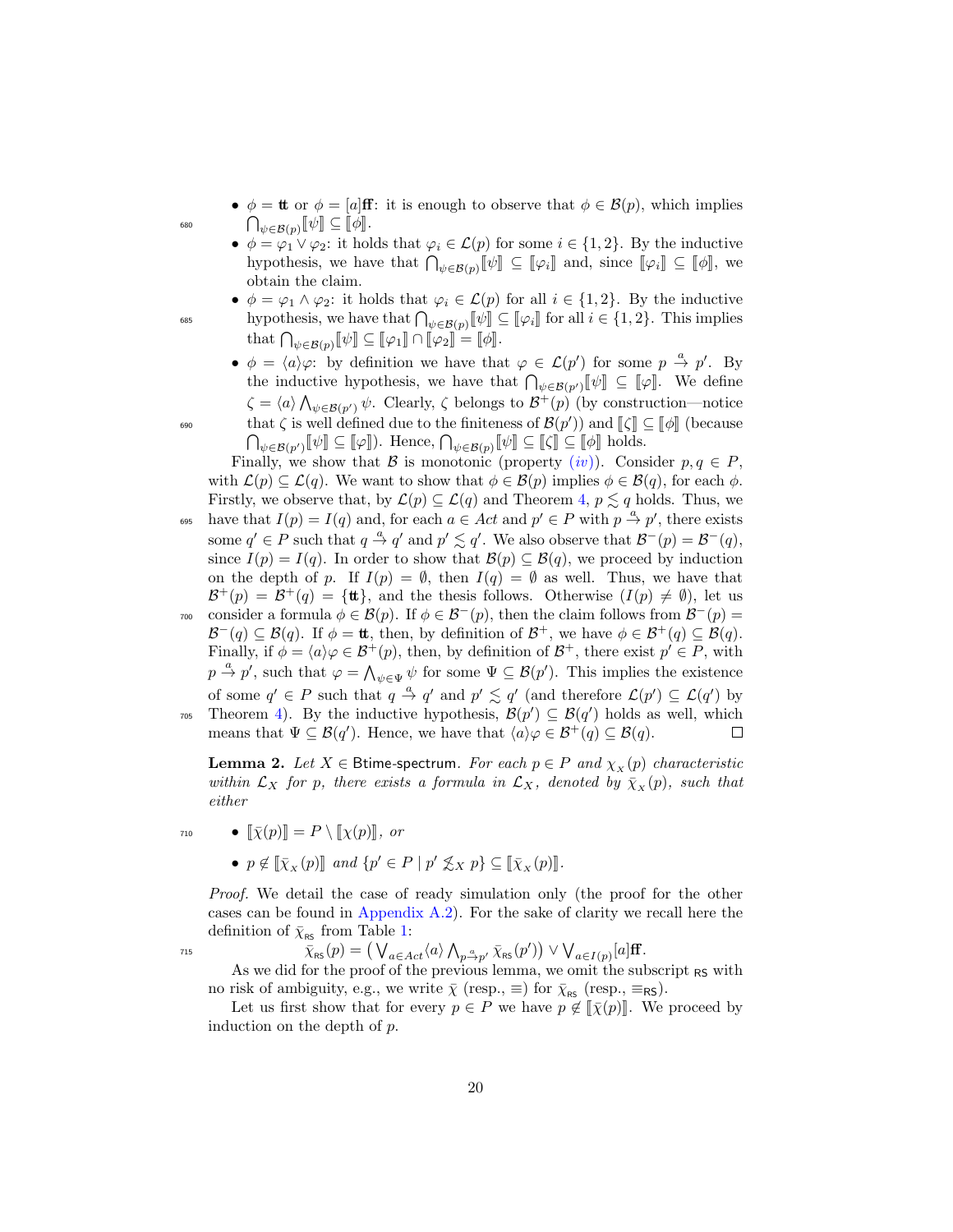- $I(p) = \emptyset$ : we have  $\bar{\chi}(p) = \bigvee_{a \in Act} \langle a \rangle$ **t** (up to logical equivalence), and thus  $p \notin ||\bar{\chi}(p)||$ .
- $I(p) \neq \emptyset$ : obviously,  $p \notin \llbracket [a] \mathbf{ff} \rrbracket$  holds for every  $a \in I(p)$ . Moreover, for every  $a \in Act$  and every  $p \stackrel{\overrightarrow{a}}{\rightarrow} p''$ , by the inductive hypothesis,  $p'' \notin [\bar{\chi}(p'')]$ .<br>Thus  $p'' \notin [\Lambda \setminus [\bar{\chi}(p')]$  and therefore  $p \notin [\bar{\chi}(p')]$  for every Thus,  $p'' \notin [\![ \bigwedge_{p \stackrel{a}{\to} p'} \bar{\chi}(p')] \!]$  and therefore  $p \notin [\! \langle a \rangle \bigwedge_{p \stackrel{a}{\to} p'} \bar{\chi}(p')]$  for every <sup>725</sup>  $a \in Act$ . Hence, we obtain that  $p \notin [\bar{\chi}(p)]$ .

Now, let us show that  $\{p' \in P \mid p' \not\leq p\} \subseteq [\bar{\chi}(p)]$ , that is,  $[\bar{\chi}(p)]$  contains at the elements that are either strictly above a or incomparable with it. The least the elements that are either strictly above  $p$  or incomparable with it. The proof is by induction on the depth of p.

- $I(p) = \emptyset$ : we have that  $\{p' \in P \mid p' \not\leq p\} = P \setminus \{p \in P \mid I(p) = \emptyset\}$  because <sup>730</sup> in this case we have that  $p \equiv 0$  and thus  $q \leq 0$  does not hold for any process q with  $I(q) \neq \emptyset$ . It is easy to see that  $P \setminus \{p \in P \mid I(p) = \emptyset\} \subseteq$  $[\![\bigvee_{a\in Act}\langle a\rangle\mathbf{t}]\!] = [\![\bar{\chi}(p)]\!]$ .<br> $I(n) \neq \emptyset$ . lot  $a \leq n$ . Then
- $I(p) \neq \emptyset$ : let  $q \not\leq p$ . Thus, either  $I(q) \neq I(p)$  or there exists some q', with  $q \stackrel{a}{\rightarrow} q'$ , such that, for every  $p', p \stackrel{a}{\rightarrow} p'$  implies  $q' \not\lesssim p'$ . If it is the case that 735  $I(q) \neq I(p)$ , then either  $q \in \llbracket \langle a \rangle \mathbf{t} \rrbracket$  holds for some  $a \notin I(p)$ , or  $q \in \llbracket \llbracket a \rrbracket \mathbf{f} \rrbracket$ for some  $a \in I(p)$ . In either case,  $q \in \lbrack\!\lbrack \bar{\chi}(p) \rbrack\!\rbrack$  holds.

Otherwise, if there exist  $a \in Act$  and  $q' \in P$ , with  $q \stackrel{a}{\rightarrow} q'$ , such that  $q' \nleq p'$  for every  $p \stackrel{\alpha}{\rightarrow} p'$ , then, by the inductive hypothesis,  $q' \in [\bar{\chi}(p')]$ for every p' such that  $p \stackrel{a}{\rightarrow} p'$ . Thus,  $q' \in [\![ {\bigwedge}_{p \stackrel{a}{\rightarrow} p'} \bar{\chi}(p')]$  and therefore <sup>740</sup>  $q \in [\![\langle a \rangle \bigwedge_{p \stackrel{\alpha}{\to} p'} \bar{\chi}(p')]$ . Hence, we conclude  $q \in [\![\bar{\chi}(p)]\!]$ .

Finally, the following theorem states the main result of this section.

<span id="page-20-1"></span>Theorem 5 (Characterization by primality for the branching time spectrum). Let  $X \in$  Btime-spectrum and  $\phi \in \mathcal{L}_X$ . Then,  $\phi$  is consistent and prime if and only if  $\phi$  is characteristic for some  $p \in P$ .

 $P_{745}$  Proof. The claim immediately follows from Theorem [1,](#page-6-0) Theorem [2,](#page-7-0) Corollary [4,](#page-10-0) Lemma [1,](#page-18-0) and Lemma [2.](#page-19-0)  $\Box$ 

## <span id="page-20-0"></span>5.2. The linear time spectrum

In this sub-section, we focus on the semantics in van Glabbeek's linear time spectrum,  $[6, 7]$  $[6, 7]$ , and their corresponding logical formalisms.

 $750$  To begin with, we define sets  $X(p)$ , for  $X \in$  Ltime-spectrum (defined on page [14\)](#page-14-1) and  $p \in P$  (they were originally defined in [\[6,](#page-31-5) [7\]](#page-31-6)). Intuitively,  $X(p)$ (with  $X \in$  Ltime-spectrum) establishes the granularity of *process observations*, and thus the level of detail at which processes are compared. For example,  $T(p)$  contains all traces that p is able to perform; similarly,  $CT(p)$  contains all

- $\tau$ <sub>755</sub> traces that p is able to perform and that lead to a process where no action can be performed. When we move up to semantics in the three diamonds (see Figure [1\)](#page-14-1), things get a bit more involved:  $R(p)$  contains pairs  $\langle \tau, Y \rangle$  whose first element is a trace that takes  $p$  to a process  $p'$  whose set of *initials* (actions it can perform) is exactly Y; on the contrary,  $\langle \tau, Y \rangle \in \mathsf{F}(p)$  denotes the fact that
- <sup>760</sup> p reaches p' through  $\tau$  and p' cannot perform any action in Y; RT(p) contains words over the alphabet  $(Act \cup \mathcal{P}(Act))^*$ , that is,  $\sigma \in \mathsf{RT}(p)$  is a finite sequence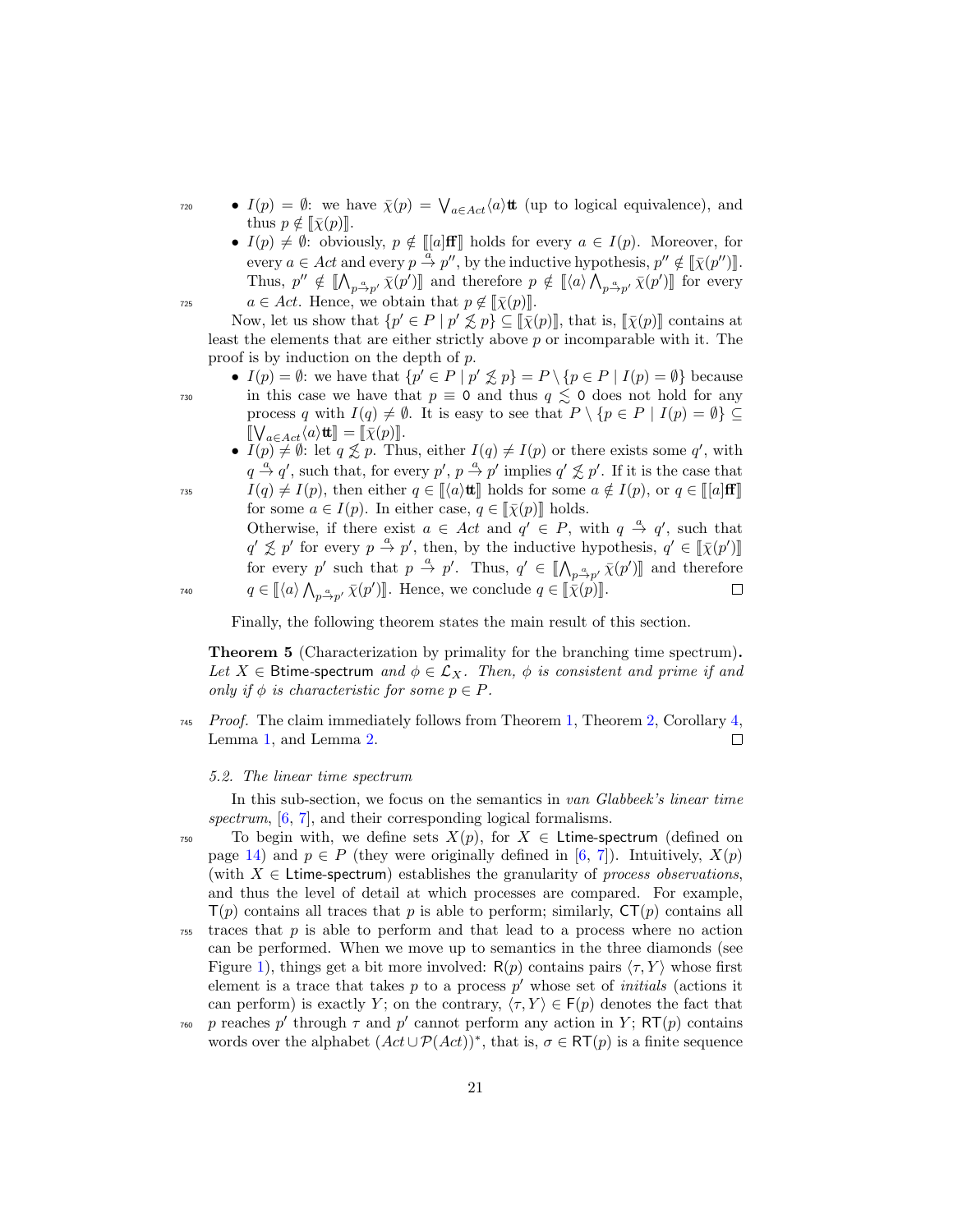$\sigma_1 \sigma_2 \ldots \sigma_k$  where each  $\sigma_i$  is either an action (*action elements*) or a set of actions (set elements): action elements identify a trace  $\tau$  that p can perform, while set elements represent initials of (some of) the processes reached while performing  $\tau$ <sub>765</sub>  $\tau$ ; finally, elements of  $\mathsf{FT}(p)$  differ from the ones in  $\mathsf{RT}(p)$  in that set elements

- represent actions that cannot be performed (rather than initials). Set  $X(p)$ , where  $X$  is a semantics in the 2nd or the 3rd diamond, is defined analogously to its counterpart in the 1st diamond (see Figure [1\)](#page-14-1); the only difference is that set elements carry information on traces that can/cannot be performed (2nd
- $770$  diamond) or on processes that are/are not simulated (3rd diamond) rather than on actions that can/cannot be performed.

The following observation will be useful later on, when we will finitely characterize the logics characterizing the semantics in the linear time spectrum through some function B.

<span id="page-21-1"></span>775 **Remark 3.** We can safely reduce to words in  $RT(p)$  and  $FT(p)$  whose length is bounded by  $2 \cdot depth(p) + 1$ . Indeed, the number of action elements occurring in any such word  $\sigma$  cannot be greater than the length of a longest trace p can perform; moreover, two consecutive set elements can be suitably merged into one: for instance, word  $a\{a\}\{b\} \in \mathsf{FT}(p)$  says that p can perform a and reach  $p$  process  $p'$ , which in turn can perform neither a nor b; the same information is

captured by  $a\{a,b\}$ , which is also an element of  $\textsf{FT}(p)$ . The same observation applies to corresponding sets for the semantics in the

2nd and 3rd diamond, i.e.,  $PFT(p)$ ,  $IFT(p)$ ,  $P2T(p)$ , and  $12T(p)$ .

Sets  $X(p)$  (for  $X \in$  Ltime-spectrum and  $p \in P$ ) are formally defined below. <sup>785</sup> For every  $p \in P$ ,  $[p]_{\text{BS}}$  is the equivalence class of p with respect to bisimulation equivalence, that is,  $[p]_{\text{BS}} = \{q \in P \mid q \equiv_{\text{BS}} p\};\text{ for every } Q \subseteq P, \text{ we use }$  $[Q]_{\text{BS}}$  to denote the set of equivalence classes of processes in Q with respect to bisimulation equivalence, that is,  $[Q]_{\text{BS}} = \{[p]_{\text{BS}} | p \in Q\}$ ; moreover, we use  $p_{\downarrow s}$ to denote the set of equivalence classes of processes that are simulated by  $p$ , <sup>790</sup> that is,  $p_{\downarrow s} = \{ [q]_{\text{BS}} \in [P]_{\text{BS}} \mid q \lesssim_{\text{S}} p \}.$  Notice that  $p_{\downarrow s}$  is finite for all p.

**trace** (T):  $\mathsf{T}(p) = \{\varepsilon\} \cup \{a\tau \mid \exists p' \in P : p \stackrel{a}{\to} p' \text{ and } \tau \in \mathsf{T}(p')\};^1$  $\mathsf{T}(p) = \{\varepsilon\} \cup \{a\tau \mid \exists p' \in P : p \stackrel{a}{\to} p' \text{ and } \tau \in \mathsf{T}(p')\};^1$ 

complete trace (CT):  $CT(p) = \{ \tau \in T(p) \mid \exists p'.p \stackrel{\tau}{\rightarrow} p' \text{ and } p' \not\rightarrow \};$ 

ready (R):  $R(p) = \{ \langle \tau, Y \rangle \in Act^* \times \mathcal{P}(Act) \mid \exists p' \in P \cdot p \stackrel{\tau}{\rightarrow} p' \text{ and } I(p') =$  $Y$  };

<sup>795</sup> ready trace (RT):

- $p \xrightarrow{\varepsilon} p$  for all  $p \in P$ ,
- $p \xrightarrow{Y} p$  for all  $p \in P$  and  $Y \subseteq Act$  such that  $I(p) = Y$ ,

<span id="page-21-0"></span> ${}^{1}$ T(p) is defined in the same way as *traces*(p) (cf. equation [\(1\)](#page-13-0) at page [14\)](#page-13-0); we re-define it using a different notation to ease the reading and to be uniform with the notation used for the other linear time semantics.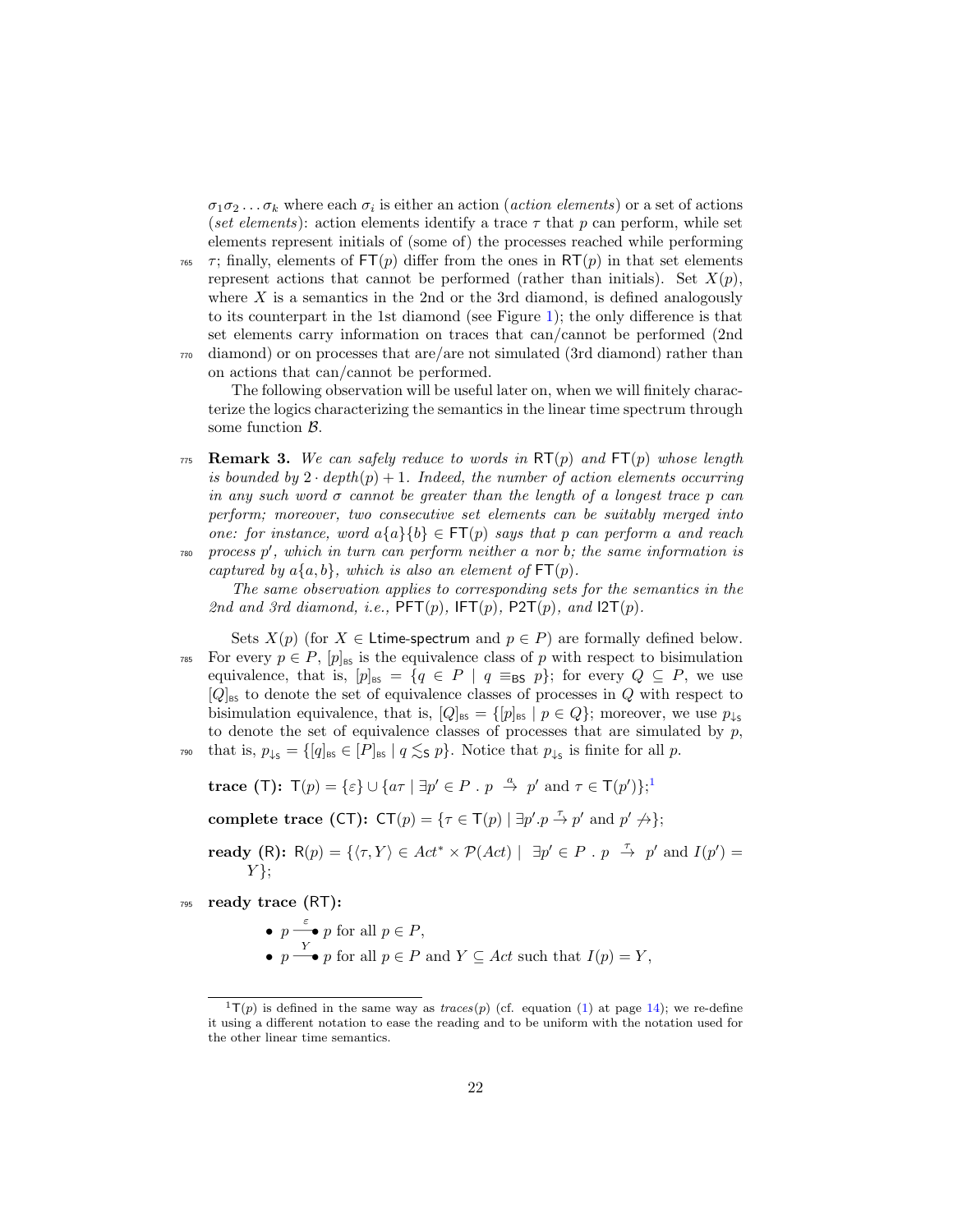- if  $p \stackrel{a}{\rightarrow} q$ , then  $p \stackrel{a}{\longrightarrow} q$ , for all  $p, q \in P$  and  $a \in Act$ ,
- if  $p \stackrel{\sigma}{\longrightarrow} q$  and  $q \stackrel{\rho}{\longrightarrow} r$ , then  $p \stackrel{\sigma \cdot \rho}{\longrightarrow} r$ , for all  $p, q, r \in P$  and  $\sigma, \rho \in$ <sup>800</sup>  $(Act \cup \mathcal{P}(Act))^*,$ 
	- RT(p) = { $\sigma \in (Act \cup \mathcal{P}(Act))^* \mid \exists q \in P \cdot p \stackrel{\sigma}{\longrightarrow} q$ };

failure (F):  $F(p) = \{ \langle \tau, Y \rangle \in Act^* \times \mathcal{P}(Act) \mid \exists p' \in P \cdot p \stackrel{\tau}{\rightarrow} p' \text{ and } I(p') \cap Y =$  $\emptyset$  };

failure trace (FT):

$$
^{805}
$$

$$
\bullet \ \ p \xrightarrow{\varepsilon} p \text{ for all } p \in P,
$$

- $p \xrightarrow{Y} p$  for all  $p \in P$  and  $Y \subseteq Act$  such that  $I(p) \cap Y = \emptyset$ ,
- if  $p \stackrel{a}{\rightarrow} q$ , then  $p \stackrel{a}{\longrightarrow} q$  for all  $p, q \in P$  and  $a \in Act$ ,
- if  $p \stackrel{\sigma}{\longrightarrow} q$  and  $q \stackrel{\rho}{\longrightarrow} r$ , then  $p \stackrel{\sigma \cdot \rho}{\longrightarrow} r$  for all  $p, q, r \in P$  and  $\sigma, \rho \in$  $(Act \cup \mathcal{P}(Act))^*,$

$$
^{\color{red}810}
$$

 $\bullet$  FT(p) = {σ ∈ (Act ∪ P(Act))<sup>\*</sup> | ∃q ∈ P . p  $\frac{\sigma}{\bullet}$  q};

possible future (PF):  $PF(p) = \{(\tau, \Gamma) \in Act^* \times \mathcal{P}(Act^*) \mid \exists p' \in P \cdot p \stackrel{\tau}{\rightarrow} p' \text{ and } \mathsf{T}(p') = \emptyset\}$ Γ};

possible-future trace (PFT):

- $p \xrightarrow{\varepsilon} p$  for all  $p \in P$ ,
- <sup>815</sup>  $p \xrightarrow{\Gamma} p$  for all  $p \in P$  and  $\Gamma \subseteq Act^*$  such that  $\mathsf{T}(p) = \Gamma$ ,
	- if  $p \stackrel{a}{\rightarrow} q$ , then  $p \stackrel{a}{\longrightarrow} q$ , for all  $p, q \in P$  and  $a \in Act$ ,
	- if  $p \xrightarrow{\sigma} q$  and  $q \xrightarrow{\rho} r$ , then  $p \xrightarrow{\sigma \cdot \rho} r$ , for all  $p, q, r \in P$  and  $\sigma, \rho \in (Act \cup \mathcal{P}(Act^*))^*,$
	- PFT $(p) = \{ \sigma \in (Act \cup \mathcal{P}(Act^*))^* \mid \exists q \in P : p \stackrel{\sigma}{\longrightarrow} q \};$
- s20 **impossible future (IF):** IF(p) = { $\langle \tau, \Gamma \rangle \in Act^* \times \mathcal{P}(Act^*)$  | ∃p' ∈ P . p  $\stackrel{\tau}{\to}$  p' and  $\mathsf{T}(p') \cap$  $\Gamma = \emptyset$ :

impossible-future trace (IFT):

- $p \xrightarrow{\varepsilon} p$  for all  $p \in P$ ,
- $p \stackrel{\Gamma}{\longrightarrow}$  p for all  $p \in P$  and  $\Gamma \subseteq Act^*$  such that  $\mathsf{T}(p) \cap \Gamma = \emptyset$ ,
- <sup>825</sup> if  $p \stackrel{a}{\rightarrow} q$ , then  $p \stackrel{a}{-\!\!\!-\!\!\!-\!\!\!-\!\!\!-\!\!\!\!\cdots} q$ , for all  $p, q \in P$  and  $a \in Act$ ,
	- if  $p \stackrel{\sigma}{\longrightarrow} q$  and  $q \stackrel{\rho}{\longrightarrow} q$  then  $p \stackrel{\sigma \cdot \rho}{\longrightarrow} r$ , for all  $p, q, r \in P$  and  $\sigma, \rho \in (Act \cup \mathcal{P}(Act^*))^*,$
	- IFT $(p) = \{ \sigma \in (Act \cup \mathcal{P}(Act^*))^* \mid \exists q \in P : p \stackrel{\sigma}{\longrightarrow} q \}.$

possible 2-simulation (P2):  $P2(p) = \{(\tau, \mathbb{P}) \in Act^* \times \mathcal{P}([P]_{BS}) | \exists p' \in \mathbb{P} \}$  $P \, . \, p \, \stackrel{\tau}{\rightarrow} \, p' \text{ and } p'_{\downarrow_5} = \mathbb{P} \};$ 

possible-2-simulation trace (P2T):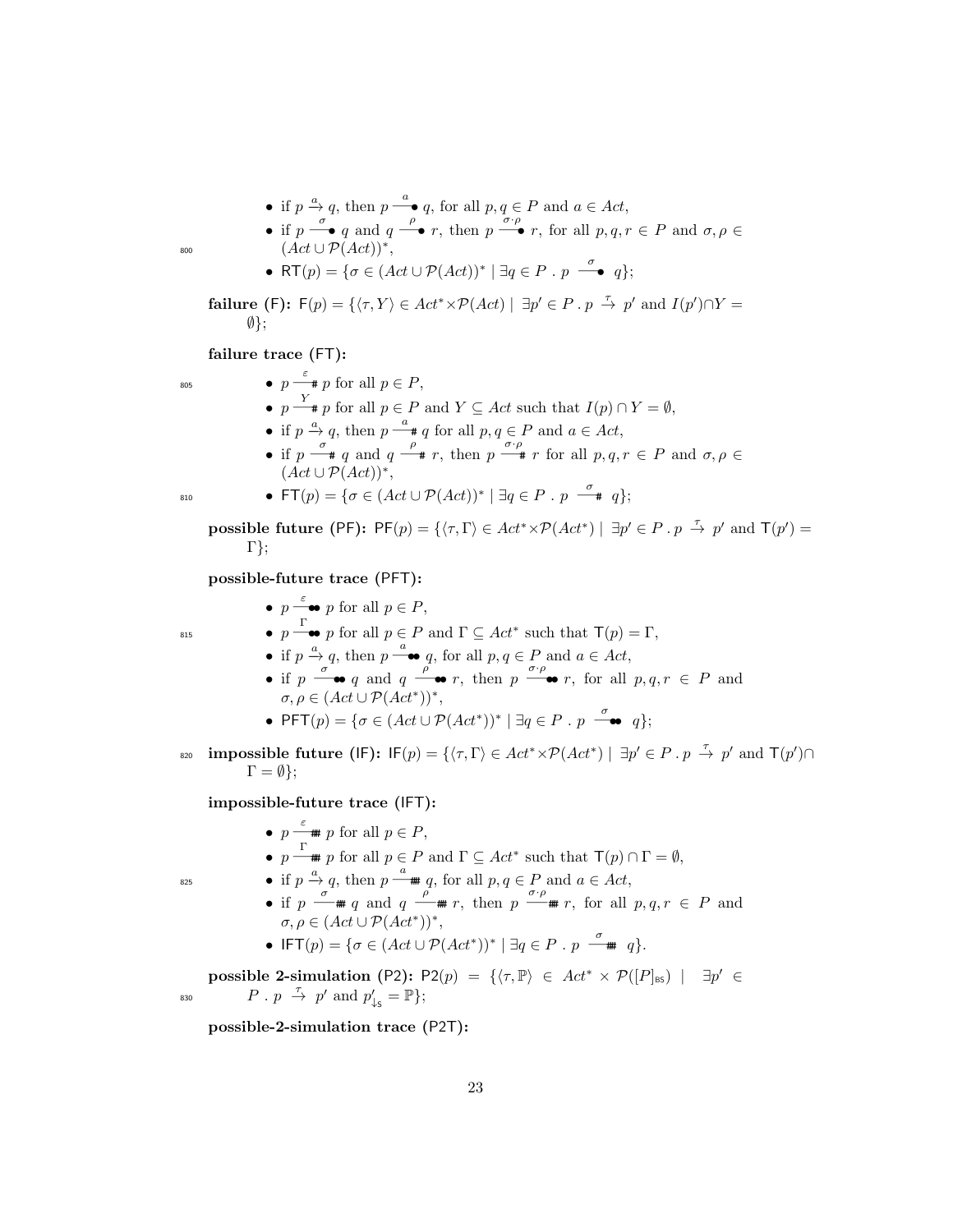- $p \xrightarrow{\varepsilon} p$  for all  $p \in P$ ,
- $p \xrightarrow{\mathbb{P}} p$  for all  $p \in P$  and  $\mathbb{P} \subseteq [P]_{\text{BS}}$  such that  $p_{\downarrow s} = \mathbb{P}$ ,
- if  $p \stackrel{a}{\rightarrow} q$ , then  $p \stackrel{a}{\rightarrow} q$ , for all  $p, q \in P$  and  $a \in Act$ ,
- <sup>835</sup> if  $p \xrightarrow{\sigma} q$  and  $q \xrightarrow{\rho} q \bullet r$ , then  $p \xrightarrow{\sigma \cdot \rho} q \bullet r$ , for all  $p, q, r \in P$  and  $\sigma, \rho \in (Act \cup \mathcal{P}([P]_{BS}))^*,$ 
	- P2T $(p) = {\sigma \in (Act \cup \mathcal{P}([P]_{BS}))^* \mid \exists q \in P \cdot p \xrightarrow{\sigma} \bullet \bullet q};$

**impossible 2-simulation** (12):  $12(p) = \{(\tau, \mathbb{P}) \in Act^* \times \mathcal{P}([P]_{BS}) | \exists p' \in \mathbb{P} \}$  $P \, . \, p \, \stackrel{\tau}{\rightarrow} \, p' \text{ and } p'_{\downarrow s} \cap \mathbb{P} = \emptyset \};$ 

- 840 impossible-2-simulation trace (I2T):
	- $p \xrightarrow{\varepsilon} p$  for all  $p \in P$ ,
	- $p \xrightarrow{\mathbb{P}} p$  for all  $p \in P$  and  $\mathbb{P} \subseteq [P]_{\text{BS}}$  such that  $p_{\downarrow_S} \cap \mathbb{P} = \emptyset$ ,
	- if  $p \stackrel{a}{\rightarrow} q$ , then  $p \stackrel{a}{\longrightarrow} q$ , for all  $p, q \in P$  and  $a \in Act$ ,
- if  $p \xrightarrow{\sigma} q$  and  $q \xrightarrow{\rho} q$  and  $r$ , then  $p \xrightarrow{\sigma \cdot \rho} q$ , for all  $p, q, r \in P$  and <sup>845</sup>  $\sigma, \rho \in (Act \cup \mathcal{P}([P]_{BS}))^*,$ 
	- $12\mathsf{T}(p) = \{ \sigma \in (Act \cup \mathcal{P}([P]_{BS}))^* \mid \exists q \in P : p \xrightarrow{\sigma} q \}.$

<span id="page-23-0"></span>**Definition 9** (Linear time semantic relations  $[6, 7]$  $[6, 7]$ ). For each  $X \in$  Ltime-spectrum,  $\lesssim_X$  is defined as follows:

$$
p \lesssim_X q \Leftrightarrow X(p) \subseteq X(q),
$$
  
so  $while \equiv_X is defined as$   

$$
p \equiv_X q \Leftrightarrow p \lesssim_X q \text{ and } q \lesssim_X p \Leftrightarrow X(p) = X(q).
$$

Linear time logics. Unlike the logics for branching time semantics, the linear time logics do not yield a chain of strict inclusions; their expressive power is captured by a partial ordering relation, as shown in Figure [1](#page-14-1) (right-hand side).

<sup>855</sup> The syntax defining the logics characterizing the semantics in van Glabbeek's linear time spectrum is as follows. Let us recall here the meaning of the following abbreviations:

- [a] $\psi$  stands for  $\neg \langle a \rangle \neg \psi$ ,
- 0 stands for  $\bigwedge_{a \in Act}[a]$ ff,

 $\bullet \quad \langle \tau \rangle$  (with  $\tau = a_1 a_2 \dots a_k \in Act^*$ ) stands for  $\langle a_1 \rangle \langle a_2 \rangle \dots \langle a_k \rangle$ , and

•  $[\tau]$  (with  $\tau = a_1 a_2 \dots a_k \in Act^*$ ) stands for  $[a_1][a_2]\dots[a_k]$ .

Additionally, for  $Y \subseteq Act$  (resp., finite set  $\Gamma \subseteq Act^*$ ), we use  $\{Y\}$  (resp.,  $\langle \Gamma \rangle$ ) as an abbreviation for  $\bigwedge_{a \in Y} \langle a \rangle$ **t**  $\wedge \bigwedge_{a \in Act\setminus Y} [a]$ **ff** (resp.,  $\bigwedge_{\tau \in \Gamma} \langle \tau \rangle$ **t**  $\wedge$  $\bigwedge_{\tau \in Act^*_{|\Gamma}} \Gamma[\tau] \mathbf{ff}$ , where  $Act^*_{|\Gamma} = \{ \tau \in Act^* \mid |\tau| \leq (\max_{\tau' \in \Gamma} |\tau'|) + 1 \}$ 

**Definition 10** (Syntax [\[6,](#page-31-5) [7\]](#page-31-6)). Let  $X \in$  Ltime-spectrum,  $\mathcal{L}_X$  is the language defined by the corresponding grammar among the following ones:  $\mathcal{L}_{\mathsf{T}}$ :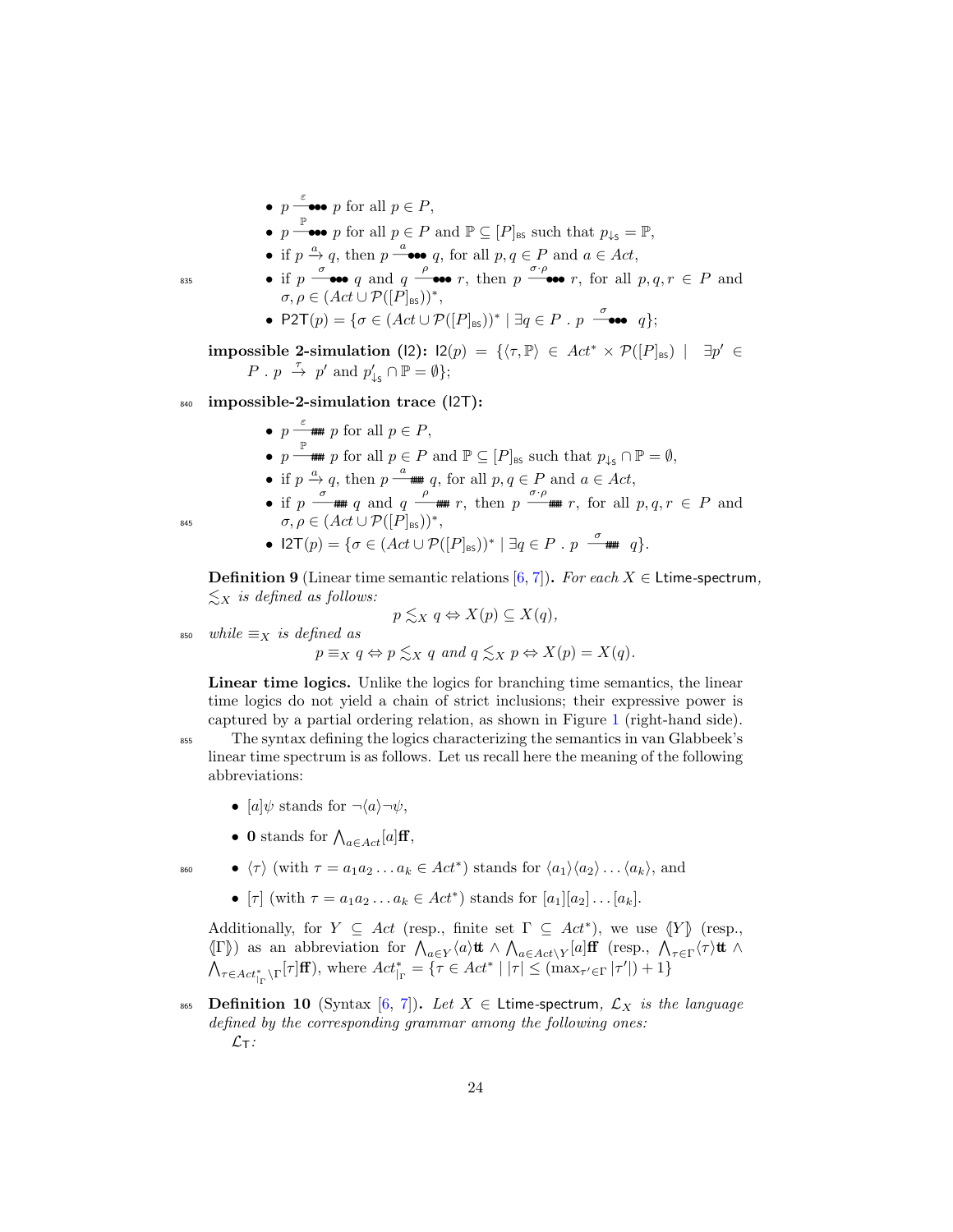|     |                                | $\mathbf{t} := \mathbf{t} \mathbf{t} \mid \mathbf{f} \mathbf{f} \mid \phi_{\mathsf{T}} \wedge \phi_{\mathsf{T}} \mid \phi_{\mathsf{T}} \vee \phi_{\mathsf{T}} \mid \psi_{\mathsf{T}}$<br>$\phi$ T<br><b>tt</b> $\langle a \rangle \psi$ <sub>T</sub> ,<br>$\psi$ T<br>$\mathrel{\mathop:}=$                                                                                                                                                                                          |
|-----|--------------------------------|--------------------------------------------------------------------------------------------------------------------------------------------------------------------------------------------------------------------------------------------------------------------------------------------------------------------------------------------------------------------------------------------------------------------------------------------------------------------------------------|
| 870 | $\mathcal{L}_{\textsf{CT}}$ :  | <b>tt</b>   <b>ff</b>   $\phi$ c τ $\wedge$ $\phi$ c τ   $\phi$ c τ $\vee$ $\phi$ c τ   $\psi$ c τ<br>$\phi$ <sub>CT</sub> ::=<br>$\psi$ <sub>CT</sub> ::=<br><b>tt</b> $\vert \mathbf{0} \vert \langle a \rangle \psi_{\text{CT}}$ ,                                                                                                                                                                                                                                                |
|     | $\mathcal{L}_{\mathsf{F}}$ :   | <b>tt</b>   <b>ff</b>   $\phi$ <sub>F</sub> $\wedge$ $\phi$ <sub>F</sub>   $\phi$ <sub>F</sub> $\vee$ $\phi$ <sub>F</sub>   $\psi$ <sub>F</sub><br>$\phi_{\mathsf{F}}$<br>$::=$<br>$\psi_{\mathsf{F}}$<br><b>tt</b> $\langle a \rangle \psi_F   \gamma_F$<br>$\mathrel{\mathop:}=$<br>$[a]$ ff $  \gamma_F \wedge \gamma_F$ ,<br>$\gamma_{\mathsf{F}}$<br>$::=$                                                                                                                      |
|     | $\mathcal{L}_{\mathsf{R}}$ :   | $\phi_{\mathsf{R}}$<br>$\mathbf{t} := \mathbf{t} \mathbf{t} \mid \mathbf{f} \mathbf{f} \mid \phi_{\mathsf{R}} \wedge \phi_{\mathsf{R}} \mid \phi_{\mathsf{R}} \vee \phi_{\mathsf{R}} \mid \psi_{\mathsf{R}}$                                                                                                                                                                                                                                                                         |
| 875 | $\mathcal{L}_{\mathsf{FT}}$ :  | <b>tt</b> $\langle Y \rangle \mid \langle a \rangle \psi_R$ ,<br>$\psi_{\mathsf{R}}$<br>$\mathrel{\mathop:}=$                                                                                                                                                                                                                                                                                                                                                                        |
|     | $\mathcal{L}_{\mathsf{RT}}$ :  | $\mathbf{t} \mathbf{t} \mid \mathbf{f} \mathbf{f} \mid \phi_{\mathsf{FT}} \land \phi_{\mathsf{FT}} \mid \phi_{\mathsf{FT}} \lor \phi_{\mathsf{FT}} \mid \psi_{\mathsf{FT}}$<br>$\phi$ FT<br>$::=$<br>$\psi$ ft<br><b>tt</b> $\left[ a \right]$ <b>ff</b> $\left[ \langle a \rangle \psi_{\text{FT}} \right]$ $\left[ a \right]$ <b>ff</b> $\wedge \psi_{\text{FT}}$ ,<br>$\equiv$                                                                                                    |
|     |                                | $\phi_{\mathsf{RT}}$<br><b>tt</b>   <b>ff</b>   $\phi_{\mathsf{RT}} \wedge \phi_{\mathsf{RT}}$   $\phi_{\mathsf{RT}} \vee \phi_{\mathsf{RT}}$   $\psi_{\mathsf{RT}}$<br>$\mathrel{\mathop:}=$<br>$\psi_{\mathsf{RT}}$ ::=<br><b>tt</b> $\langle Y \rangle \wedge \psi_{\mathsf{RT}} \rangle \langle a \rangle \psi_{\mathsf{RT}},$                                                                                                                                                   |
|     | $\mathcal{L}_{IF}$ :           | $\phi$ IF<br>$\therefore$ tt   ff   $\phi$ if $\wedge \phi$ if   $\phi$ if $\vee \phi$ if   $\psi$ if                                                                                                                                                                                                                                                                                                                                                                                |
| 880 |                                | $\psi_{\mathsf{IF}}$<br>$\;\; \; := \quad \mathbf{t} \;   \; \langle a \rangle \psi_{\mathsf{IF}} \;   \; \gamma_{\mathsf{IF}}$<br>$\gamma_{\textsf{IF}}$ :=<br>$[\tau] \mathbf{f} \mid \gamma_{\mathsf{IF}} \wedge \gamma_{\mathsf{IF}},$                                                                                                                                                                                                                                           |
|     | $\mathcal{L}_{\mathsf{PF}}$ :  | $\phi_{\text{PF}}$ := <b>tt</b>   <b>ff</b>   $\phi_{\text{PF}} \wedge \phi_{\text{PF}}$   $\phi_{\text{PF}} \vee \phi_{\text{PF}}$   $\psi_{\text{PF}}$<br>$\psi_{\text{PF}}$ ::= <b>tt</b> $ \langle \Gamma \rangle  \langle a \rangle \psi_{\text{PF}},$                                                                                                                                                                                                                          |
|     | $\mathcal{L}_{\text{IFT}}$ :   | <b>tt</b> $\vert$ <b>ff</b> $\vert \phi$ ift $\land \phi$ ift $\vert \phi$ ift $\lor \phi$ ift $\vert \psi$ ift<br>$\phi$ IFT $\;\;::=$                                                                                                                                                                                                                                                                                                                                              |
| 885 | $\mathcal{L}_{\mathsf{PFT}}$ : | <b>tt</b> $[\tau]$ <b>ff</b> $\langle a \rangle \psi$ <sub>IFT</sub> $[\tau]$ <b>ff</b> $\land \psi$ <sub>IFT</sub> ,<br>$\psi_{\text{IFT}}$<br>$\equiv$                                                                                                                                                                                                                                                                                                                             |
|     |                                | <b>tt</b>   <b>ff</b>   $\phi$ pft $\land \phi$ pft   $\phi$ pft $\lor \phi$ pft   $\psi$ pft<br>$\phi$ PFT $::=$<br><b>tt</b> $\langle \Gamma \rangle \wedge \psi$ PFT $\langle a \rangle \psi$ PFT,<br>$\psi_{\mathsf{PFT}}$ ::=                                                                                                                                                                                                                                                   |
|     | $\mathcal{L}_{12}$ :           | $\phi_{12}$<br><b>tt</b>   <b>ff</b>   $\phi_{12} \wedge \phi_{12}$   $\phi_{12} \vee \phi_{12}$   $\psi_{12}$<br>$::=$                                                                                                                                                                                                                                                                                                                                                              |
|     |                                | $\psi$ <sub>12</sub><br><b>tt</b> $\langle a \rangle \psi_{12}   \gamma_{12}$<br>$\mathrel{\mathop:}=$<br><b>tt</b>   <b>ff</b>   $[a]\gamma_{12}$   $\gamma_{12} \wedge \gamma_{12}$   $\gamma_{12} \vee \gamma_{12}$ ,<br>$::=$<br>$\gamma$ <sub>12</sub>                                                                                                                                                                                                                          |
|     | $L_{P2}$ :                     | $\phi$ P2<br><b>tt</b>   <b>ff</b>   $\phi_{P2} \wedge \phi_{P2}$   $\phi_{P2} \vee \phi_{P2}$   $\psi_{P2}$<br>$\equiv$                                                                                                                                                                                                                                                                                                                                                             |
| 890 |                                | $\psi$ P2<br>$\begin{array}{l} \mathbf{t} \parallel \langle a \rangle \psi_{\text{P2}} \mid \gamma_{\text{P2}}^{\exists} \wedge \gamma_{\text{P2}}^{\forall} \\ \mathbf{t} \parallel \mathbf{f} \parallel \langle a \rangle \gamma_{\text{P2}}^{\exists} \mid \gamma_{\text{P2}}^{\exists} \wedge \gamma_{\text{P2}}^{\exists} \mid \gamma_{\text{P2}}^{\exists} \vee \gamma_{\text{P2}}^{\exists} \end{array}$<br>$\mathrel{\mathop:}=$<br>$\gamma^\exists_\mathsf{P2}$<br>$\equiv$ |
|     |                                | <b>tt</b>   <b>ff</b>   $[a]\gamma_{P2}^{\forall}$   $\gamma_{P2}^{\forall} \wedge \gamma_{P2}^{\forall}$   $\gamma_{P2}^{\forall} \vee \gamma_{P2}^{\forall}$ ,<br>$::=$<br>$\gamma^\texttt{v}_{\texttt{P2}}$                                                                                                                                                                                                                                                                       |
|     | $\mathcal{L}_{12T}$ :          | $\phi_{12}$<br><b>tt</b> $\  \mathbf{f} \  \theta_{12} \wedge \phi_{12} \  \phi_{12} \vee \phi_{12} \  \psi_{12}$<br>$::=$                                                                                                                                                                                                                                                                                                                                                           |
|     |                                | <b>tt</b> $\langle a \rangle \psi_{12}   \gamma_{12} \wedge \psi_{12}$<br>$\psi_{12}$<br>$::=$<br><b>tt</b>   <b>ff</b>   $[a]\gamma_{12}$   $\gamma_{12} \wedge \gamma_{12}$   $\gamma_{12} \vee \gamma_{12}$ ,<br>$::=$<br>$\gamma_{12}$                                                                                                                                                                                                                                           |
|     | $L_{P2T}$ :                    |                                                                                                                                                                                                                                                                                                                                                                                                                                                                                      |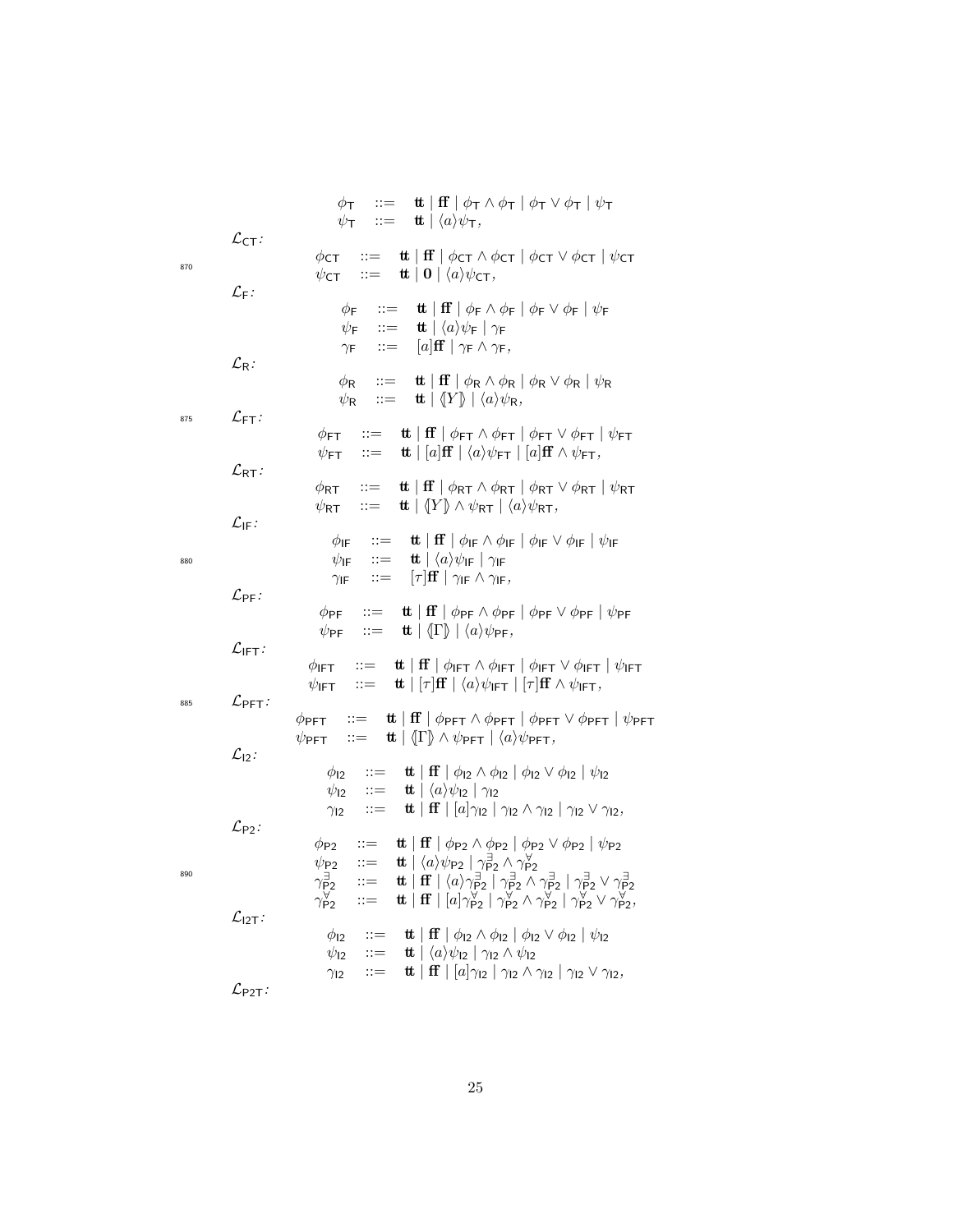|                                     | $\phi_{P2}$ ::= <b>tt</b>   <b>ff</b>   $\phi_{P2} \wedge \phi_{P2}$   $\phi_{P2} \vee \phi_{P2}$   $\psi_{P2}$                                                                                                                                                                         |
|-------------------------------------|-----------------------------------------------------------------------------------------------------------------------------------------------------------------------------------------------------------------------------------------------------------------------------------------|
| $\psi_{P2}$                         | $\therefore =$ <b>tt</b> $\langle a \rangle \psi_{P2}   \gamma_{P2}^{\exists} \wedge \gamma_{P2}^{\forall} \wedge \psi_{P2}$                                                                                                                                                            |
| $\gamma_{\texttt{P2}}^{\texttt{d}}$ | $\mathbf{t} := \mathbf{t} \mathbf{t} \mid \mathbf{f} \mathbf{f} \mid \langle a \rangle \gamma_{\mathsf{P2}}^{\mathbb{B}} \mid \gamma_{\mathsf{P2}}^{\mathbb{B}} \wedge \gamma_{\mathsf{P2}}^{\mathbb{B}} \mid \gamma_{\mathsf{P2}}^{\mathbb{B}} \vee \gamma_{\mathsf{P2}}^{\mathbb{B}}$ |
| $\gamma_{\mathsf{P2}}^{\forall}$    | $\therefore =$ <b>t</b>   <b>ff</b>   $[a]\gamma_{P2}^{\forall}$   $\gamma_{P2}^{\forall} \wedge \gamma_{P2}^{\forall}$   $\gamma_{P2}^{\forall} \vee \gamma_{P2}^{\forall}$ .                                                                                                          |

- 895 Remark 4.  $\mathcal{L}_{R}$  (resp.,  $\mathcal{L}_{RT}$ ,  $\mathcal{L}_{PF}$ ,  $\mathcal{L}_{PFT}$ ) is strictly more expressive than  $\mathcal{L}_{F}$ (resp.,  $\mathcal{L}_{\text{FT}}$ ,  $\mathcal{L}_{\text{IF}}$ ,  $\mathcal{L}_{\text{IFT}}$ ). However, we notice that, unlike the other cases, the embedding of the latter into the former is not succinct in general: translating  $\mathcal{L}_{\mathsf{F}}$  formulae (resp.,  $\mathcal{L}_{\mathsf{FT}}$ ) into  $\mathcal{L}_{\mathsf{R}}$  (resp.,  $\mathcal{L}_{\mathsf{RT}}$ ) ones might cause an exponential growth (in the size of the set of actions) of the formula size; the situation is even 900 worse when translating  $\mathcal{L}_{IF}$  formulae (resp.,  $\mathcal{L}_{IFT}$ ) into  $\mathcal{L}_{PF}$  (resp.,  $\mathcal{L}_{PFT}$ ) ones, which might cause a doubly exponential growth (in the size of the set of actions and in the size of the formula). For instance, formula  $\bigwedge_{a\in Y}[a]\mathbf{ff} \in \mathcal{L}_{\mathsf{F}}$  (for  $Y \subseteq Act$ ) is translated into formula  $\bigvee_{Y' \subseteq Act\setminus Y} \langle Y' \rangle = \bigvee_{Y' \subseteq Act\setminus Y} (\bigwedge_{a \in Y'} \langle a \rangle \mathbf{t} \wedge$  $\bigwedge_{a \in Act\setminus Y'} [a] \mathbf{ff}$   $\in \mathcal{L}_{\mathsf{R}}$ , whose size is exponential in the size of Act.
- $905$  Remark 5. We notice that we allow for larger languages than the ones proposed in [\[6,](#page-31-5) [7\]](#page-31-6), e.g., we allow for the use of  $\wedge$  and  $\vee$  as outermost operator. However, it is not difficult to see that our logics do not distinguish more processes than the original ones defined in  $[6, 7]$  $[6, 7]$  $[6, 7]$ . We need such extended languages because we use  $\vee$  as outermost operator in order to define the formula  $\bar{\chi}$  (in Lemma [4\)](#page-28-0) and 910 we need  $\wedge$  to apply Corollary [4](#page-10-0) (in the proof of Theorem [7\)](#page-29-2).

The satisfaction relation and semantics associated to logics for the linear time semantics are the same as the ones for logics for branching time semantics (see Definition [8\)](#page-16-1).

The following well-known theorem is the linear time counterpart of Theo-<sup>915</sup> rem [4](#page-17-0) for branching time semantics. It states the relationship between logics and process semantics that allows us to use our general results about logically characterized semantics.

<span id="page-25-0"></span>**Theorem 6** (Logical characterization of linear time semantics  $[6, 7]$  $[6, 7]$ ). For each *X* ∈ Ltime-spectrum and for all  $p, q \in P$ ,  $p \leq_X q$  iff  $\mathcal{L}_X(p) \subseteq \mathcal{L}_X(q)$ .

<sup>920</sup> We proceed now to prove our characterization by primality result for the above defined logics. Following the same approach adopted in the previous section for branching time semantics, we show that also the logics considered in this section meet the conditions of Corollary [4,](#page-10-0) that is, they are finitely characterized by some monotonic  $\mathcal{B}$ , and for each  $\chi(p)$  there exists a formula 925  $\bar{\chi}(p)$  such that  $p \notin [\bar{\chi}(p)]$  and  $\{q \in P \mid \mathcal{L}(q) \not\subseteq \mathcal{L}(p)\} \subseteq [\bar{\chi}(p)]$ .

An elucidation is in order: even though, according to Corollary [4,](#page-10-0) logics are required to feature (arbitrary) disjunction, we have already observed (Remark [1](#page-10-4) at page [11\)](#page-10-4) that the Boolean connective  $\land$  plays a minor role in (the proof of) Corollary [4,](#page-10-0) and thus we can use it to deal with the logics studied in this section, <sup>930</sup> that allow for a limited use of such a connective.

In order to finitely characterize the logics for the semantics in the linear time spectrum, we base our definition of  $\mathcal{B}_X(p)$  on suitably defined finite versions  $X^{fin}(p)$  of sets  $X(p)$  (with  $X \in$  Ltime-spectrum and  $p \in P$ ) that carry all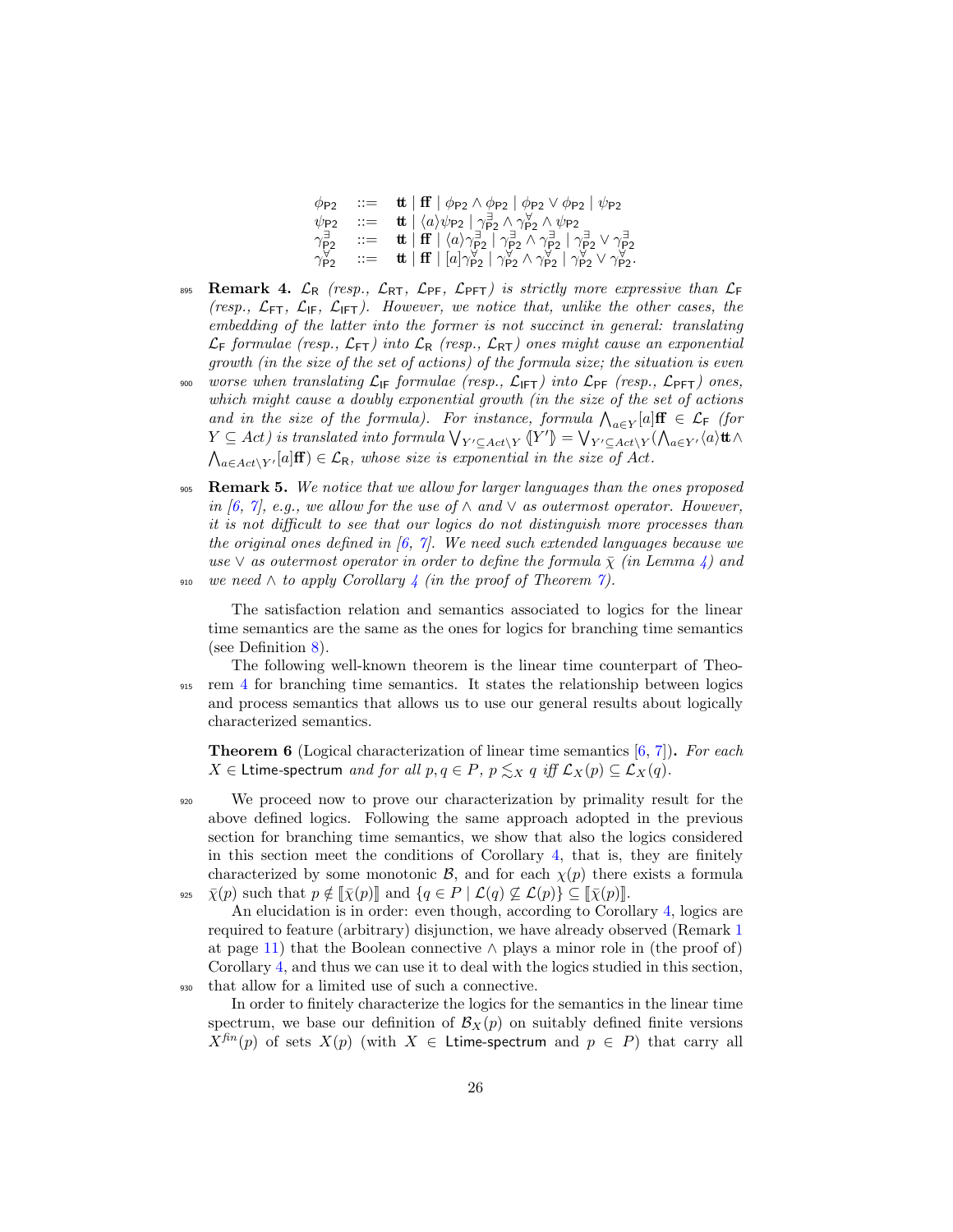| $X = T$   | $\overline{\mathsf{T}^{fin}(p)} = \mathsf{T}(p)$<br>(as $\mathsf{T}(p)$ is already finite)<br>$formula_{\tau}(\tau) = \langle \tau \rangle \mathbf{t}$                                                                                                                                                                                                                                                                                                                                                                                                                                                                                                                                   |  |  |  |  |
|-----------|------------------------------------------------------------------------------------------------------------------------------------------------------------------------------------------------------------------------------------------------------------------------------------------------------------------------------------------------------------------------------------------------------------------------------------------------------------------------------------------------------------------------------------------------------------------------------------------------------------------------------------------------------------------------------------------|--|--|--|--|
|           | $CT^{fin}(p) = CT(p)$                                                                                                                                                                                                                                                                                                                                                                                                                                                                                                                                                                                                                                                                    |  |  |  |  |
| $X = C T$ | (as $\overline{\mathsf{CT}}(p)$ is already finite)                                                                                                                                                                                                                                                                                                                                                                                                                                                                                                                                                                                                                                       |  |  |  |  |
|           | $\frac{formula_{\mathsf{CT}}(\tau) = \langle \tau \rangle \mathbf{0}}{\mathsf{F}^{\mathit{fin}}(p) = \mathsf{F}(p)}$                                                                                                                                                                                                                                                                                                                                                                                                                                                                                                                                                                     |  |  |  |  |
|           | (as $F(p)$ is already finite)                                                                                                                                                                                                                                                                                                                                                                                                                                                                                                                                                                                                                                                            |  |  |  |  |
| $X = F$   | $formula_{\mathsf{F}}(\langle \tau,Y\rangle)=\langle \tau\rangle\bigwedge_{a\in Y}[a]\mathbf{f}\mathbf{f}$                                                                                                                                                                                                                                                                                                                                                                                                                                                                                                                                                                               |  |  |  |  |
|           | (as R(p) is already finite)<br>$\overline{\mathsf{R}^{fin}(p) = \mathsf{R}(p)}$                                                                                                                                                                                                                                                                                                                                                                                                                                                                                                                                                                                                          |  |  |  |  |
| $X = R$   |                                                                                                                                                                                                                                                                                                                                                                                                                                                                                                                                                                                                                                                                                          |  |  |  |  |
|           | $formula_{R}(\langle \tau, Y \rangle) = \langle \tau \rangle \langle Y \rangle$                                                                                                                                                                                                                                                                                                                                                                                                                                                                                                                                                                                                          |  |  |  |  |
|           | $\overline{\mathsf{FT}^\mathit{fin}(p)=\mathsf{FT}(p)}\leq 2\cdot\mathit{depth}(p)+1$                                                                                                                                                                                                                                                                                                                                                                                                                                                                                                                                                                                                    |  |  |  |  |
| $X = FT$  |                                                                                                                                                                                                                                                                                                                                                                                                                                                                                                                                                                                                                                                                                          |  |  |  |  |
|           |                                                                                                                                                                                                                                                                                                                                                                                                                                                                                                                                                                                                                                                                                          |  |  |  |  |
|           | $\label{eq:formul} \begin{array}{ll} \displaystyle \textit{formula}_{\mathsf{FT}}(\sigma) = \left\{ \begin{array}{ll} \mathbf{t} & \sigma = \varepsilon \\ \langle a \rangle \textit{formula}_{\mathsf{FT}}(\sigma') & \sigma = a\sigma', a \in \mathit{Act}, \sigma' \in (\mathit{Act} \cup \mathcal{P}(\mathit{Act}))^* \\ \Delta_{a \in Y} \left[ a   \mathbf{f} \cap \mathit{formula}_{\mathsf{FT}}(\sigma') & \sigma = Y\sigma', Y \in \mathcal{P}(\mathit{Act}), \sigma' \in (\mathit{Act} \cup \mathcal{P}(\mathit{Act}))^* \end{array} \right. \$                                                                                                                                |  |  |  |  |
|           | $\frac{\bigcup_{a \in Y} [a] \pi}{\mathsf{RT}^\mathit{fin}(p) = \mathsf{RT}(p)_{\leq 2\cdot\mathit{depth}(p) + 1}}$                                                                                                                                                                                                                                                                                                                                                                                                                                                                                                                                                                      |  |  |  |  |
|           |                                                                                                                                                                                                                                                                                                                                                                                                                                                                                                                                                                                                                                                                                          |  |  |  |  |
| $X = RT$  |                                                                                                                                                                                                                                                                                                                                                                                                                                                                                                                                                                                                                                                                                          |  |  |  |  |
|           |                                                                                                                                                                                                                                                                                                                                                                                                                                                                                                                                                                                                                                                                                          |  |  |  |  |
|           |                                                                                                                                                                                                                                                                                                                                                                                                                                                                                                                                                                                                                                                                                          |  |  |  |  |
|           | $\textit{formula}_{\mathsf{RT}}(\sigma) = \left\{ \begin{array}{ll} \mathbf{t} & \sigma = \varepsilon & \\ \langle a \rangle \textit{formula}_{\mathsf{RT}}(\sigma') & \sigma = a \sigma', a \in \mathit{Act}, \sigma' \in (\mathit{Act} \cup \mathcal{P}(\mathit{Act}))^* \\ \langle Y \rangle \wedge \textit{formula}_{\mathsf{RT}}(\sigma') & \sigma = Y \sigma', Y \in \mathcal{P}(\mathit{Act}), \sigma' \in (\mathit{Act} \cup \mathcal{P}(\mathit{Act}))^* \\ \hline \end{array} \right.$<br>$\overline{\mathsf{IF}^{\mathit{fin}}(p) = \mathsf{IF}(p) \cap (\mathit{Act}^*_{\leq \mathit{depth}(p)+1} \times \overline{\mathcal{P}}(\mathit{Act}^*_{\leq \mathit{depth}(p)+1}))$ |  |  |  |  |
| $X = IF$  | $formula_{IF}(\langle \tau, \Gamma \rangle) = \langle \tau \rangle \bigwedge_{\tau' \in \Gamma} [\tau'] \mathbf{ff}$                                                                                                                                                                                                                                                                                                                                                                                                                                                                                                                                                                     |  |  |  |  |
|           | (as $PF(p)$ is already finite)<br>$PF^{fin}(p) = PF(p)$                                                                                                                                                                                                                                                                                                                                                                                                                                                                                                                                                                                                                                  |  |  |  |  |
| $X = PF$  |                                                                                                                                                                                                                                                                                                                                                                                                                                                                                                                                                                                                                                                                                          |  |  |  |  |
|           | $formula_{\mathsf{PF}}(\langle \tau, \Gamma \rangle) = \langle \tau \rangle \langle \Gamma \rangle$                                                                                                                                                                                                                                                                                                                                                                                                                                                                                                                                                                                      |  |  |  |  |
|           | $\overbrace{\mathsf{IFT}^{\mathit{fin}}(p) = \mathsf{IFT}(p) \cap [(Act \cup \mathcal{P}(Act^*_{\leq depth(p)+1}))^*]_{\leq 2\cdot depth(p)+1}}$                                                                                                                                                                                                                                                                                                                                                                                                                                                                                                                                         |  |  |  |  |
| $X = IFT$ |                                                                                                                                                                                                                                                                                                                                                                                                                                                                                                                                                                                                                                                                                          |  |  |  |  |
|           | $\label{eq:formul} \begin{array}{ll} \displaystyle {\normalfont \begin{aligned} {\normalfont \begin{aligned} \sigma=\varepsilon \\\hline \end{aligned}}\\ \displaystyle {\small \begin{aligned} {\small \begin{aligned} \mbox{\small \begin{aligned} \mbox{\small \begin{aligned} \mbox{\small \begin{aligned} \mbox{\small \begin{aligned} \mbox{\small \begin{aligned} \mbox{\small \begin{aligned} \mbox{\small \begin{aligned} \mbox{\small \begin{aligned} \mbox{\small \begin{aligned} \mbox{\small \begin{aligned} \mbox{\small \begin{aligned} \mbox{\small \begin{aligned} \mbox{\small \begin{aligned} \mbox{\small \begin{aligned} \mbox{\small \begin{aligned} \mbox$        |  |  |  |  |
|           |                                                                                                                                                                                                                                                                                                                                                                                                                                                                                                                                                                                                                                                                                          |  |  |  |  |
|           |                                                                                                                                                                                                                                                                                                                                                                                                                                                                                                                                                                                                                                                                                          |  |  |  |  |
|           |                                                                                                                                                                                                                                                                                                                                                                                                                                                                                                                                                                                                                                                                                          |  |  |  |  |
| $X = PFT$ |                                                                                                                                                                                                                                                                                                                                                                                                                                                                                                                                                                                                                                                                                          |  |  |  |  |
|           | $formula_{\mathsf{PFT}}(\sigma) = \left\{ \begin{array}{ll} \mathbf{t} & \sigma = \varepsilon & \\ \langle a \rangle format a_{\mathsf{PFT}}(\sigma') & \sigma = a\sigma', a \in Act, \sigma' \in (Act \cup \mathcal{P}(Act^*))^* \end{array} \right.$                                                                                                                                                                                                                                                                                                                                                                                                                                   |  |  |  |  |
|           |                                                                                                                                                                                                                                                                                                                                                                                                                                                                                                                                                                                                                                                                                          |  |  |  |  |
|           | $\frac{\Gamma_D^{\text{fin}}(\sigma')}{12^{\text{fin}}(p) = 12(p) \cap (Act^*_{\leq depth(p)+1} \times \mathcal{P}([P_{\leq depth(p)+1}   s]))}$                                                                                                                                                                                                                                                                                                                                                                                                                                                                                                                                         |  |  |  |  |
| $X=12$    |                                                                                                                                                                                                                                                                                                                                                                                                                                                                                                                                                                                                                                                                                          |  |  |  |  |
|           | $\mathit{formula}_{\mathsf{I2}}(\langle \tau, \mathbb{P} \rangle) = \langle \tau \rangle \overline{\bigwedge_{[p']_{\mathsf{BS}} \in \mathbb{P}} \neg \chi_{\mathsf{S}}(p')}$                                                                                                                                                                                                                                                                                                                                                                                                                                                                                                            |  |  |  |  |
|           | $P2^{fin}(p) = P2(p)$<br>$(as P2(p)$ is already finite)                                                                                                                                                                                                                                                                                                                                                                                                                                                                                                                                                                                                                                  |  |  |  |  |
| $X = P2$  | formula <sub>P2</sub> ( $\langle \tau, \mathbb{P} \rangle$ ) = $\langle \tau \rangle \alpha(\mathbb{P})$ with $\alpha(\mathbb{P})$<br>$=\bigwedge_{[p']_{BS}\in\mathbb{P}}\chi_{S}(p')\wedge\bigvee_{[p']_{BS}\in\mathbb{P}} simulated-by(p')$                                                                                                                                                                                                                                                                                                                                                                                                                                           |  |  |  |  |
|           | and simulated-by(p')= $\bigwedge_{a \in Act}^{\infty} [a] \bigvee_{p' \stackrel{\alpha}{\rightarrow} p''} \widetilde{simulated}$ -by(p'')                                                                                                                                                                                                                                                                                                                                                                                                                                                                                                                                                |  |  |  |  |
|           |                                                                                                                                                                                                                                                                                                                                                                                                                                                                                                                                                                                                                                                                                          |  |  |  |  |
|           | $\overline{\mathsf{I2T}^\mathit{fin}(p) = \mathsf{I2T}(p) \cap \left[\left(\mathit{Act} \cup \mathcal{P}(\left[P_{\leq\mathit{depth}(p)+1} \right] \mathsf{ss})\right)^\ast\right]_{\leq 2\cdot\mathit{depth}(p)+1}}$                                                                                                                                                                                                                                                                                                                                                                                                                                                                    |  |  |  |  |
| $X = I2T$ |                                                                                                                                                                                                                                                                                                                                                                                                                                                                                                                                                                                                                                                                                          |  |  |  |  |
|           |                                                                                                                                                                                                                                                                                                                                                                                                                                                                                                                                                                                                                                                                                          |  |  |  |  |
|           | $\label{eq:formulad} \begin{array}{ll} \displaystyle \textit{formula}_{\mathsf{I2T}}(\sigma) = \left\{ \begin{array}{ll} \mathbf{t} & \sigma = \varepsilon \\ \langle a \rangle \textit{formula}_{\mathsf{I2T}}(\sigma') & \sigma = a\sigma', a \in \mathit{Act}, \sigma' \in (\mathit{Act} \cup \mathcal{P}([P]_{\text{I}}))^{*} \\ \mathbb{\Lambda}_{[p]_{\text{B5}} \in \mathbb{P}} \neg \chi_{\text{S}}(p) \wedge \textit{formula}_{\mathsf{I2T}}(\sigma') & \sigma = \mathbb{P}\sigma', \mathbb{P} \in \mathcal{P}([$                                                                                                                                                               |  |  |  |  |
|           | $\overline{\mathsf{P2T}^\mathit{fin}(p) = \mathsf{P2T}(p)_{\leq 2 \cdot \mathit{depth}(p)+1}}$                                                                                                                                                                                                                                                                                                                                                                                                                                                                                                                                                                                           |  |  |  |  |
|           |                                                                                                                                                                                                                                                                                                                                                                                                                                                                                                                                                                                                                                                                                          |  |  |  |  |
| $X = P2T$ | $\sigma = \varepsilon$<br>$\label{eq:formul} formula_{\mathsf{P2T}}(\sigma) = \left\{ \begin{array}{ll} \langle a \rangle formula_{\mathsf{P2T}}(\sigma') & \sigma = a\sigma', a \in Act, \sigma' \in (Act \cup \mathcal{P}([P]_{\text{ss}}))^{*} \\ \alpha(\mathbb{P}) \wedge formula_{\mathsf{P2T}}(\sigma') & \sigma = \mathbb{P}\sigma', \mathbb{P} \in \mathcal{P}([P]_{\text{ss}}), \sigma' \in (Act \cup \mathcal{P}([P]_{\text{ss}}))^{*} \end{array} \right.$                                                                                                                                                                                                                   |  |  |  |  |
|           |                                                                                                                                                                                                                                                                                                                                                                                                                                                                                                                                                                                                                                                                                          |  |  |  |  |
|           |                                                                                                                                                                                                                                                                                                                                                                                                                                                                                                                                                                                                                                                                                          |  |  |  |  |

<span id="page-26-0"></span>Table 2: Instantiations of  $X^{fin}(\cdot)$  and  $formula_X(\cdot)$  for all  $X \in$  Ltime-spectrum. For a set S and  $n \in \mathbb{N}$ , we let  $S_{\leq n} = \{x \in S \mid |x| \leq n\}$  (we adopt the convention that  $|x| = depth(x)$ , for  $x \in P$ ).

significant pieces of information, in the sense of Proposition [16.](#page-27-0) Thus, we define 935 B<sub>X</sub> as follows: for all  $X \in$  Ltime-spectrum and  $p \in P$ 

 $\mathcal{B}_X(p) = {\mathbf{t} \setminus \{formula_X(x) \mid x \in X^{fin}(p)\}}$ 

where  $formula_X(x)$  and  $\hat{X}^{\hat{f}n}(p)$  are instantiated as in Table [2.](#page-26-0) Intuitively,  $formula_X(x)$  is a logical characterization of a process observation x according to semantics X, as stated by Proposition [17](#page-27-1) below. Thus,  $\mathcal{B}_X(p)$  contains, besides **tt**, a formula for each element of  $X^{fin}(p)$ , meaning that its finiteness

immediately follows from the one of  $X^{fin}(p)$ . The construction of the finite sets  $X^{\text{fin}}(p)$  uses the following notation:  $S_{\sim n} = \{x \in S \mid |x| \sim n\}$  for every set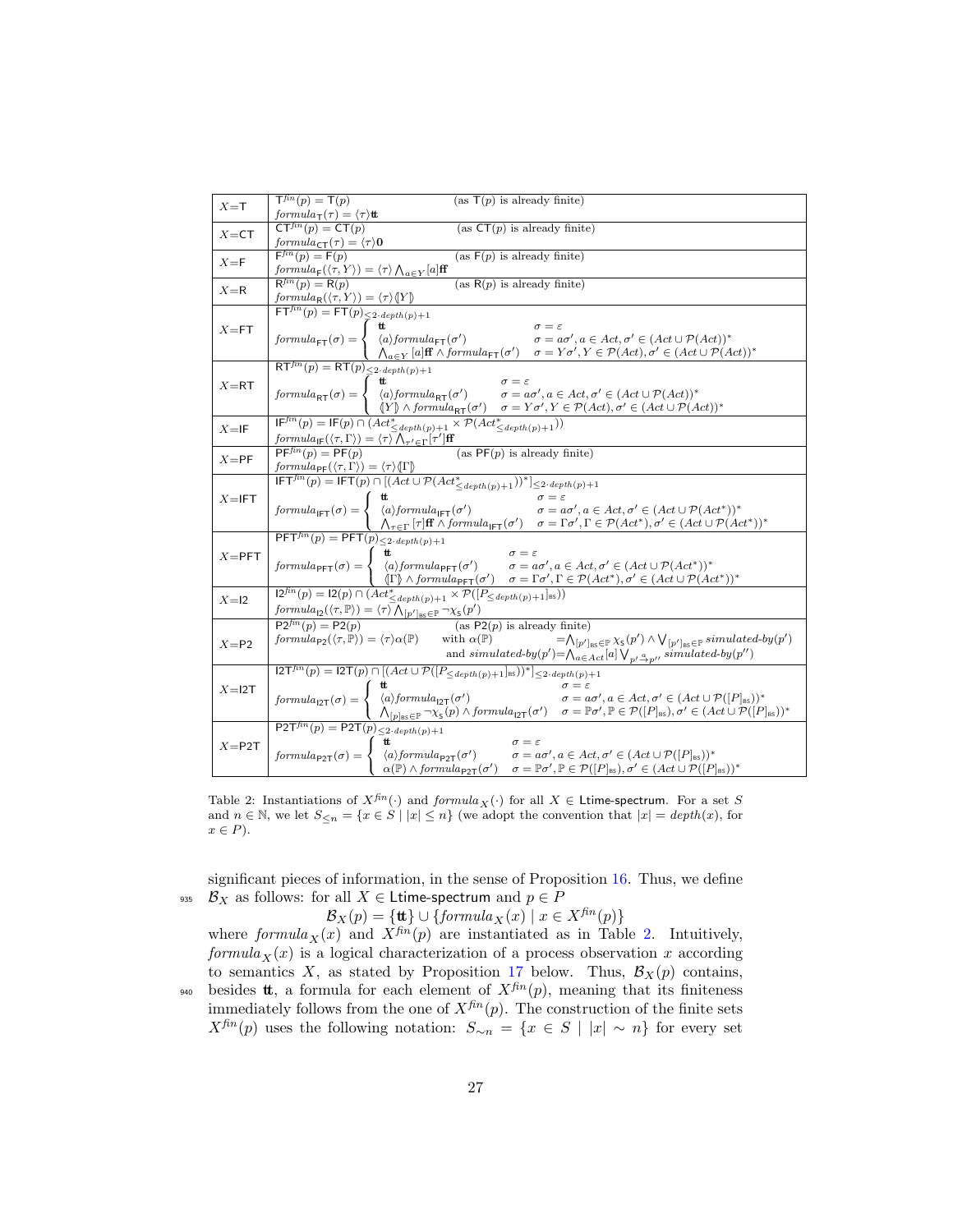S,  $n \in \mathbb{N}$ , and  $\sim \in \{\leq,=\}$  (we adopt the convention that  $|x| = depth(x)$ , for  $x \in P$ , and is based on the following considerations:

- $_{945}$  (a) Act is finite;
	- $(b)$  the set of traces that a process can perform is finite;
- <span id="page-27-2"></span> $(c)$  even though the set of traces that a process p cannot perform is infinite, it is characterized by the finite set of minimal traces that  $p$  cannot perform, and the length of the longest trace in such a characterizing set is  $depth(p)$ +  $1$  (e.g., if a process p cannot perform a, then it clearly cannot perform any trace that starts with a; even if there are infinitely many such traces, it is enough to keep track of the fact that  $a$  is a minimal trace that cannot be performed by  $p$ ); thus, using the notation introduced above, we can focus on  $Act^*_{\leq depth(p)+1} = {\tau \in Act^* | |\tau| \leq depth(p)+1 }$  (rather than
- $f$ <sub>955</sub> full  $Act^*$ ) when we need to characterize traces that p can or cannot do;
	- (d) even though the set of processes that are simulated by a process  $p$  is infinite, it is actually finite up to bisimilarity (i.e.,  $p_{\downarrow s}$  is finite);
- $(e)$  the set of processes that are not simulated by a process p is infinite; however, using an argument similar to the one from item  $(c)$ , it is possible to <sup>960</sup> identify a finite (up to bisimilarity) set of minimal (wrt. depth) processes that characterizes it; for a process  $p$ , such a set is defined as

$$
P_{\leq depth(p)+1} = \{p' \in P \mid depth(p') \leq depth(p) + 1\};
$$

<span id="page-27-6"></span>(f) as already observed in Remark [3,](#page-21-1) as far as sets  $FT(p)$ ,  $RT(p)$ ,  $IFT(p)$ ,  $PFT(p)$ ,  $12T(p)$ , and  $P2T(p)$  are concerned, we can restrict ourselves to <sup>965</sup> considering words whose length is bounded by  $2 \cdot depth(p) + 1$ .

The following two results follow from the definition of the semantics X and of formula  $_X(x)$  in Table [2,](#page-26-0) and their proofs are omitted.

<span id="page-27-0"></span>**Proposition 16.** For all  $X \in$  Ltime-spectrum and  $p, p' \in P$ , the following statements are equivalent:

- <span id="page-27-7"></span><span id="page-27-3"></span>970  $(a) X(p) \subseteq X(p'),$ 
	- (b)  $X^{\operatorname{fin}}(p) \subseteq X^{\operatorname{fin}}(p')$ , and
	- (c)  $X^{\text{fin}}(p) \subseteq X(p')$ .

<span id="page-27-4"></span><span id="page-27-1"></span>**Proposition 17.** For all  $X \in$  Ltime-spectrum,  $p \in P$ , and  $x \in \bigcup_{q \in P} X^{fin}(q)$ , we have:

$$
x \in X(p) \text{ if and only if } p \in [[formula_X(x)]].
$$

<span id="page-27-5"></span>**Lemma 3.** Let  $X \in$  Ltime-spectrum.  $\mathcal{L}_X$  is finitely characterized by  $\mathcal{B}_X$ , for some monotonic  $B_X$ .

*Proof.* For every  $X \in$  Ltime-spectrum and  $p \in P$ , we show that,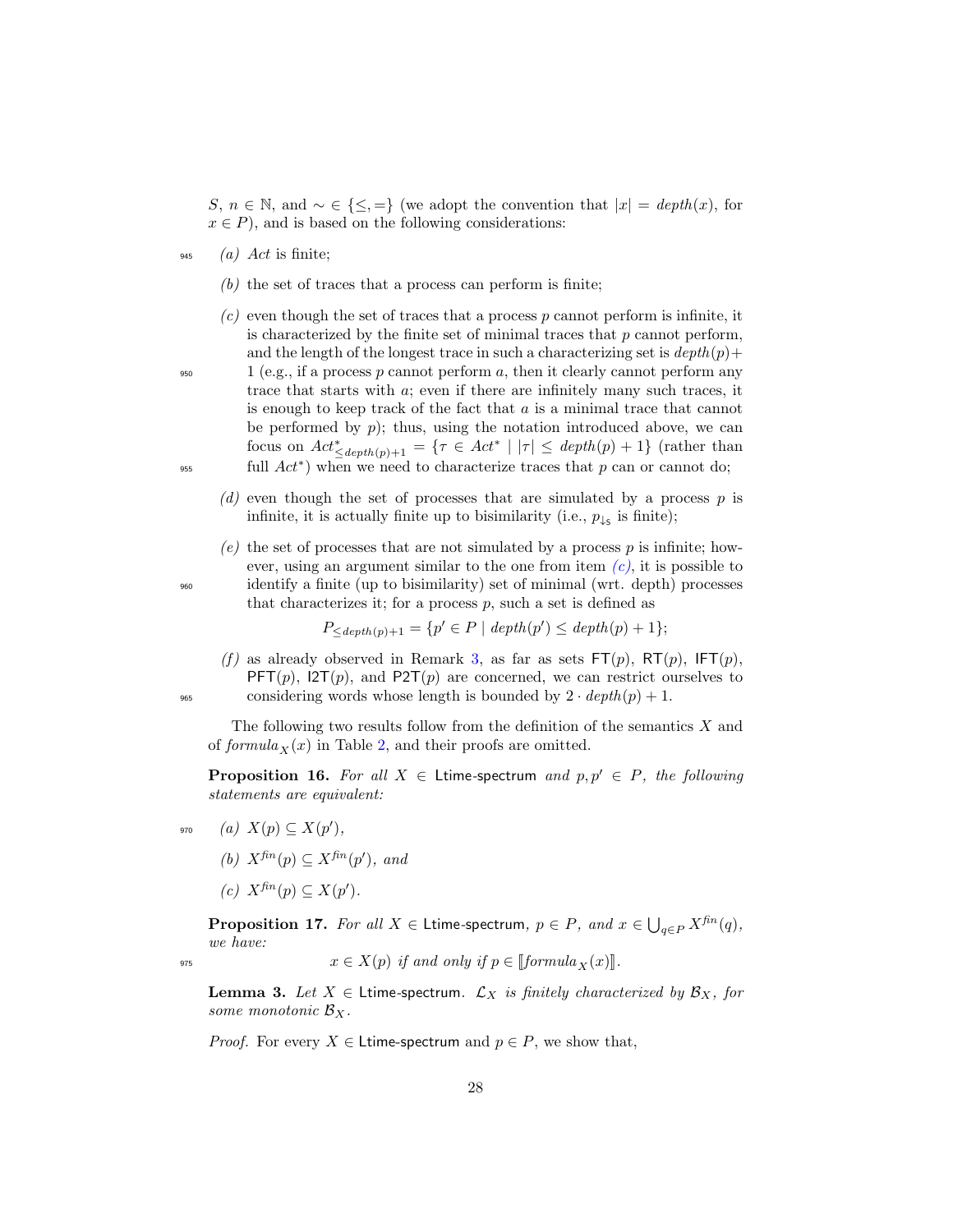- <span id="page-28-3"></span><span id="page-28-2"></span> $(i)$   $\emptyset \subset \mathcal{B}_X(p) \subseteq \mathcal{L}_X(p)$ ,
- <span id="page-28-1"></span>980 (*ii*) for each  $\phi \in \mathcal{L}_X(p)$ , it holds that  $\bigcap_{\psi \in \mathcal{B}_X(p)} \llbracket \psi \rrbracket \subseteq \llbracket \phi \rrbracket$ ,
	- (*iii*)  $\mathcal{B}_X(p)$  is finite, and
	- (iv) for each  $q \in P$ , if  $\mathcal{L}_X(p) \subseteq \mathcal{L}_X(q)$  then  $\mathcal{B}_X(p) \subseteq \mathcal{B}_X(q)$ .

<span id="page-28-4"></span>Let  $p \in P$  and  $X \in$  Ltime-spectrum.

Property *([iii](#page-28-1))* immediately follows from the definition of  $\mathcal{B}_X(p)$ , since the 985 Set  $X^{fin}(p)$  is finite.

As for property (i[\),](#page-28-2) we observe that  $\mathbf{t} \in \mathcal{B}_X(p)$ , and thus it suffices to prove  $\mathcal{B}_X(p) \subseteq \mathcal{L}_X(p)$ . To this end, we need to show that  $formula_X(x) \in \mathcal{L}_X(p)$  for every  $x \in X^{fin}(p)$ . Intuitively, this is very easy to see: an element x of  $X^{fin}(p)$ carries information on how p can/cannot evolve; the formula formula  $\chi(x)$  ex- $990$  press exactly the same information about p, and thus it is satisfied by p. We

refer the reader to [Appendix B,](#page-42-0) Lemma [6,](#page-42-1) for a formal proof. Property (*[ii](#page-28-3)*) follows from the observation that  $\bigwedge_{\psi \in \mathcal{B}(p)} \psi$  is characteristic for p within  $\mathcal{L}_X$  (a detailed proof of this claim is given in [Appendix B,](#page-42-0) Lemma [7\)](#page-43-0). Indeed, let  $\phi \in \mathcal{L}_X(p)$ . By the definition of characteristic formula 995 (Definition [1\)](#page-4-4), we have  $[\![ \bigwedge_{\psi \in \mathcal{B}_X(p)} \psi \!] = \{q \in P \mid \mathcal{L}_X(p) \subseteq \mathcal{L}_X(q) \}$ , and thus we have  $\bigcap_{\psi \in \mathcal{B}_X(p)} [\![ \psi \!] = [\![ \bigwedge_{\psi \in \mathcal{B}_X(p)} \psi \!] = \{q \in P \mid \mathcal{L}_X(p) \subseteq \mathcal{L}_X(q) \} \subseteq [\![ \phi \!]$  since  $[\![ \phi \!]$ is upwards closed by Proposition [2\(](#page-5-1)[i\)](#page-5-2).

Finally, in order to prove property  $(iv)$  $(iv)$  $(iv)$ , let  $q \in P$  be such that  $\mathcal{L}_X(p) \subseteq$  $\mathcal{L}_X(q)$ . By Theorem [6,](#page-25-0) we have  $p \leq_X q$ . By Corollary [5](#page-42-2) in [Appendix B,](#page-42-0) we 1000 know that  $depth(p) \leq depth(q)$ . Using this property, it is easy to see that  $X(p) \subseteq X(q)$  implies  $X^{\text{fin}}(p) \subseteq X^{\text{fin}}(q)$ . Then, we have  $p \leq_X q \Leftrightarrow X(p) \subseteq X(q) \Rightarrow X^{\text{fin}}(p) \subset X^{\text{fin}}(q) \Rightarrow \mathcal{B}_X(p) \subset \mathcal{B}_X(q)$ .  $X(q) \Rightarrow X^{\hat{f}n}(p) \subseteq X^{\hat{f}n}(q) \Rightarrow \mathcal{B}_X(p) \subseteq \mathcal{B}_X(q).$ 

<span id="page-28-0"></span>**Lemma 4.** Let  $X \in$  Ltime-spectrum. For each  $p \in P$  and  $\chi_X(p)$  characteristic within  $\mathcal{L}_X$  for p, there exists a formula in  $\mathcal{L}_X$ , denoted by  $\bar{\chi}_X(p)$ , such that 1005 (i)  $p \notin [\bar{\chi}_X(p)]$  and (ii)  $\{p' \in P \mid p' \not\lesssim_X p\} \subseteq [\bar{\chi}_X(p)]$ .

*Proof.* First, we define, for  $X \in$  Ltime-spectrum,

<span id="page-28-5"></span>
$$
\bar{X}^{\text{fin}}(p) = \big(\bigcup_{[p']_{\text{BS}} \in [P_{\leq \text{depth}(p)}]_{\text{BS}}} X^{\text{fin}}(p')\big) \setminus X(p),
$$

and then we define 
$$
\bar{\chi}_X
$$
 as follows: for each  $p \in P$ 

 $\bar{\chi}_{X}(p) = \bigvee_{x \in \bar{X}^{\text{fin}}(p)} \text{formula}_{X}(x) \vee \bigvee_{\tau \in \text{Act}_{=depth(p)+1}^{*}} \langle \tau \rangle$ tt

1010 Let  $p \in P$  and  $X \in$  Ltime-spectrum. We have to show that (i)  $p \notin [\bar{\chi}_X(p)]$ and (ii)  $\{p' \in P \mid p' \not\leq_X p\} \subseteq [\bar{\chi}_X(p)].$ <br>In order to prove (i) assume to

<span id="page-28-6"></span>In order to prove [\(i\)](#page-28-5), assume, towards a contradiction, that  $p \in [\bar{\chi}_X(p)]$ . Then, we distinguish two possibilities:

1. if  $p \in \llbracket \bigvee_{\tau \in Act_{=depth(p)+1}^*} \langle \tau \rangle \mathbf{t} \rrbracket$ , then there is  $\tau \in \mathsf{T}(p)$  whose length is greater than the depth of p, which is a contradiction;

2. if  $p \in \llbracket formula_X(x) \rrbracket$  for some  $x \in \bar{X}^{\text{fin}}(p)$ , then, by Proposition [17,](#page-27-1) we have that  $x \in X(p)$ , which is in contradiction with x being an element of  $\bar{X}^{fin}(p).$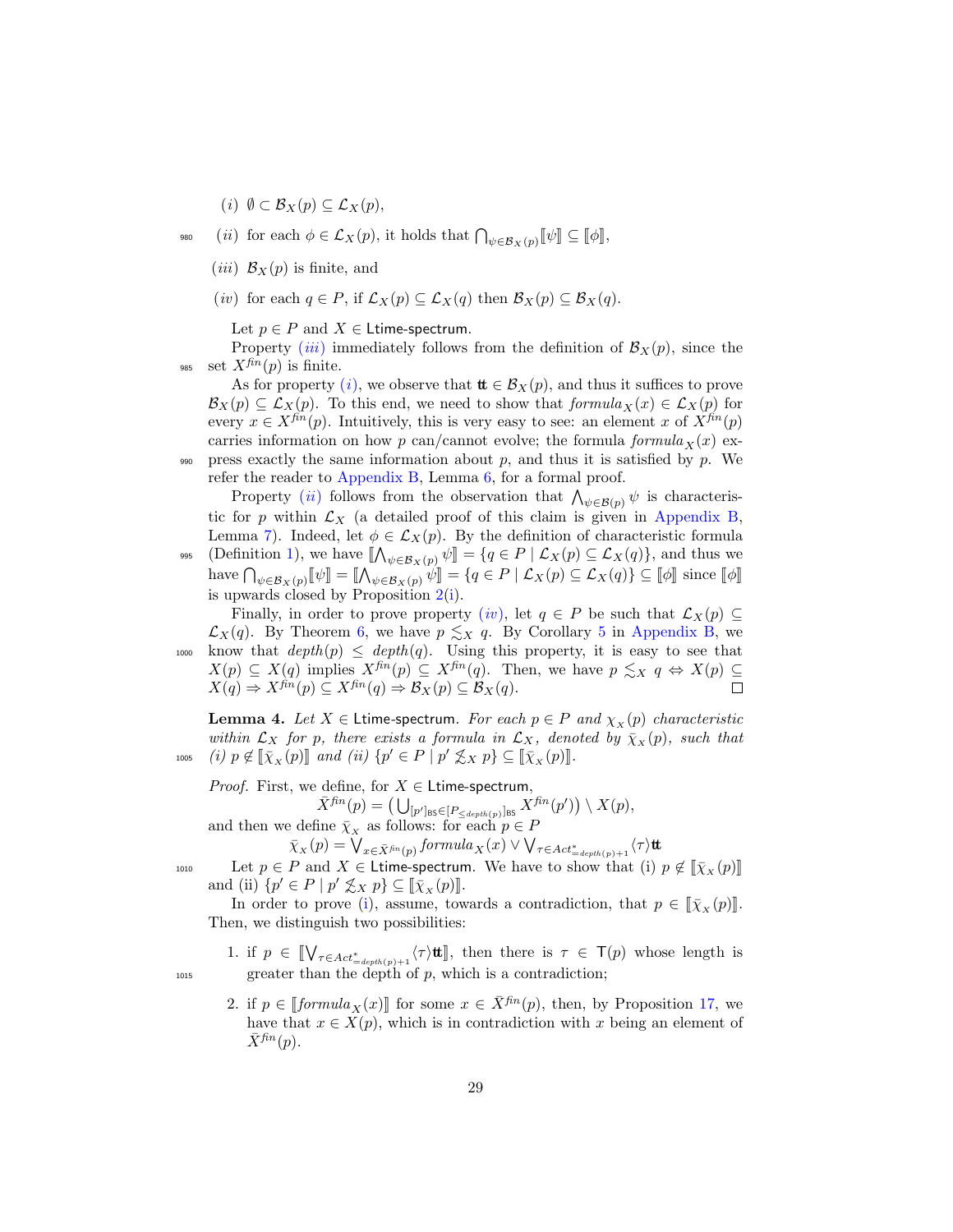In order to prove [\(ii\)](#page-28-6), let  $p' \in P$  be such that  $p' \not\leq_X p$ . If  $depth(p') >$  $_{1020}$  depth(p), then there is a trace  $\tau \in \mathsf{T}(p')$  with length depth(p) + 1, and thus  $p' \in \llbracket \bigvee_{\tau \in Act_{\equiv \text{depth}(p)+1}} \langle \tau \rangle \mathbf{t} \rrbracket \subseteq \llbracket \bar{\chi}_{X}(p) \rrbracket.$  Otherwise  $(\text{depth}(p') \leq \text{depth}(p)),$  we proceed as follows. By Definition [9,](#page-23-0)  $X(p') \nsubseteq X(p)$ , and, by Proposition [16](#page-27-0) (not  $(a) \Rightarrow$  $(a) \Rightarrow$  not  $(c)$ , we have  $X^{\text{fin}}(p') \not\subseteq X(p)$ . Thus, there is some  $x \in X^{\text{fin}}(p') \setminus \mathcal{C}$  $X(p)$ , which means that  $x \in \tilde{X}^{fin}(p)$ . By Proposition [17,](#page-27-1)  $x \in X^{fin}(p') \subseteq X(p')$ ios implies  $p' \in [\text{formula}_X(x)]$  and, since  $x \in \bar{X}^{\bar{f}n}(p)$ , we have  $p' \in [\bar{\chi}_X(p)]$ .  $\Box$ 

Finally, the following theorem states the main result of this section.

<span id="page-29-2"></span>**Theorem 7** (Characterization by primality for the linear time spectrum). Let  $X \in \mathsf{It}$ ime-spectrum and  $\phi \in \mathcal{L}_X$ . Then,  $\phi$  is consistent and prime if and only if  $\phi$  is characteristic for some  $p \in P$ .

1030 Proof. The claim immediately follows from Theorem [1,](#page-6-0) Theorem [2,](#page-7-0) Corollary [4,](#page-10-0) Lemma [3,](#page-27-5) and Lemma [4.](#page-28-0)  $\Box$ 

## <span id="page-29-0"></span>6. Conclusions and future directions

In this paper, we have provided general sufficient conditions guaranteeing that formulae for which model checking can be reduced to equivalence/preorder <sup>1035</sup> checking, that is, the characteristic formulae, are exactly the consistent and prime ones. We have applied our framework to show that characteristic formulae are exactly the consistent and prime ones when the set of processes is finite, as well as for modal refinement semantics [\[18\]](#page-32-4), covariant-contravariant semantics [\[19\]](#page-32-5) (the result was known for these last two semantics), and all the <sup>1040</sup> semantics in van Glabbeek's spectrum [\[7\]](#page-31-6) and those considered in [\[6\]](#page-31-5). Our results indicate that the "characterization by primality" result, first proved by Boudol and Larsen [\[18\]](#page-32-4) in the context of the modal logic that characterizes modal refinement over modal transition systems, holds in a wide variety of settings in concurrency theory. We feel, therefore, that this study reinforces the <sup>1045</sup> view that there is a very close connection between the behavioural and logical view of processes: not only do the logics characterize processes up to the chosen notion of behavioural relation, but processes characterize all the prime and consistent formulae.

# <span id="page-29-1"></span>6.1. Applying the theory to conformance simulation

<sup>1050</sup> As a future work, we would like to provide a characterization by primality for the logics characterizing *conformance simulation*  $(C)$   $[20]$ . Here, we give evidence (Proposition [18](#page-30-0) below) that Corollary [4](#page-10-0) cannot be used to show the decomposability of the corresponding logic  $\mathcal{L}_{\mathsf{C}}$  (defined below). However, we are confident that the alternative path to decomposability we provide (through <sup>1055</sup> Proposition [12\)](#page-11-0) might serve the purpose.

Conformance simulation [\[20\]](#page-32-6) is defined as the largest relation  $\lesssim_C$  satisfying:  $p \lesssim_{\mathsf{C}} q \Leftrightarrow I(p) \subseteq I(q)$  and for all q', a such that  $q \stackrel{a}{\rightarrow} q'$  and  $p \stackrel{a}{\rightarrow} q'$ there exists p' such that  $p \stackrel{a}{\rightarrow} p'$  and  $p' \lesssim_{\mathsf{C}} q'$ .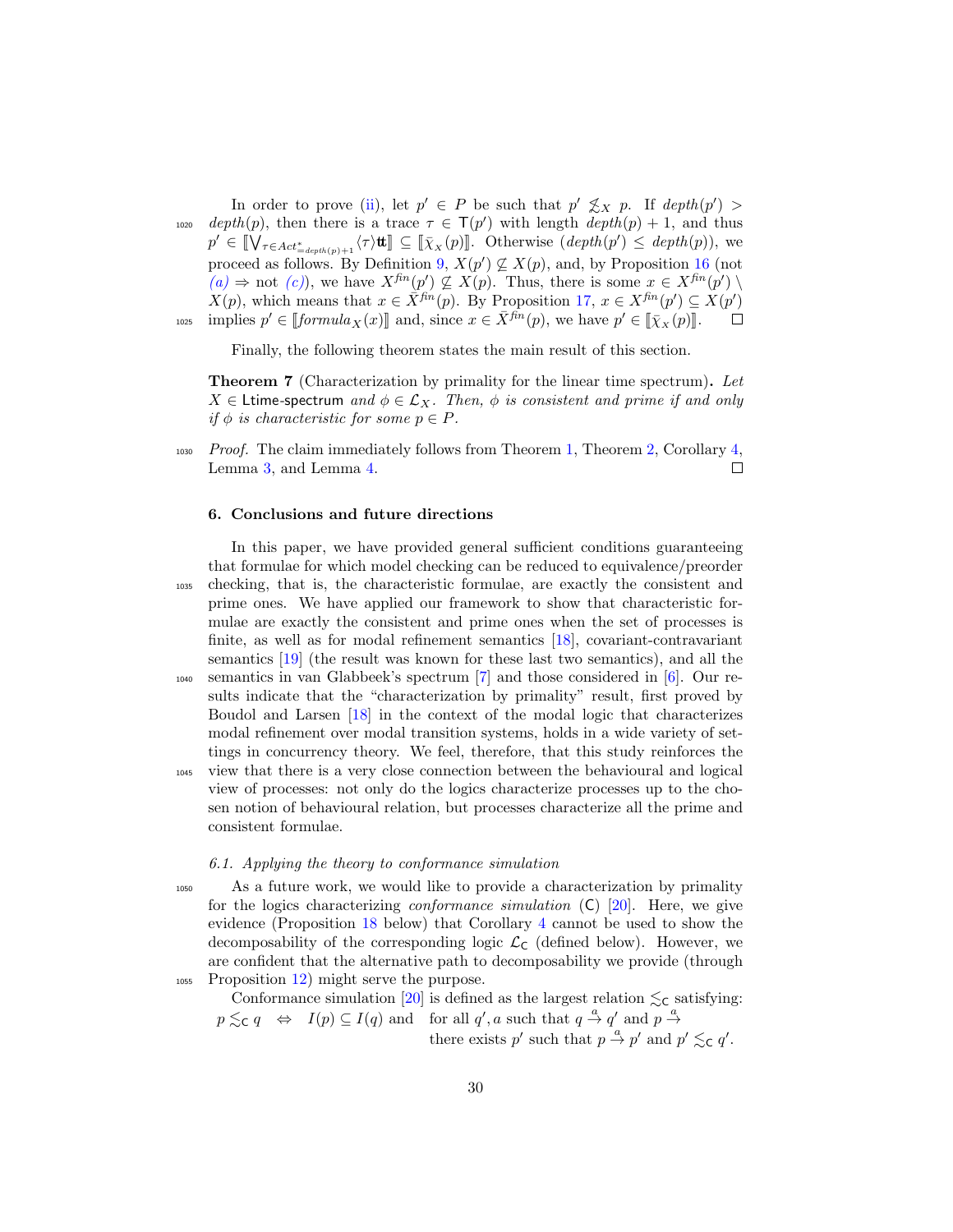The logic  $\mathcal{L}_{\mathsf{C}}$ , characterizing conformance simulation, is interpreted over set of processes  $P$ , defined as in Section [5](#page-12-0) on page [14.](#page-12-0) Its language includes the 1060 Boolean constants **tt** and **ff**, the Boolean connectives  $\land$  and  $\lor$ , as well as the

modality  $[a]$   $(a \in Act)$ , whose semantic interpretation is as follows:

 $p \in [[a]\phi]$  iff  $p \stackrel{\alpha}{\to}$  and  $p' \in [[\phi]]$  for all  $p'$  such that  $p \stackrel{\alpha}{\to} p'$ . The semantic clauses for the other operators are given in Definition [8.](#page-16-1)

Analogously to the case of the semantics in the linear time-branching time

1065 spectrum, the logic  $\mathcal{L}_{\mathsf{C}}$  captures exactly conformance simulation, as stated by the following result.

Theorem 8 (Logical characterization of conformance simulation [\[20\]](#page-32-6)). For all  $p, q \in P$ ,  $p \lesssim_{\mathsf{C}} q$  iff  $\mathcal{L}_{\mathsf{C}}(p) \subseteq \mathcal{L}_{\mathsf{C}}(q)$ .

The next result shows that Corollary [4](#page-10-0) cannot be used to show the decom-1070 posability of logic  $\mathcal{L}_{\mathsf{C}}$  and thus to prove its characterization by primality.

<span id="page-30-0"></span>**Proposition 18.**  $\mathcal{L}_{\mathsf{C}}$  is not finitely characterized by  $\mathcal{B}$ , for any monotonic  $\mathcal{B}$ (see Definition [5\)](#page-8-0).

*Proof.* Suppose, towards a contradiction, that  $\mathcal{L}_{\mathsf{C}}$  is finitely characterized by B, for some monotonic B, and let us define the following processes, for  $k > 0$ : 1075  $p_k = \sum_{i=1}^k a^i b$ 0.

Since  $I(p_k) = I(p_{k+1})$  and  $p_k$  is a subtree of  $p_{k+1}$ , it is clear that  $p_{k+1} \lesssim_{\mathbb{C}} p_k$ holds, for all k (see the picture below to verify the claim for  $k = 1$ , i.e.,  $p_2 \leq c p_1$ ).



On the other hand,  $p_k \nleq c \nvert p_{k+1}$ , because the branch  $a^{k+1}b$  cannot be  $1080$  matched by any branch in  $p_k$ , where the longest sequence of consecutive a's is  $a^k$ . Thus, we have a non-well-founded sequence of strictly decreasing processes  $\ldots \lessapprox_c p_{k+1} \lessapprox_c p_k \ldots \lessapprox_c p_1$ .

For all k,  $p_{k+1} \leq c p_k$  implies  $\mathcal{L}_c(p_{k+1}) \subset \mathcal{L}_c(p_k)$ , which, by monotonicity of B (Definition [5\)](#page-8-0), in turn implies  $\mathcal{B}(p_{k+1}) \subset \mathcal{B}(p_k)$ . Thus, there exist infinitely 1085 many formulae  $\psi_1, \psi_2, \ldots, \psi_k, \ldots$  such that  $\psi_k \in \mathcal{B}(p_k) \setminus \mathcal{B}(p_{k+1})$  for all k. We show that the formulae  $\{\psi_k\}_{k\geq 1}$  are pairwise different, that is,  $\psi_k \neq \psi_j$  for each  $k \neq j$ . To this end, let us suppose, towards a contradiction, that there exist j, k such that  $j < k$  and  $\psi_k = \psi_j$ . By construction, we have that  $\psi_j \in \mathcal{B}(p_j) \backslash \mathcal{B}(p_{j+1})$ and  $\psi_k = \psi_j \in \mathcal{B}(p_k) \setminus \mathcal{B}(p_{k+1})$ . Since  $j+1 \leq k$ , we have that  $\mathcal{B}(p_k) \subseteq \mathcal{B}(p_{j+1}),$ 1090 which means that  $\psi_k = \psi_j \in \mathcal{B}(p_{j+1})$ , leading to a contradiction.

Therefore the sequence  $\{\psi_k\}_{k>1}$  includes infinitely many different formulae. Since  $\mathcal{B}(p_1)$  contains them all, the hypothesis of finiteness of  $\mathcal{B}(p_1)$  is contradicted, and the thesis follows.  $\Box$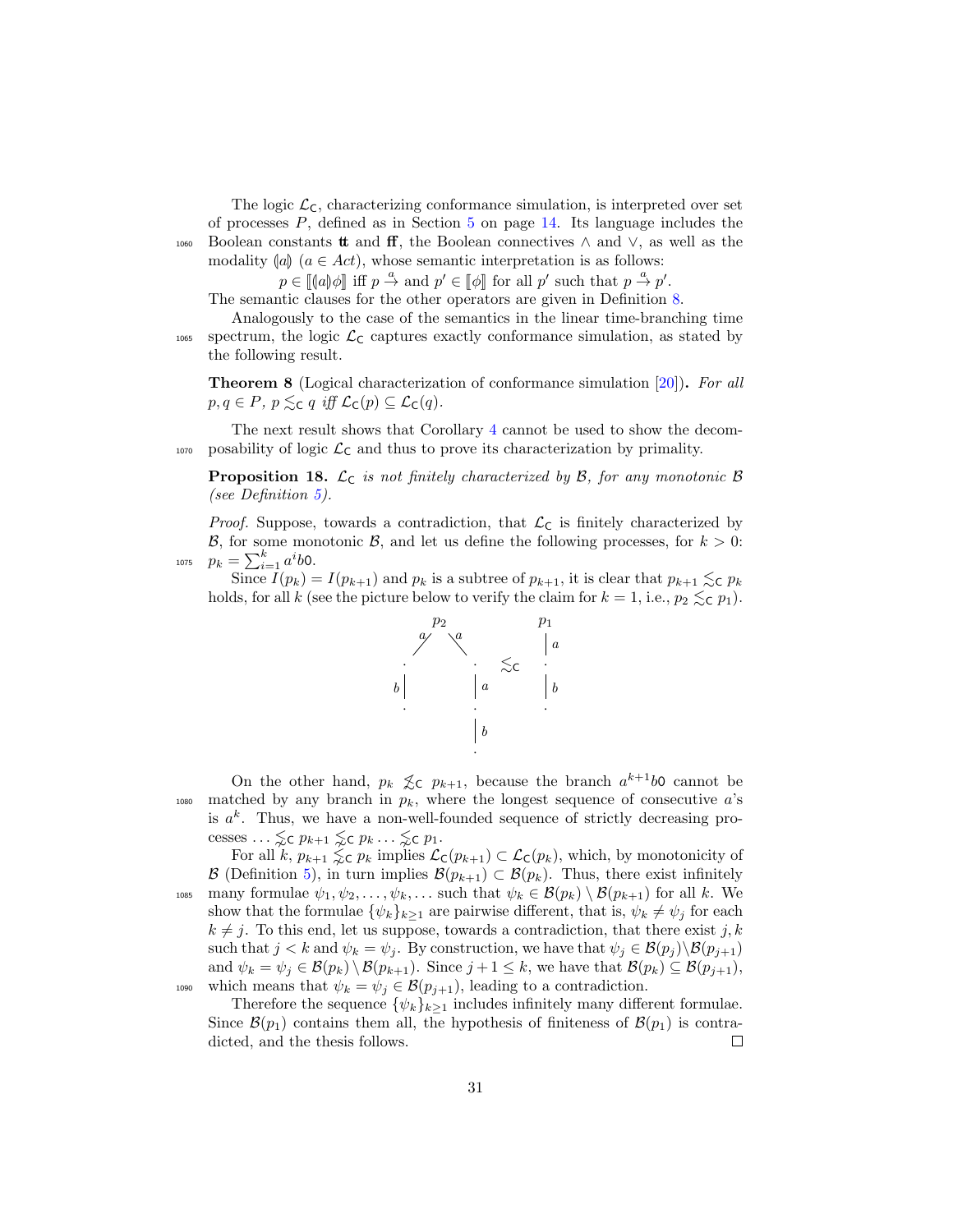Acknowledgements. We thank the anonymous referees for their comments, which <sup>1095</sup> led to improvements in the paper.

#### <span id="page-31-4"></span>References

- [1] L. Aceto, D. Della Monica, I. Fábregas, A. Ingólfsdóttir, When are prime formulae characteristic?, in: G. F. Italiano, G. Pighizzini, D. Sannella (Eds.), Proc. of the 40th International Symposium on Mathemat-<sup>1100</sup> ical Foundations of Computer Science (MFCS)—Part I, Vol. 9234 of LNCS, Springer-Verlag Berlin Heidelberg, 2015, pp. 76–88. [doi:10.1007/](https://doi.org/10.1007/978-3-662-48057-1_6) [978-3-662-48057-1\\_6](https://doi.org/10.1007/978-3-662-48057-1_6).
	- [2] L. Aceto, A. Ingólfsdóttir, K. G. Larsen, J. Srba, Reactive Systems: Modelling, Specification and Verification, Cambridge University Press, 2007.
- <span id="page-31-2"></span><span id="page-31-1"></span><sup>1105</sup> [3] C. Baier, J. Katoen, Principles of model checking, MIT Press, 2008.
	- [4] E. M. Clarke, O. Grumberg, D. A. Peled, Model Checking, MIT Press, 1999.
	- [5] R. M. Keller, Formal verification of parallel programs, Commun. ACM 19 (7) (1976) 371–384.
- <span id="page-31-5"></span><span id="page-31-3"></span><sup>1110</sup> [6] D. de Frutos-Escrig, C. Gregorio-Rodr´ıguez, M. Palomino, D. Romero-Hernández, Unifying the linear time-branching time spectrum of process semantics, Logical Methods in Computer Science 9 (2) (2013) 1–74.
- <span id="page-31-7"></span><span id="page-31-6"></span>[7] R. J. van Glabbeek, The linear time-branching time spectrum I: The semantics of concrete, sequential processes, in: Handbook of Process Algebra, <sup>1115</sup> Elsevier, 2001, pp. 3–99.
	- [8] M. Hennessy, R. Milner, Algebraic laws for nondeterminism and concurrency, J. ACM 32 (1) (1985) 137–161.
	- [9] R. Milner, Communication and Concurrency, Prentice Hall, 1989.
- <span id="page-31-9"></span><span id="page-31-8"></span>[10] D. Park, Concurrency and automata on infinite sequences, in: P. Deussen <sup>1120</sup> (Ed.), Theoretical Computer Science, 5th GI-Conference, Karlsruhe, Germany, March 23-25, 1981, Proceedings, Vol. 104 of Lecture Notes in Computer Science, Springer, 1981, pp. 167–183. [doi:10.1007/BFb0017309](https://doi.org/10.1007/BFb0017309).
	- [11] L. Aceto, M. Hennessy, Termination, deadlock, and divergence, Journal of the ACM 39 (1) (1992) 147–187.
- <span id="page-31-12"></span><span id="page-31-11"></span><span id="page-31-10"></span><sup>1125</sup> [12] B. Bloom, W. Fokkink, R. J. van Glabbeek, Precongruence formats for decorated trace semantics, ACM Transactions on Computational Logic 5 (1) (2004) 26–78.
	- [13] S. Graf, J. Sifakis, A modal characterization of observational congruence on finite terms of CCS, Information and Control 68 (1-3) (1986) 125–145.

<span id="page-31-0"></span>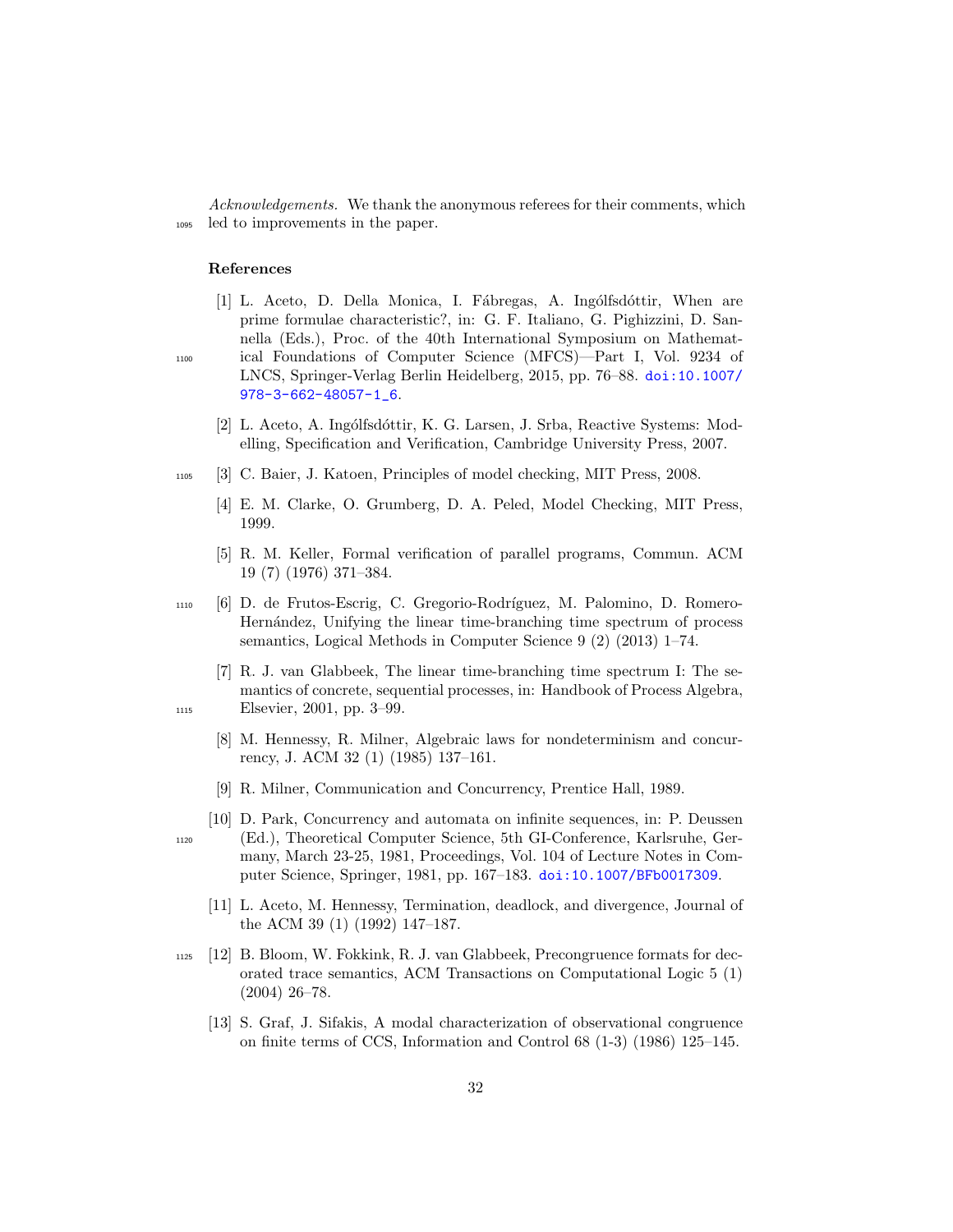- <span id="page-32-1"></span><span id="page-32-0"></span> $1130$  [14] B. Steffen, A. Ingólfsdóttir, Characteristic formulae for processes with divergence, Information and Computation 110 (1) (1994) 149–163.
	- [15] L. Aceto, A. Achilleos, A. Francalanza, A. Ingólfsdóttir, The complexity of identifying characteristic formulas for  $\mu$ HML, in: Proc. of the 11th Panhellenic Logic Symposium (PLS), 2017, pp. 216–222.
- <span id="page-32-2"></span><sup>1135</sup> [16] A. Achilleos, The completeness problem for modal logic, in: S. Artemov, A. Nerode (Eds.), Logical Foundations of Computer Science, Springer International Publishing, 2018, pp. 1–21.
- <span id="page-32-3"></span>[17] R. Cleaveland, B. Steffen, [Computing behavioural relations, logically,](https://doi.org/10.1007/3-540-54233-7) in: J. L. Albert, B. Monien, M. Rodríguez-Artalejo (Eds.), Proceedings of the <sup>1140</sup> 18th International Colloquium on Automata, Languages and Programming (ICALP), Vol. 510 of Lecture Notes in Computer Science, Springer, 1991, pp. 127–138. [doi:10.1007/3-540-54233-7\\_129](https://doi.org/10.1007/3-540-54233-7_129). URL <https://doi.org/10.1007/3-540-54233-7>
- <span id="page-32-5"></span><span id="page-32-4"></span>[18] G. Boudol, K. G. Larsen, Graphical versus logical specifications, Theoreti-<sup>1145</sup> cal Computer Science 106 (1) (1992) 3–20. [doi:10.1016/0304-3975\(92\)](https://doi.org/10.1016/0304-3975(92)90276-L) [90276-L](https://doi.org/10.1016/0304-3975(92)90276-L).
	- [19] L. Aceto, I. Fábregas, D. de Frutos Escrig, A. Ingólfsdóttir, M. Palomino, Graphical representation of covariant-contravariant modal formulas, in: Proc. of the 18th EXPRESS, Vol. 64 of EPTCS, 2011, pp. 1–15.
- <span id="page-32-6"></span><sup>1150</sup> [20] I. F´abregas, D. de Frutos-Escrig, M. Palomino, Logics for contravariant simulations, in: Proc. of FMOODS-FORTE, Vol. 6117 of LNCS, 2010, pp. 224–231.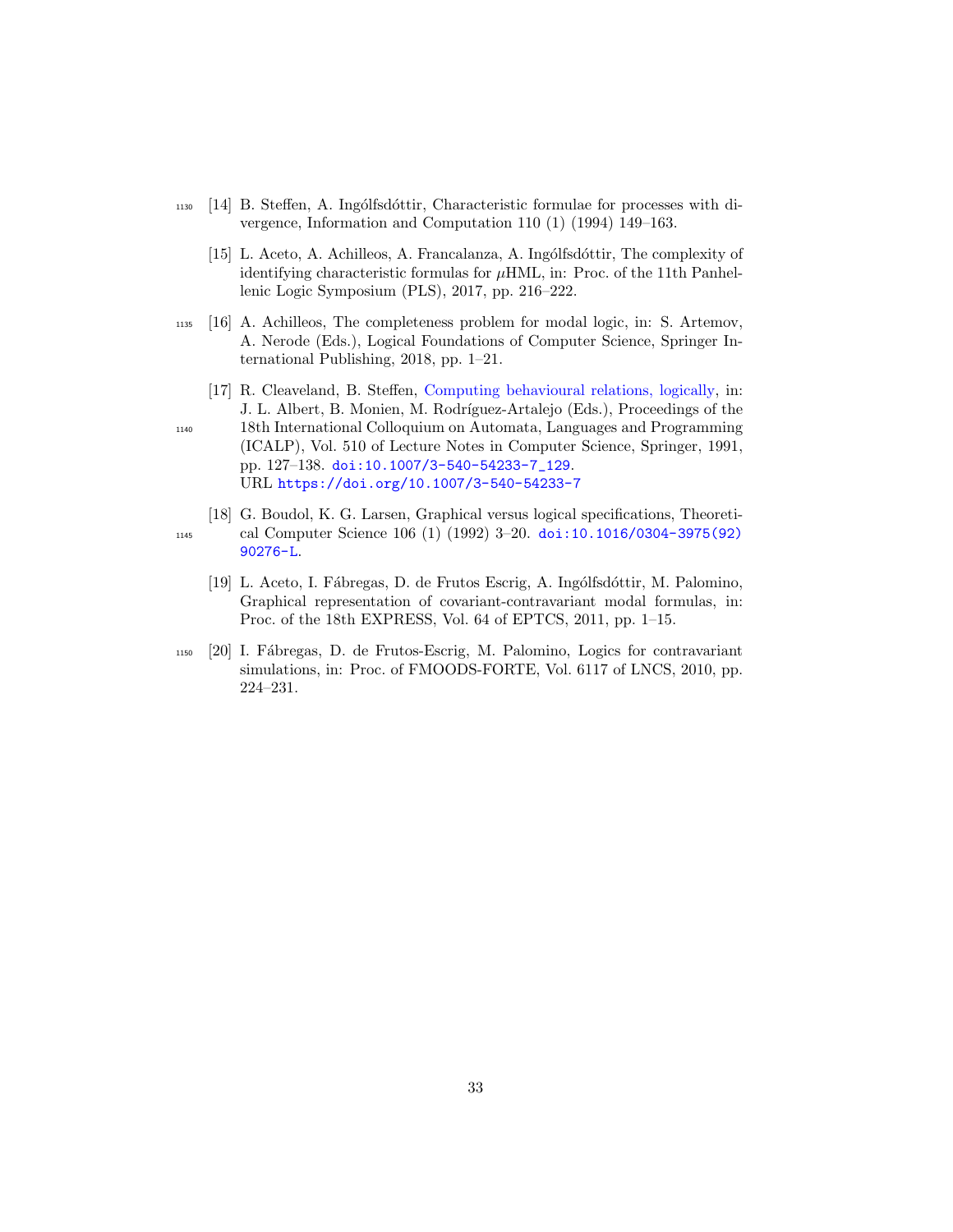# Appendix A. Proofs for semantics in van Glabbeek's branching time spectrum

<sup>1155</sup> Appendix A.1. Finite characterization

<span id="page-33-0"></span>We prove here that logics in van Glabbeek's branching-time spectrum are finitely characterized by some monotonic  $\beta$  (condition [\(i\)](#page-10-1) in Corollary [4\)](#page-10-0).

**Lemma 1.** Let  $X \in$  Btime-spectrum.  $\mathcal{L}_X$  is finitely characterized by  $\mathcal{B}_X$ , for some monotonic  $\mathcal{B}_X$  (see Table [1\)](#page-16-0).

- <span id="page-33-4"></span><span id="page-33-1"></span><sup>1160</sup> Proof. We consider each semantics  $X \in$  Btime-spectrum and we show that  $\mathcal{B}_X$ (as defined in Table [1\)](#page-16-0) is such that for each  $p \in P$ :
	- $(i)$   $\emptyset \subset \mathcal{B}_X(p) \subseteq \mathcal{L}_X(p)$ ,
	- (*ii*) for each  $\phi \in \mathcal{L}_X(p)$ , it holds  $\bigcap_{\psi \in \mathcal{B}_X(p)} [\![\psi]\!] \subseteq [\![\phi]\!]$ ,
	- (*iii*)  $\mathcal{B}_X(p)$  is finite, and

<span id="page-33-3"></span><span id="page-33-2"></span>1165 (iv) for each  $q \in P$ , if  $\mathcal{L}_X(p) \subseteq \mathcal{L}_X(q)$  then  $\mathcal{B}_X(p) \subseteq \mathcal{B}_X(q)$ .

Before considering each semantics separately, we notice that, for every  $X \in$ Btime-spectrum, we have that  $\mathbf{t} \in \mathcal{B}_X(p)$ , and thus  $\emptyset \subset \mathcal{B}_X(p)$ . Consequently, we can focus on show[i](#page-33-1)ng that  $\mathcal{B}_X(p) \subseteq \mathcal{L}_X(p)$  holds when proving property  $(i)$ .

In addition, we find it convenient to partially factorize the proofs of proper-1170 ties [\(](#page-33-1)i) and ([iii](#page-33-2)). To this end, we show that, for every  $X \in$  Btime-spectrum,

if  $\mathcal{B}_X^-(p) \subseteq \mathcal{L}_X(p)$  for all  $p \in P$ , then  $\mathcal{B}_X(p) \subseteq \mathcal{L}_X(p)$  for all  $p \in P$ , and (i  $\prime$ if  $\mathcal{B}_X^-(p)$  is finite for all  $p \in P$ , then  $\mathcal{B}_X(p)$  is finite for all  $p \in P$ . (iii'  $(iii')$ 

Let  $X \in$  Btime-spectrum.

First, let us assume that  $\mathcal{B}_X^-(p) \subseteq \mathcal{L}_X(p)$  holds for all  $p \in P$ ; we show that  $\mathcal{B}_X(p) \subseteq \mathcal{L}_X(p)$  holds for all  $p \in P$  as well, by induction on the depth of p. When  $I(p) = \emptyset$  (base case), we have  $\mathcal{B}_X^+(p) = {\mathbf{t}} \subseteq \mathcal{L}_X(p)$ , and therefore 1175  $\mathcal{B}_X(p) \subseteq \mathcal{L}_X(p)$  holds as well. To deal with the inductive step  $(I(p) \neq \emptyset)$ , let  $\phi \in$  $\mathcal{B}_X^+(p)$ . If  $\phi = \mathbf{t}$ , then  $\phi \in \mathcal{L}_X(p)$ , and we are done. Assume  $\phi = \langle a \rangle \bigwedge_{\psi \in \Psi} \psi$ , where  $a \in Act$  and  $\Psi \subseteq \mathcal{B}_X(p')$  for some p' such that  $p \stackrel{a}{\to} p'$ . By the inductive hypothesis, we have that  $\mathcal{B}_X(p') \subseteq \mathcal{L}_X(p')$ , meaning that  $p' \in [\![\psi]\!]$  for all  $\psi \in \Psi$ . Since  $p \stackrel{a}{\rightarrow} p'$ , we have that  $p \in [a] \wedge_{\psi \in \Psi} \psi]$ , which amounts to  $\phi \in \mathcal{L}_X(p)$ .

- 1180 Now, let us assume  $\mathcal{B}_{X}^{-}(p)$  to be finite for every  $p \in P$ ; we show that also  $\mathcal{B}_X(p)$  is finite for every  $p \in P$ , by induction on the depth of p. When  $I(p) = \emptyset$ (base case),  $\mathcal{B}_X(p) = {\mathbf{t} \setminus \mathcal{B}_X(p)}$ , which is clearly finite. Let us deal now with the inductive step  $(I(p) \neq \emptyset)$ . By the construction of  $\mathcal{B}^+_X(p)$ , a formula belongs to  $\mathcal{B}^+_{X}(p)$  if, and only if, it is either **tt** or  $\langle a \rangle \varphi$ , where  $a \in Act$  and
- <sup>1185</sup>  $\varphi = \bigwedge_{\psi \in \Psi} \psi$ , for some  $\Psi \subseteq \mathcal{B}_X(p')$  and some p' such that  $p \stackrel{a}{\to} p'$ . By the inductive hypothesis,  $\mathcal{B}_X(p')$  is finite. Since Act is also finite and processes are finitely branching, there are only finitely many such formulae  $\langle a \rangle \varphi$ , meaning that  $\mathcal{B}_X^+(p)$  is finite. Therefore  $\mathcal{B}_X(p) = \mathcal{B}_X^+(p) \cup \mathcal{B}_X^-$  is finite as well.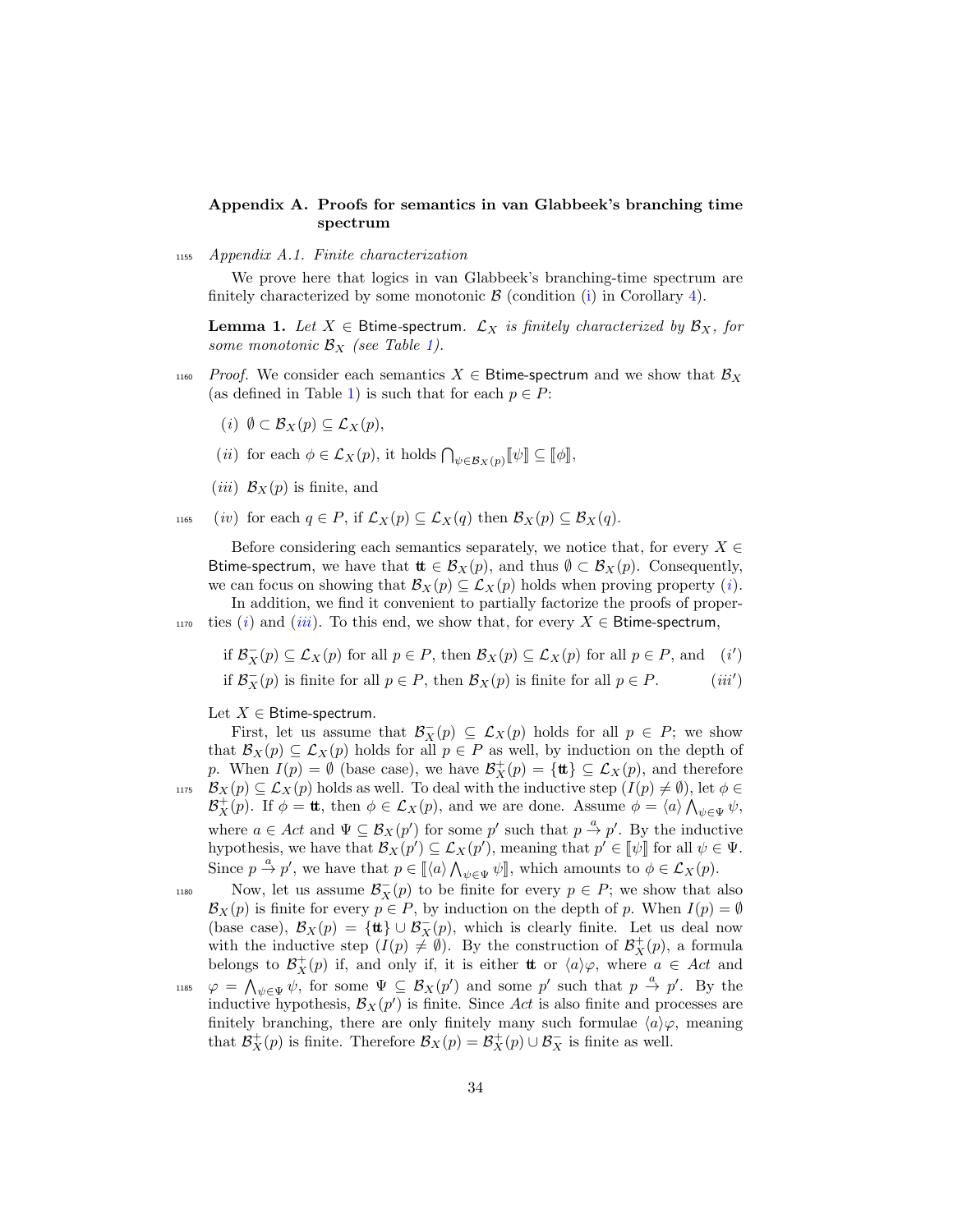As a consequence of  $(i')$ , showing that  $\mathcal{B}^-_X(p) \subseteq \mathcal{L}_X(p)$  holds for all  $p \in P$ 1190 is enough to prove property  $(i)$ ; similarly, thanks to  $(iii')$  $(iii')$  $(iii')$ , showing finiteness of  $\mathcal{B}^-(p)$  for all  $p \in P$  is enough to prove property *([iii](#page-33-3))*. We will use *(i')* and *(iii')* to prove, respect[i](#page-33-1)vely, properties  $(i)$  and  $(iii)$  $(iii)$  $(iii)$  for all semantics.

To keep the notation light, we often omit the subscripts identifying the semantics as it is clear from the context, e.g., when working out the case of 1195 simulation semantics, we write L, B, and  $p \leq q$  instead of L<sub>S</sub>, B<sub>S</sub>, and  $p \leq q$ , respectively, and similarly for the other semantics.

**Case simulation (S).** For the sake of clarity we recall from Table [1](#page-16-0) that  $\beta$  is defined as

 $\mathcal{B}(p) = {\mathbf{t} \setminus \{ \langle a \rangle \varphi \mid a \in \mathit{Act}, \varphi = \bigwedge_{\psi \in \Psi} \psi, \Psi \subseteq \mathcal{B}(p'), p \stackrel{a}{\to} p' \}.$ 

since  $\mathcal{B}^{-}(p) = \emptyset$  for all  $p \in P$ , properties [\(](#page-33-1)i) and ([iii](#page-33-2)) immediately follow from  $(i')$  and  $(iii')$  $(iii')$  $(iii')$ , respectively. Notice also that property  $(iii)$  implies that  $\beta$ is well defined.

In order to prove property ([ii](#page-33-4)), we let  $\phi \in \mathcal{L}(p)$ , for a generic  $p \in P$ , and we proceed by induction on the structure of  $\phi$  (notice that we can ignore the case <sup>1205</sup>  $\phi = \mathbf{ff}$ , as  $\phi \in \mathcal{L}(p)$  implies  $\phi \neq \mathbf{ff}$ ).

- $\phi = \mathbf{t}$ : the claim follows trivially.
- $\phi = \varphi_1 \vee \varphi_2$ : it holds that  $\varphi_i \in \mathcal{L}(p)$  for some  $i \in \{1, 2\}$ . By the inductive hypothesis, we have that  $\bigcap_{\psi \in \mathcal{B}(p)} [\![\psi]\!] \subseteq [\![\varphi_i]\!]$  and, since  $[\![\varphi_i]\!] \subseteq [\![\phi]\!]$ , we obtain the claim obtain the claim.
- 1210  $\phi = \varphi_1 \wedge \varphi_2$ : it holds that  $\varphi_i \in \mathcal{L}(p)$  for all  $i \in \{1,2\}$ . By the inductive hypothesis, we have that  $\bigcap_{\psi \in \mathcal{B}(p)} [\![\psi]\!] \subseteq [\![\varphi_i]\!]$  for all  $i \in \{1, 2\}$ . This implies that  $\bigcap_{\psi \in \mathcal{B}(p)} \llbracket \psi \rrbracket \subseteq \llbracket \varphi_1 \rrbracket \cap \llbracket \varphi_2 \rrbracket = \llbracket \phi \rrbracket.$
- $\phi = \langle a \rangle \varphi$ : by definition we have that  $\varphi \in \mathcal{L}(p')$  for some  $p \stackrel{a}{\to} p'$ . By the inductive hypothesis, we have that  $\bigcap_{\psi \in \mathcal{B}(p')}\llbracket \psi \rrbracket \subseteq \llbracket \varphi \rrbracket$ . We define <sup>1215</sup>  $\zeta = \langle a \rangle \bigwedge_{\psi \in \mathcal{B}(p')} \psi$ . Clearly,  $\zeta$  belongs to  $\mathcal{B}^+(p)$  (by construction—notice that  $\zeta$  is well defined due to the finiteness of  $\mathcal{B}(p')$  and  $\llbracket \zeta \rrbracket \subseteq \llbracket \phi \rrbracket$  (because  $\bigcap_{\psi \in \mathcal{B}(p') } \llbracket \psi \rrbracket \subseteq \llbracket \varphi \rrbracket$ . Hence,  $\bigcap_{\psi \in \mathcal{B}(p)} \llbracket \psi \rrbracket \subseteq \llbracket \zeta \rrbracket \subseteq \llbracket \phi \rrbracket$  holds.

Finally, we show that B is monotonic (property  $(iv)$  $(iv)$  $(iv)$ ). Consider  $p, q \in P$ , with  $\mathcal{L}(p) \subseteq \mathcal{L}(q)$ . We want to show that  $\phi \in \mathcal{B}(p)$  implies  $\phi \in \mathcal{B}(q)$ , for each 1220  $\phi$ . Firstly, we observe that, by  $\mathcal{L}(p) \subseteq \mathcal{L}(q)$  and Theorem [4,](#page-17-0)  $p \leq q$  holds. Thus, for each  $a \in Act$  and  $p' \in P$  with  $p \stackrel{a}{\rightarrow} p'$ , there exists some  $q' \in P$ such that  $q \stackrel{a}{\rightarrow} q'$  and  $p' \leq q'$ . We also observe that  $\mathcal{B}^-(p) = \mathcal{B}^-(q) = \emptyset$ . In order to show that  $\mathcal{B}(p) \subseteq \mathcal{B}(q)$ , we proceed by induction on the depth of p. If  $I(p) = \emptyset$ , then  $\mathcal{B}^+(p) = {\mathbf{t}}$   $\in \mathcal{B}^+(q)$ , and the thesis follows. Otherwise <sup>1225</sup>  $(I(p) \neq \emptyset)$ , let us consider a formula  $\phi \in \mathcal{B}(p)$ . If  $\phi \in \mathcal{B}^{-}(p)$ , then the claim follows from  $\mathcal{B}^-(p) = \mathcal{B}^-(q) \subseteq \mathcal{B}(q)$ . If  $\phi = \mathbf{t}$ , then, by definition of  $\mathcal{B}^+$ , we have  $\phi \in \mathcal{B}^+(q) \subseteq \mathcal{B}(q)$ . Finally, if  $\phi = \langle a \rangle \varphi \in \mathcal{B}^+(p)$ , then, by definition of  $\mathcal{B}^+$ , there exist  $p' \in P$ , with  $p \stackrel{a}{\rightarrow} p'$ , such that  $\varphi = \bigwedge_{\psi \in \Psi} \psi$  for some  $\Psi \subseteq \mathcal{B}(p')$ . This implies the existence of some  $q' \in P$  such that  $q \stackrel{a}{\rightarrow} q'$  and  $p' \lesssim q'$  (and therefore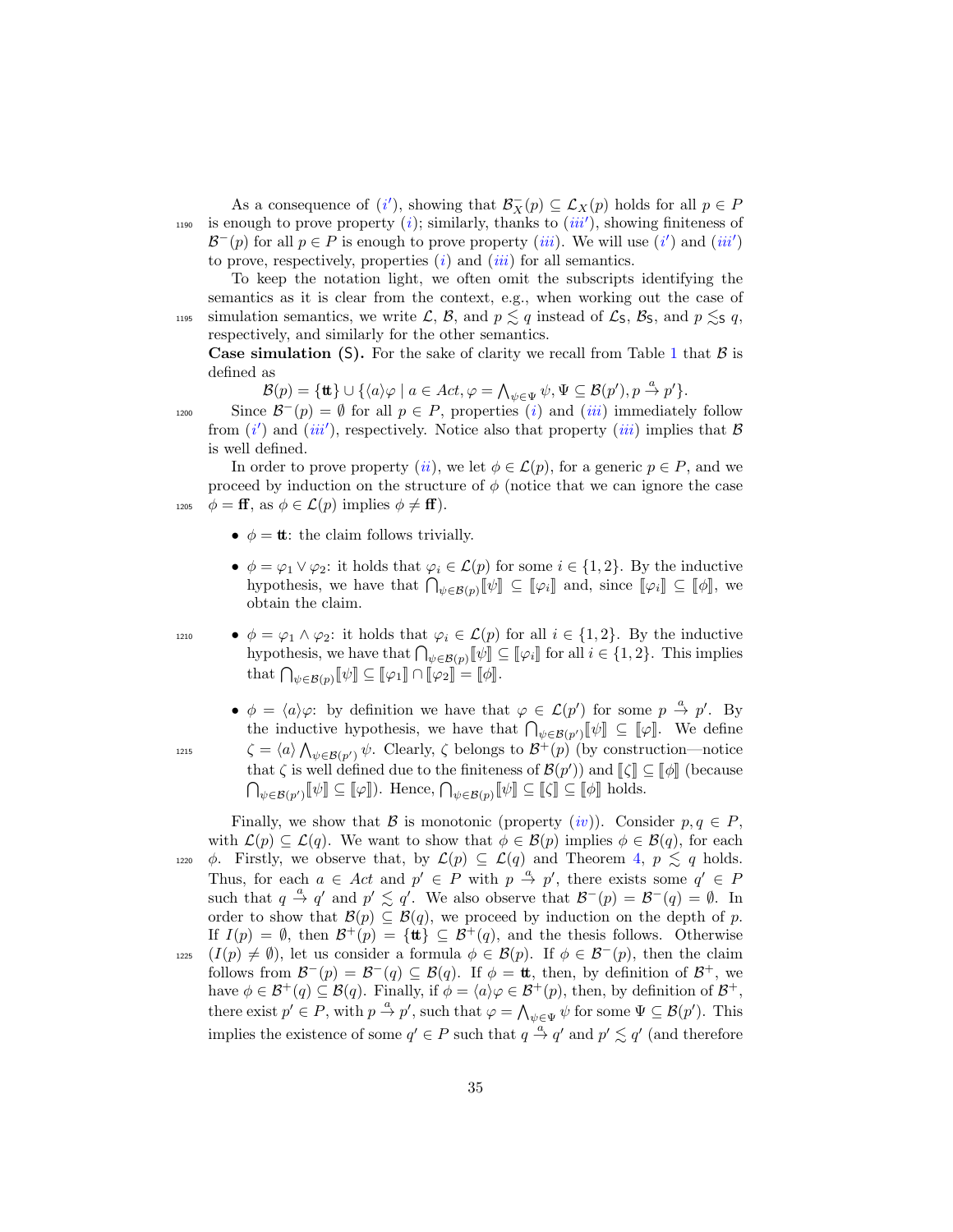<sup>1230</sup>  $\mathcal{L}(p') \subseteq \mathcal{L}(q')$  by Theorem [4\)](#page-17-0). By the inductive hypothesis,  $\mathcal{B}(p') \subseteq \mathcal{B}(q')$  holds as well, which means that  $\Psi \subseteq \mathcal{B}(q')$ . Hence, we have that  $\langle a \rangle \varphi \in \mathcal{B}^+(q) \subseteq \mathcal{B}(q)$ . Case complete simulation (CS). For the sake of clarity we recall from Table [1](#page-16-0) that B is defined as  $\mathcal{B}(p) = \mathcal{B}^+(p) \cup \mathcal{B}^-(p)$ , where

• 
$$
\mathcal{B}^+(p) = {\mathbf{t} \setminus \{a\}\psi \mid a \in \mathcal{A}ct, \varphi = \bigwedge_{\psi \in \Psi} \psi, \Psi \subseteq \mathcal{B}(p'), p \stackrel{a}{\to} p' \},\
$$
 and

1235 **•**  $\mathcal{B}^-(p) = \{0 \mid p \nrightarrow{\mathcal{A}} \forall a \in Act\}.$ 

For all  $p \in P$ , if  $I(p) = \emptyset$ , then  $\mathcal{B}^{-}(p) = \{0\}$  and  $0 \in \mathcal{L}(p)$ , otherwise  $\mathcal{B}^-(p) = \emptyset$ ; thus,  $\mathcal{B}^-(p)$  [i](#page-33-1)s finite and  $\mathcal{B}^-(p) \subseteq \mathcal{L}(p)$ . Hence, properties (i) and  $(iii)$  $(iii)$  $(iii)$  immediately follow from  $(i')$  and  $(iii')$ , respectively. Notice also that property  $(iii)$  $(iii)$  $(iii)$  implies that  $\beta$  is well defined.

<sup>1240</sup> In order to prove property  $(ii)$  $(ii)$  $(ii)$ , we let  $\phi \in \mathcal{L}(p)$ , for a generic  $p \in P$ , and we proceed by induction on the structure of  $\phi$ . Apart from a new base case ( $\phi = 0$ , which we deal with below), the proof is the same as in the case of simulation semantics above.

•  $\phi = \mathbf{0}$ : it is enough to observe that  $\phi \in \mathcal{B}(p)$ , which implies  $\bigcap_{\psi \in \mathcal{B}(p)} [\![\psi]\!] \subseteq$  $_{1245}$   $\llbracket \phi \rrbracket$ .

Finally, we show that B is monotonic (property  $(iv)$  $(iv)$  $(iv)$ ). Consider  $p, q \in P$ , with  $\mathcal{L}(p) \subseteq \mathcal{L}(q)$ . We want to show that  $\phi \in \mathcal{B}(p)$  implies  $\phi \in \mathcal{B}(q)$ , for each φ. Firstly, we observe that, by  $\mathcal{L}(p) \subseteq \mathcal{L}(q)$  and Theorem [4,](#page-17-0)  $p \lesssim q$  holds. Thus,  $I(p) = \emptyset$  if and only if  $I(q) = \emptyset$ , which implies  $\mathcal{B}^{-}(p) = \mathcal{B}^{-}(q)$ ; moreover, <sup>1250</sup> we have that for each  $a \in Act$  and  $p' \in P$  with  $p \stackrel{a}{\rightarrow} p'$ , there exists some  $q' \in P$  such that  $q \stackrel{a}{\to} q'$  and  $p' \leq q'$ . In order to show that  $\mathcal{B}(p) \subseteq \mathcal{B}(q)$ , we proceed by induction on the depth of p. If  $I(p) = \emptyset$ , then  $I(q) = \emptyset$  as well. Thus, we have that  $\mathcal{B}^+(p) = \mathcal{B}^+(q) = {\textbf{t}, \textbf{t}}$ , and the thesis follows. Otherwise  $(I(p) \neq \emptyset)$ , let us consider a formula  $\phi \in \mathcal{B}(p)$ . If  $\phi \in \mathcal{B}^{-}(p)$ , then the claim 1255 follows from  $\mathcal{B}^-(p) = \mathcal{B}^-(q) \subseteq \mathcal{B}(q)$ . If  $\phi = \mathbf{t}$ , then, by definition of  $\mathcal{B}^+$ , we have  $\phi \in \mathcal{B}^+(q) \subseteq \mathcal{B}(q)$ . Finally, if  $\phi = \langle a \rangle \varphi \in \mathcal{B}^+(p)$ , then, by definition of  $\mathcal{B}^+$ , there exist  $p' \in P$ , with  $p \stackrel{a}{\rightarrow} p'$ , such that  $\varphi = \bigwedge_{\psi \in \Psi} \psi$  for some  $\Psi \subseteq \mathcal{B}(p')$ . This implies the existence of some  $q' \in P$  such that  $q \stackrel{a}{\rightarrow} q'$  and  $p' \lesssim q'$  (and therefore  $\mathcal{L}(p') \subseteq \mathcal{L}(q')$  by Theorem [4\)](#page-17-0). By the inductive hypothesis,  $\mathcal{B}(p') \subseteq \mathcal{B}(q')$  holds 1260 as well, which means that  $\Psi \subseteq \mathcal{B}(q')$ . Hence, we have that  $\langle a \rangle \varphi \in \mathcal{B}^+(q) \subseteq \mathcal{B}(q)$ . Case ready simulation (RS). See the proof of Lemma [1](#page-18-0) at page [19.](#page-18-0)

Case trace simulation (TS). For the sake of clarity we recall from Table [1](#page-16-0) that B is defined as  $\mathcal{B}(p) = \mathcal{B}^+(p) \cup \mathcal{B}^-(p)$ , where

• 
$$
\mathcal{B}^+(p) = {\mathbf{t} \setminus \{a\}\psi \mid a \in \mathit{Act}, \varphi = \bigwedge_{\psi \in \Psi} \psi, \Psi \subseteq \mathcal{B}(p'), p \stackrel{a}{\to} p' \}, \text{ and}
$$

$$
\bullet \ \mathcal{B}^-(p) = \{ [\tau a] \mathbf{f} \mid \tau \in \mathit{traces}(p), a \in \mathit{Act}, \tau a \notin \mathit{traces}(p) \}.
$$

It is easy to see that, for all p, (a)  $\mathcal{B}^-(p)$  is finite, because Act is finite and so is traces(p), and (b)  $\mathcal{B}^-(p) \subseteq \mathcal{L}(p)$  trivially holds, by definition of  $\mathcal{B}^-(p)$ . Hence, propert[i](#page-33-3)es  $(i)$  and  $(iii)$  $(iii)$  $(iii)$  immediately follow from  $(i')$  and  $(iii')$ , respectively. Notice also that property *([iii](#page-33-2))* implies that  $\beta$  is well defined.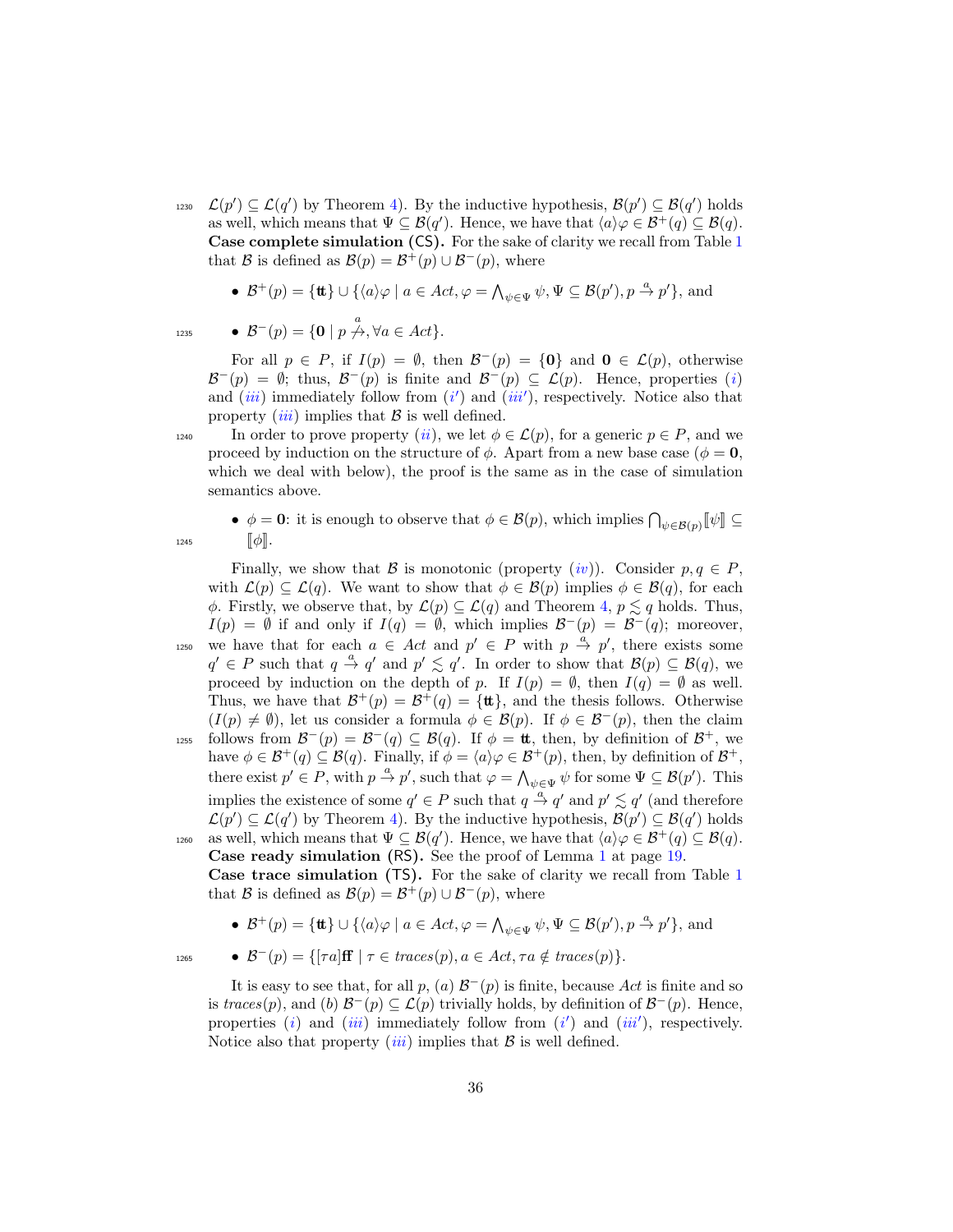- 1270 In order to prove property  $(ii)$  $(ii)$  $(ii)$ , we let  $\phi \in \mathcal{L}(p)$ , for a generic  $p \in P$ , and we proceed by induction on the structure of  $\phi$ . Inductive steps work as in previous cases; the following additional base case, with respect to previous cases, must be considered.
- $\phi = [\tau a] \mathbf{f}$ : if  $\phi \in \mathcal{B}^-(p)$ , the property holds trivially. Otherwise,  $\phi \notin$ 1275  $\mathcal{B}^-(p)$  implies  $\tau \notin \text{traces}(p)$  (notice that  $\tau a \notin \text{traces}(p)$ : indeed, if  $\tau a \in$  $traces(p)$  then  $\phi \notin \mathcal{L}(p)$ , thus raising a contradiction). There must be two prefixes  $\tau' = a_1 \dots a_k$  and  $\tau'' = a_1 \dots a_k a_{k+1}$  of  $\tau$  (i.e.,  $\tau'$  is the largest proper prefix of  $\tau''$ -possibly  $\tau' = \varepsilon$  and/or  $\tau'' = \tau$ ) such that  $p \stackrel{\tau'}{\longrightarrow}$  and  $^{\prime\prime}$

 $p \not\rightarrow \infty$ . The formula  $\psi = [\tau'']$ **ff** is such that  $\psi \in \mathcal{B}^-(p)$  and  $[\![\psi]\!] \subseteq [\![\phi]\!]$ . The those follows immodiately. <sup>1280</sup> thesis follows immediately.

Finally, we show that B is monotonic (property  $(iv)$  $(iv)$  $(iv)$ ). Consider  $p, q \in P$ , with  $\mathcal{L}(p) \subseteq \mathcal{L}(q)$ . We want to show that  $\phi \in \mathcal{B}(p)$  implies  $\phi \in \mathcal{B}(q)$ , for each  $\phi$ . Firstly, we observe that, by  $\mathcal{L}(p) \subseteq \mathcal{L}(q)$  and Theorem [4,](#page-17-0)  $p \leq q$  holds. Thus, we have that  $traces(p) = traces(q)$ , which implies  $\mathcal{B}^-(p) = \mathcal{B}^-(q)$ ; moreover, <sup>1285</sup> we have that for each  $a \in Act$  and  $p' \in P$  with  $p \stackrel{a}{\rightarrow} p'$ , there exists some  $q' \in P$  such that  $q \stackrel{a}{\to} q'$  and  $p' \leq q'$ . In order to show that  $\mathcal{B}(p) \subseteq \mathcal{B}(q)$ , we proceed by induction on the depth of p. If  $I(p) = \emptyset$ , then  $I(q) = \emptyset$  as well. Thus, we have that  $\mathcal{B}^+(p) = \mathcal{B}^+(q) = {\{\mathbf{t}\},\}$  and the thesis follows. Otherwise  $(I(p) \neq \emptyset)$ , let us consider a formula  $\phi \in \mathcal{B}(p)$ . If  $\phi \in \mathcal{B}^-(p)$ , then the claim 1290 follows from  $\mathcal{B}^-(p) = \mathcal{B}^-(q) \subseteq \mathcal{B}(q)$ . If  $\phi = \mathbf{t}$ , then, by definition of  $\mathcal{B}^+$ , we have  $\phi \in \mathcal{B}^+(q) \subseteq \mathcal{B}(q)$ . Finally, if  $\phi = \langle a \rangle \varphi \in \mathcal{B}^+(p)$ , then, by definition of  $\mathcal{B}^+$ , there exist  $p' \in P$ , with  $p \stackrel{a}{\rightarrow} p'$ , such that  $\varphi = \bigwedge_{\psi \in \Psi} \psi$  for some  $\Psi \subseteq \mathcal{B}(p')$ . This implies the existence of some  $q' \in P$  such that  $q \stackrel{a}{\rightarrow} q'$  and  $p' \lesssim q'$  (and therefore  $\mathcal{L}(p') \subseteq \mathcal{L}(q')$  by Theorem [4\)](#page-17-0). By the inductive hypothesis,  $\mathcal{B}(p') \subseteq \mathcal{B}(q')$  holds as well, which means that  $\Psi \subseteq \mathcal{B}(q')$ . Hence, we have that  $\langle a \rangle \varphi \in \mathcal{B}^+(q) \subseteq \mathcal{B}(q)$ .

Case 2-nested simulation (2S). For the sake of clarity we recall from Table [1](#page-16-0) that B is defined as  $\mathcal{B}(p) = \mathcal{B}^+(p) \cup \mathcal{B}^-(p)$ , where

- $\mathcal{B}^+(p) = {\mathbf{t} \setminus \{a\}\varphi \mid a \in \mathit{Act}, \varphi = \bigwedge_{\psi \in \Psi} \psi, \Psi \subseteq \mathcal{B}(p'), p \stackrel{a}{\to} p' \},\$ and
- $\mathcal{B}^-(p) = \{ [a] \varphi \in \mathcal{L}(p) \mid a \in Act, \varphi = \bigvee_{p' \in max\text{-}succ(p,a)} \bigwedge_{\psi \in \mathcal{B}^-(p')} \psi \},$
- 1300 where  $max\text{-}succ(p, a) = \{p' \in P \mid p \stackrel{a}{\rightarrow} p' \text{ and } \nexists p'' \cdot p \stackrel{a}{\rightarrow} p'' \text{ and } p' <_{S} p''\}.$

By definition,  $\mathcal{B}^-(p) \subseteq \mathcal{L}(p)$  for every  $p \in P$ ; moreover, it is easy to verify that  $\mathcal{B}^-(p)$  is finite, by induction on the depth on p and by recalling that Act is finite and processes are finitely branching. Hence, properties  $(i)$  and  $(iii)$  $(iii)$  $(iii)$  immediately follow from  $(i')$  and  $(iii')$  $(iii')$  $(iii')$ , respectively. Notice also that property  $(iii)$ 1305 implies that  $\beta$  is well defined.

In order to prove property ([ii](#page-33-4)), we let  $\phi \in \mathcal{L}(p)$ , for a generic  $p \in P$ , and we proceed, as usual, by induction on the structure of  $\phi$ . With respect to the previous semantics, we have to consider new formulae of the form  $\neg \varphi$ . They are treated as an additional base case, which, in turn, is handled by means of 1310 (inner) induction on the structure of  $\varphi$ .

•  $\phi = \mathbf{t}$  (base case): the claim follows trivially.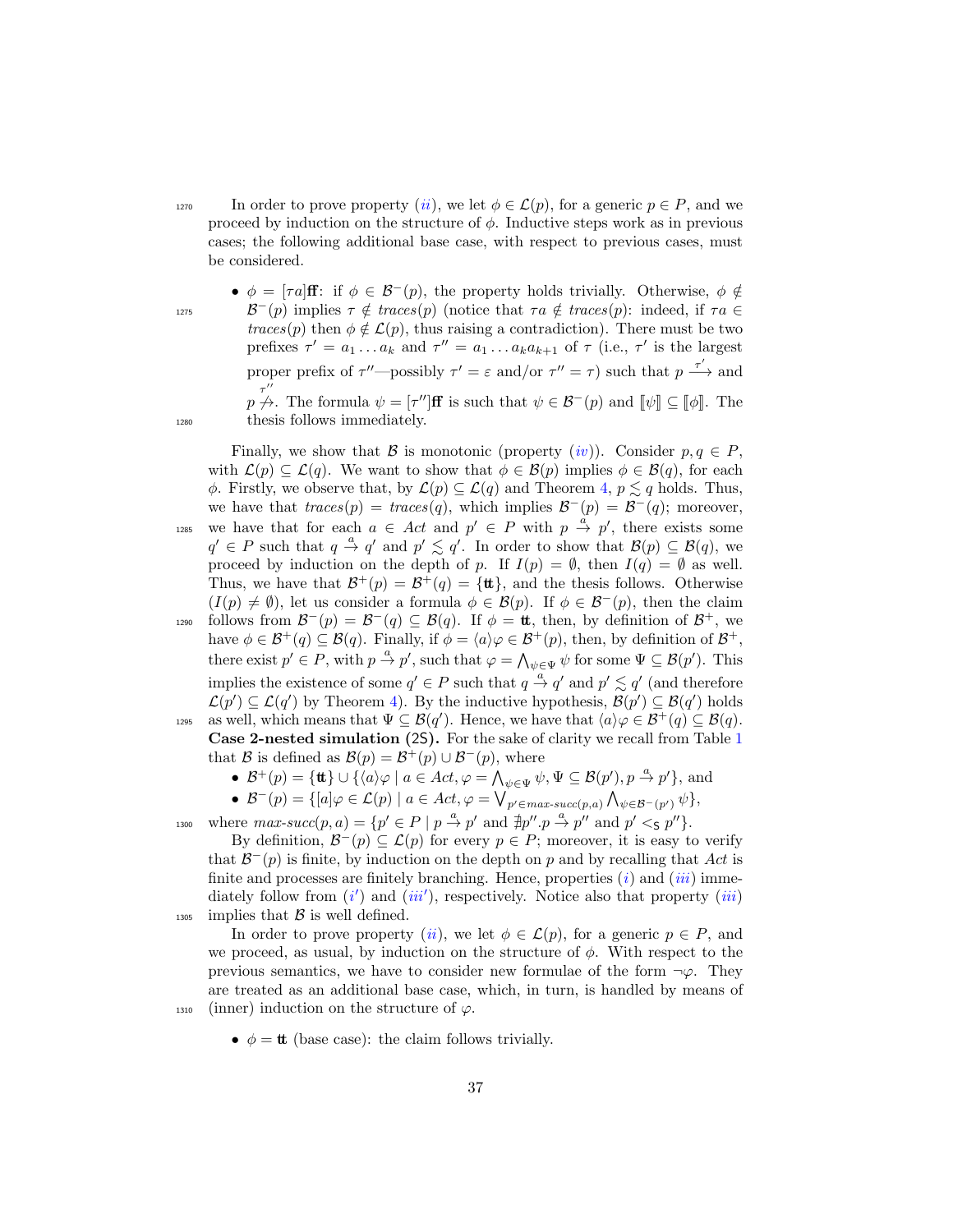•  $\phi = \neg \varphi$  (base case): according to the definition of the syntax of  $\mathcal{L}_{25}$ ,  $\varphi$  must belong to  $\mathcal{L}_S$ . We show that  $\bigcap_{\psi \in \mathcal{B}_{2S}(p)} [\![\psi]\!] \subseteq [\![\neg \varphi]\!]$  holds for all  $\varphi \in \mathcal{L}_{\mathsf{S}}$ . We proceed by (inner) induction on the structure of  $\varphi$  (notice that we can ignore the case  $\varphi = \mathbf{t}$ , as  $\phi \in \mathcal{L}(p)$  implies  $\varphi \neq \mathbf{t}$ .

 $-\varphi = \mathbf{f}$ : the claim follows trivially.

- $-\varphi = \varphi_1 \wedge \varphi_2$ : then,  $\neg \varphi$  is logically equivalent to  $\neg \varphi_1 \vee \neg \varphi_2$ . Thus,  $\phi \in \mathcal{L}(p)$  implies  $\neg \varphi_i \in \mathcal{L}(p)$  for some  $i \in \{1,2\}$ . By inductive hypothesis,  $\bigcap_{\psi \in \mathcal{B}(p)} [\![\psi]\!] \subseteq [\![\neg \varphi_i]\!]$  and, since  $[\![\neg \varphi_i]\!] \subseteq [\![\neg \varphi]\!]$ , the thesis follows <sup>1320</sup> follows.
	- $-\varphi = \varphi_1 \vee \varphi_2$ : then,  $\neg \varphi$  is logically equivalent to  $\neg \varphi_1 \wedge \neg \varphi_2$ . Thus,  $\phi \in \mathcal{L}(p)$  implies  $\neg \varphi_i \in \mathcal{L}(p)$  for every  $i \in \{1,2\}$ . By inductive hypothesis,  $\bigcap_{\psi \in \mathcal{B}(p)} [\![\psi]\!] \subseteq [\![\neg \varphi_i]\!]$  for every  $i \in \{1, 2\}$ , which means that  $\bigcap_{\psi \in \mathcal{B}(p)} [\![\psi]\!] \subseteq [\![\neg \varphi_1]\!] \cap [\![\neg \varphi_2]\!] = [\![\neg \varphi]\!]$ , hence the thesis.
- <sup>1325</sup>  $\varphi = \langle a \rangle \varphi_1$ : then,  $\neg \varphi$  is logically equivalent to  $[a] \neg \varphi_1$ . Thus,  $\phi \in \mathcal{L}(p)$ implies  $\neg \varphi_1 \in \mathcal{L}(p')$  for every  $p' \in P$  such that  $p \stackrel{a}{\rightarrow} p'$ . By the inductive hypothesis,  $\bigcap_{\psi \in \mathcal{B}(p')}\llbracket \psi \rrbracket \subseteq \llbracket \neg \varphi_1 \rrbracket$  for every  $p' \in P$  such that  $p \stackrel{a}{\rightarrow} p'$ , from which it follows  $\bigcup_{p' \in max\text{-}succ(p,a)} \bigcap_{\psi \in B(p')} [\![\psi]\!] \subseteq$  $[\![\neg \varphi_1]\!]$ . We define  $\zeta = [a] \bigvee_{p' \in max\text{-}succ(p,a)} \bigwedge_{\psi \in \mathcal{B}^-(p')} \psi$  (notice that
- <sup>a</sup>  $\zeta = [a]$ **ff** if  $p \stackrel{a}{\nrightarrow}$ ). If is not difficult to show, by induction on the depth of p, that, for all  $p, q \in P$ , if  $p \leq s q$  then  $p \in [\![\psi]\!]$  for all  $\psi \in \mathcal{B}^-(q)$ . Moreover, we observe that for every p' such that  $p \stackrel{a}{\rightarrow} p'$ , there is  $q \in max\text{-}succ(p, a)$  with  $p' \leq_{\mathsf{S}} q$ . Therefore,  $\zeta \in \mathcal{L}(p)$ , because for all p' with  $p \stackrel{a}{\rightarrow} p'$  we have that  $p' \in [\![ {\bigwedge}_{\psi \in \mathcal{B}^-(q)} \psi ]\!]$ , where q is such that  $q \in max\text{-}succ(p, a)$  and  $p' \lesssim_{\mathsf{S}} q$ . Moreover, we have that  $\zeta \in \mathcal{B}^-(p)$  (by definition of  $\mathcal{B}^-(p)$ ) and therefore  $\bigcap_{\psi \in \mathcal{B}(p)} \llbracket \psi \rrbracket \subseteq \llbracket \zeta \rrbracket$ .  $By \bigcup_{p' \in max\text{-}succ(p,a)} \bigcap_{\psi \in \mathcal{B}(p')} [\![\psi]\!] \subseteq [\![\neg \varphi_1]\!]$ , we have  $[\![\zeta]\!] \subseteq [\![[a]\neg \varphi_1]\!] =$  $\llbracket \neg \varphi \rrbracket$ , and the thesis immediately follows.
- $\phi \in {\varphi_1 \vee \varphi_2, \varphi_1 \wedge \varphi_2, \langle a \rangle \varphi}$  (inductive step): the proof is exactly the same <sup>1340</sup> as in the previous cases.

Before showing that  $\beta$  is monotonic (property  $(iv)$  $(iv)$  $(iv)$ ), we prove, as a preliminary result, that if  $p \equiv_S q$  then  $\mathcal{B}^-(p) = \mathcal{B}^-(q)$ . To this end, we first prove that if  $p \equiv_{\mathsf{S}} q$ , then for every  $a \in Act$  and  $p' \in max-succ(p, a)$  there is  $q' \in max-succ(q, a)$  such that  $p' \equiv_S q'$ . (Notice that, since  $\equiv_S$  is symmet-1345 ric, this also implies that for every  $a \in Act$  and  $q' \in max-succ(q, a)$  there is  $p' \in max-succ(p, a)$  such that  $p' \equiv_S q'$ . Let  $p, q \in P$  be such that  $p \equiv_S q$ , and let  $a \in Act$  and  $p' \in max-succ(p, a)$ . By  $p \leq_{\mathsf{S}} q$ , there is q' such that  $q \stackrel{a}{\rightarrow} q'$  and  $p' \lesssim_{\mathsf{S}} q'$ . We show that  $q' \in \max\{-\operatorname{succ}(q, a)\}$  and  $p' \equiv_{\mathsf{S}} q'$ . In order to show the former, assume, towards a contradiction, that  $q' \notin \text{max-succ}(q, a)$ ; thus, there <sup>1350</sup> is q'' such that  $q \stackrel{a}{\rightarrow} q''$  and  $q' <_S q''$ . By  $q \lesssim_S p$ , we have that there is p'' such that  $p \stackrel{a}{\rightarrow} p''$  and  $q'' \lesssim_{S} p''$ . Thus, p'' is such that  $p \stackrel{a}{\rightarrow} p''$  and  $p' <_{S} p''$ , thus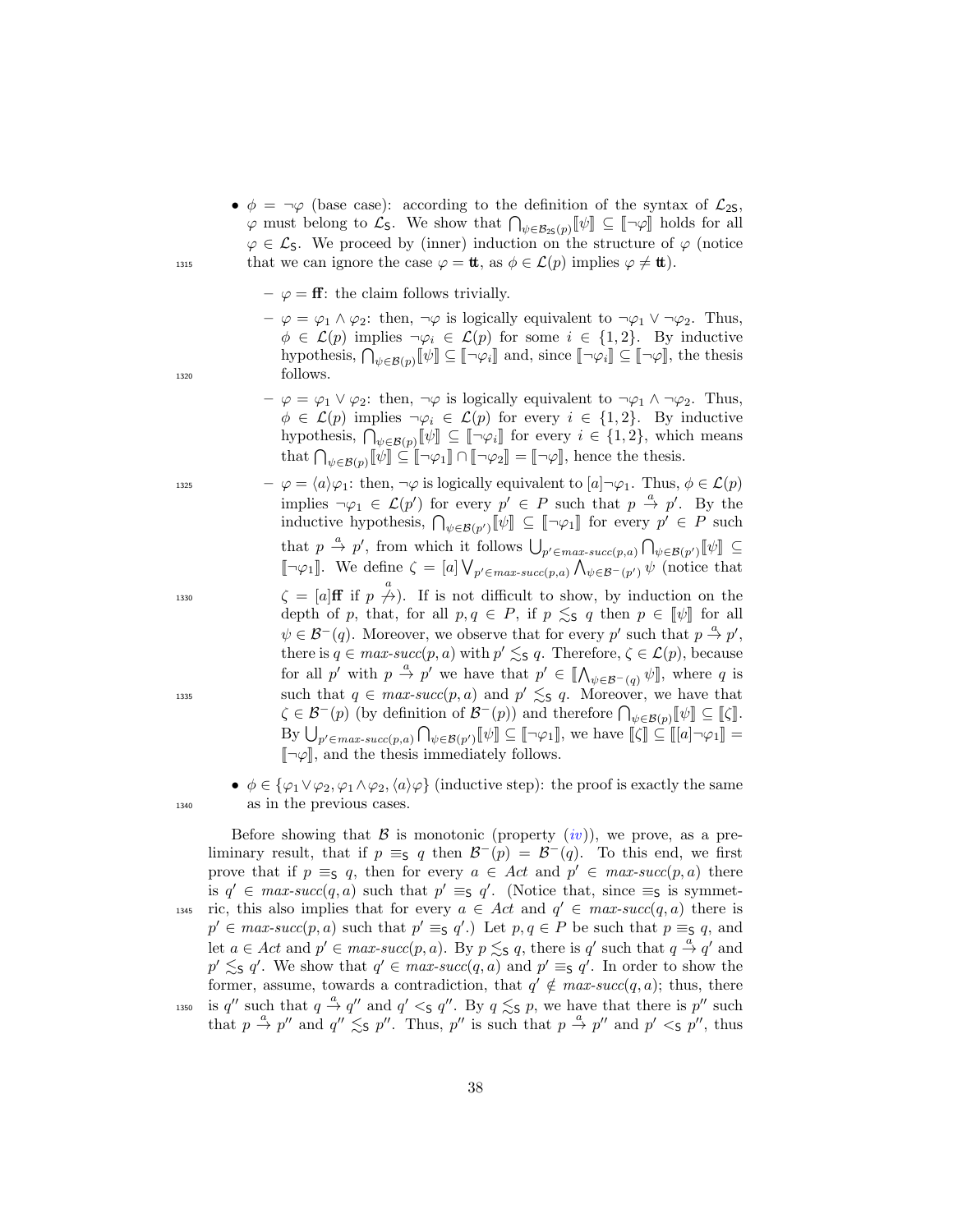getting a contradiction with the hypothesis that  $p' \in max\text{-}succ(p, a)$ . Therefore,  $q' \in \text{max-succ}(q, a)$ . Now, in order to show that  $p' \equiv_S q'$ , it is enough to prove that  $q' \lesssim_{\mathsf{S}} p'$  (as we already know that  $p' \lesssim_{\mathsf{S}} q'$ ). Assume, towards <sup>1355</sup> a contradiction, that  $q' \not\lesssim_{\mathsf{S}} p'$  (i.e.,  $p' <_{\mathsf{S}} q'$ ). By  $q \lesssim_{\mathsf{S}} p$ , there is  $p''$  such that  $p \stackrel{a}{\rightarrow} p''$  and  $q' \lesssim_{S} p''$ . Therefore,  $p' <_{S} p''$ , thus getting a contradiction with the hypothesis that  $p' \in max\text{-}succ(p, a)$ . Therefore,  $q' \leq s p'$ , which means  $q' \equiv_S p'$ . We turn to proving that if  $p \equiv_S q$  then  $\mathcal{B}^{-}(p) = \mathcal{B}^{-}(q)$ . By the symmetry of  $\equiv$ <sub>5</sub>, it is enough to prove that  $\mathcal{B}^-(p) \subseteq \mathcal{B}^-(q)$ . We proceed by 1360 induction on the depth of p. If  $I(p) = \emptyset$  (base case), then  $I(q) = \emptyset$  as well, and  $\mathcal{B}^{-}(p) = \mathcal{B}^{-}(q) = \{ [a] \mathbf{ff} \mid a \in Act \}.$  If  $I(p) \neq \emptyset$  (inductive step), then let  $[a]\varphi \in \mathcal{B}^{-}(p)$ . We distinguish two cases.

- If  $a \notin I(p)$ , then  $\varphi = \mathbf{f}$  and, by  $q \leq_{\mathsf{S}} p$ ,  $a \notin I(q)$ , which implies  $[a]\varphi \in I$  $\mathcal{B}^-(q)$ .
- 1365 If  $a \in I(p)$ , then  $\varphi = \bigvee_{p' \in max\text{-}succ(p,a)} \bigwedge_{\psi \in \mathcal{B}^-(p')} \psi$ . By  $p \equiv_{\mathsf{S}} q$ , we have that for every  $p' \in max-succ(p, a)$  there is  $q' \in max-succ(q, a)$  with  $p' \equiv_{\mathsf{S}} q'$ , which, by inductive hypothesis, implies  $\mathcal{B}^-(p') = \mathcal{B}^-(q')$ . The converse direction holds as well, that is, for every  $q' \in \text{max-succ}(q, a)$  there is  $p' \in max\text{-}succ(p, a)$  with  $p' \equiv_{\mathsf{S}} q'$ , which, by inductive hypothesis, implies <sup>1370</sup>  $\mathcal{B}^-(p') = \mathcal{B}^-(q')$ . Consequently,  $[a]\varphi \in \mathcal{B}^-(q)$ , and we are done.

We are now ready to show that  $\mathcal B$  is monotonic (property  $(iv)$  $(iv)$  $(iv)$ ). Consider  $p, q \in P$ , with  $\mathcal{L}(p) \subseteq \mathcal{L}(q)$ . We want to show that  $\phi \in \mathcal{B}(p)$  implies  $\phi \in \mathcal{B}(q)$ , for each  $\phi$ . Firstly, we observe that, by  $\mathcal{L}(p) \subseteq \mathcal{L}(q)$  and Theorem [4,](#page-17-0)  $p \leq_{25} q$ holds. Thus, we have that  $p \equiv_S q$ , which implies  $\mathcal{B}^-(p) = \mathcal{B}^-(q)$  (thanks to <sup>1375</sup> the previous result); moreover, we have that for each  $a \in Act$  and  $p' \in P$  with  $p \stackrel{a}{\to} p'$ , there exists some  $q' \in P$  such that  $q \stackrel{a}{\to} q'$  and  $p' \leq_{2S} q'$ . In order to show that  $\mathcal{B}(p) \subseteq \mathcal{B}(q)$ , we proceed by induction on the depth of p. If  $I(p) = \emptyset$ , then  $I(q) = \emptyset$  as well. Thus, we have that  $\mathcal{B}^+(p) = \mathcal{B}^+(q) = {\{\mathbf{t}\},\}$  and the thesis follows. Otherwise  $(I(p) \neq \emptyset)$ , let us consider a formula  $\phi \in \mathcal{B}(p)$ . If <sup>1380</sup>  $\phi \in \mathcal{B}^-(p)$ , then the claim follows from  $\mathcal{B}^-(p) = \mathcal{B}^-(q) \subseteq \mathcal{B}(q)$ . If  $\phi = \mathbf{t}$ , then, by definition of  $\mathcal{B}^+$ , we have  $\phi \in \mathcal{B}^+(q) \subseteq \mathcal{B}(q)$ . Finally, if  $\phi = \langle a \rangle \varphi \in \mathcal{B}^+(p)$ , then, by definition of  $\mathcal{B}^+$ , there exist  $p' \in P$ , with  $p \stackrel{a}{\to} p'$ , such that  $\varphi = \bigwedge_{\psi \in \Psi} \psi$ 

for some  $\Psi \subseteq \mathcal{B}(p')$ . This implies the existence of some  $q' \in P$  such that  $q \stackrel{a}{\rightarrow} q'$ and  $p' \lesssim_{25} q'$  (and therefore  $\mathcal{L}(p') \subseteq \mathcal{L}(q')$  by Theorem [4\)](#page-17-0). By the inductive 1385 hypothesis,  $\mathcal{B}(p') \subseteq \mathcal{B}(q')$  holds as well, which means that  $\Psi \subseteq \mathcal{B}(q')$ . Hence, we have that  $\langle a \rangle \varphi \in \mathcal{B}^+(q) \subseteq \mathcal{B}(q)$ .

Case bisimulation (BS). For the sake of clarity we recall from Table [1](#page-16-0) that B is defined as  $\mathcal{B}^+(p) \cup \mathcal{B}^-(p)$ , where

•  $\mathcal{B}^+(p) = {\mathbf{t} \setminus \cup \{\langle a \rangle \varphi \mid a \in \mathit{Act}, \varphi = \bigwedge_{\psi \in \Psi} \psi, \Psi \subseteq \mathcal{B}(p'), p \stackrel{a}{\to} p' \},\$ and

1390 
$$
\bullet \ \mathcal{B}^-(p) = \{ [a]\varphi \in \mathcal{L}(p) \mid a \in Act, \varphi = \bigvee_{p \stackrel{\alpha}{\rightarrow} p'} \bigwedge_{\psi \in \mathcal{B}(p')} \psi \}.
$$

By definition,  $\mathcal{B}^-(p) \subseteq \mathcal{L}(p)$  for every  $p \in P$ ; moreover, it is easy to verify that  $\mathcal{B}^-(p)$  is finite, by induction on the depth on p and by recalling that Act is finite and processes are finitely branching. Hence, properties  $(i)$  and  $(iii)$  $(iii)$  $(iii)$  immediately follow from  $(i')$  and  $(iii')$  $(iii')$  $(iii')$ , respectively. Notice also that property  $(iii)$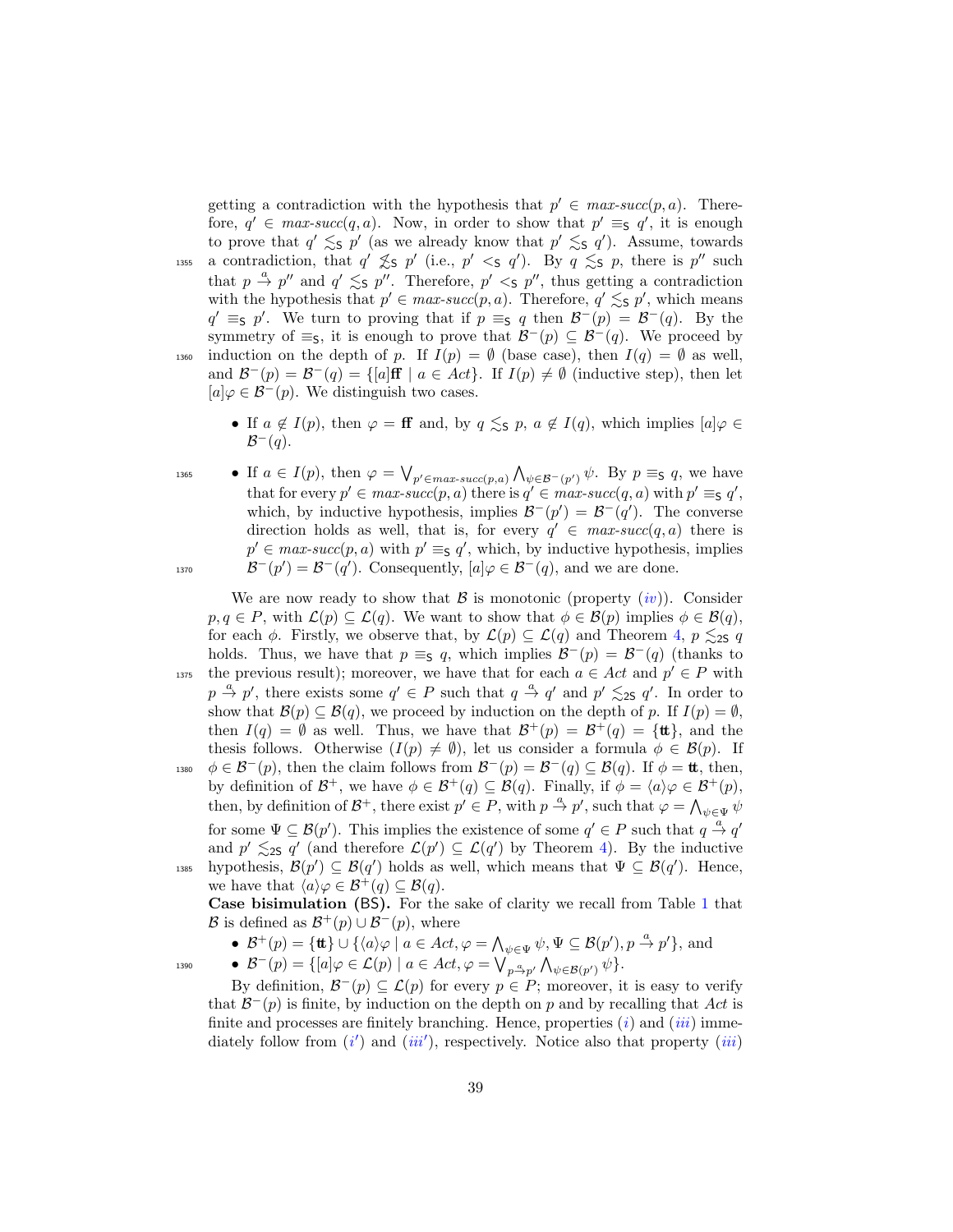1395 implies that  $\beta$  is well defined.

In order to prove property ([ii](#page-33-4)), we let  $\phi \in \mathcal{L}(p)$ , for a generic  $p \in P$ , and we proceed, as usual, by induction on the structure of  $\phi$ . With respect to the previous semantics, bisimulation one is characterized by the use of free negation (formula of the form  $\neg \varphi$ , for every  $\varphi \in \mathcal{L}$ ). By using the fact that  $\neg \langle a \rangle \varphi$  is 1400 equivalent to  $[a] \neg \varphi$ , it suffices to show how to deal with formulae in the form  $[a]\varphi$ , for every  $\varphi \in \mathcal{L}$ ; the other cases are dealt with as in the previous cases.

> •  $\phi = [a]\varphi:$  by  $\phi \in \mathcal{L}(p)$ , we have that  $\varphi \in \mathcal{L}(p')$  for all p' such that  $p \stackrel{a}{\rightarrow} p'$ . By the inductive hypothesis,  $\bigcap_{\psi \in \mathcal{B}(p')} [\![\psi]\!] \subseteq [\![\varphi]\!]$ , for each  $p'$  such that  $p \stackrel{a}{\rightarrow} p'$ , from which it follows  $\bigcup_{p \stackrel{a}{\rightarrow} p'} \bigcap_{\psi \in \mathcal{B}(p')}\llbracket \psi \rrbracket \subseteq \llbracket \varphi \rrbracket$ . We define

 $\zeta = [a] \bigvee_{p \stackrel{\alpha}{\rightarrow} p'} \bigwedge_{\psi \in \mathcal{B}(p')} \psi$  (notice that  $\zeta = [a]$ **ff** if  $p \stackrel{a}{\nrightarrow}$ ). Clearly, for all  $p'$ 1405 such that  $p \neq p'$ , it holds  $p' \in [\![\psi]\!]$  for all  $\psi \in \mathcal{B}(p')$ . Therefore,  $p \in [\![\zeta]\!]$ , a which means  $\zeta \in \mathcal{L}(p)$ . Moreover, we have that  $\zeta \in \mathcal{B}^-(p)$  (by definition of  $\mathcal{B}^-(p)$  and therefore  $\bigcap_{\psi \in \mathcal{B}(p)} [\![\psi]\!] \subseteq [\![\zeta]\!]$ . By  $\bigcup_{p \stackrel{\alpha}{\to} p'} \bigcap_{\psi \in \mathcal{B}(p')} [\![\psi]\!] \subseteq [\![\varphi]\!]$ , we have  $\llbracket \zeta \rrbracket \subseteq \llbracket [a] \varphi \rrbracket = \llbracket \phi \rrbracket$ , and the thesis immediately follows.

<sup>1410</sup> Finally, we show that B is monotonic (property  $(iv)$  $(iv)$  $(iv)$ ). Consider  $p, q \in P$ , with  $\mathcal{L}(p) \subseteq \mathcal{L}(q)$ . We want to show that  $\mathcal{B}(p) \subseteq \mathcal{B}(q)$ . Firstly, we observe that, by  $\mathcal{L}(p) \subseteq \mathcal{L}(q)$  and Theorem [4,](#page-17-0)  $p \leq q$  holds. Moreover, by the definition of bisimulation semantics,  $p \lesssim q$  implies  $q \lesssim p$ , and thus  $p \equiv q$ . It is straightforward to show, by induction on the depth of p, that if  $p \equiv q$ , then  $\mathcal{B}(p) = \mathcal{B}(q)$ , hence  $\Box$ <sup>1415</sup> the thesis.

<span id="page-39-0"></span>Appendix A.2. Existence of  $\bar{\chi}(\cdot)$ 

In what follows, we show that it is possible to build, for each  $\chi(p)$ , a formula  $\bar{\chi}(p)$ , with the properties described in Corollary [4](#page-10-0)[\(ii\)](#page-10-2).

**Lemma 2.** Let  $X \in$  Btime-spectrum. For each  $p \in P$  and  $\chi_x(p)$  characteristic 1420 within  $\mathcal{L}_X$  for p, there exists a formula in  $\mathcal{L}_X$ , denoted by  $\bar{\chi}_X(p)$ , such that either

- $\overline{\mathbf{x}}(p)\overline{\mathbf{x}} = P \setminus \mathbf{x}(p)\mathbf{v}$ , or
- $p \notin [\bar{\chi}_X(p)]$  and  $\{p' \in P \mid p' \not\leq_X p\} \subseteq [\bar{\chi}_X(p)]$ .

*Proof.* We consider each semantics  $X \in$  Btime-spectrum in turn. As in the <sup>1425</sup> previous section, for the sake of a lighter notation, we often omit the subscripts identifying the semantics as it is clear from the context, e.g., we write  $\mathcal{L}, \bar{\chi}$ , and  $p \not\leq q$  instead of  $\mathcal{L}_\mathsf{S}$ ,  $\bar{\chi}_\mathsf{S}$ , and  $p \not\leq_\mathsf{S} q$ , respectively.

**Case simulation (S).** For the sake of clarity we recall here the definition of  $\bar{\chi}$ from Table [1:](#page-16-0)

$$
\bar{\chi}(p) = \bigvee_{a \in Act} \langle a \rangle \bigwedge_{p \stackrel{a}{\to} p'} \bar{\chi}(p').
$$

Let us first show that for every  $p \in P$  we have  $p \notin [\![\bar{\chi}(p)]\!]$ . We proceed by ustion on the donth of n induction on the depth of p.

•  $I(p) = \emptyset$ : we have  $\bar{\chi}(p) = \bigvee_{a \in Act} \langle a \rangle \mathbf{t}$ , and thus  $p \notin [\bar{\chi}(p)]$ .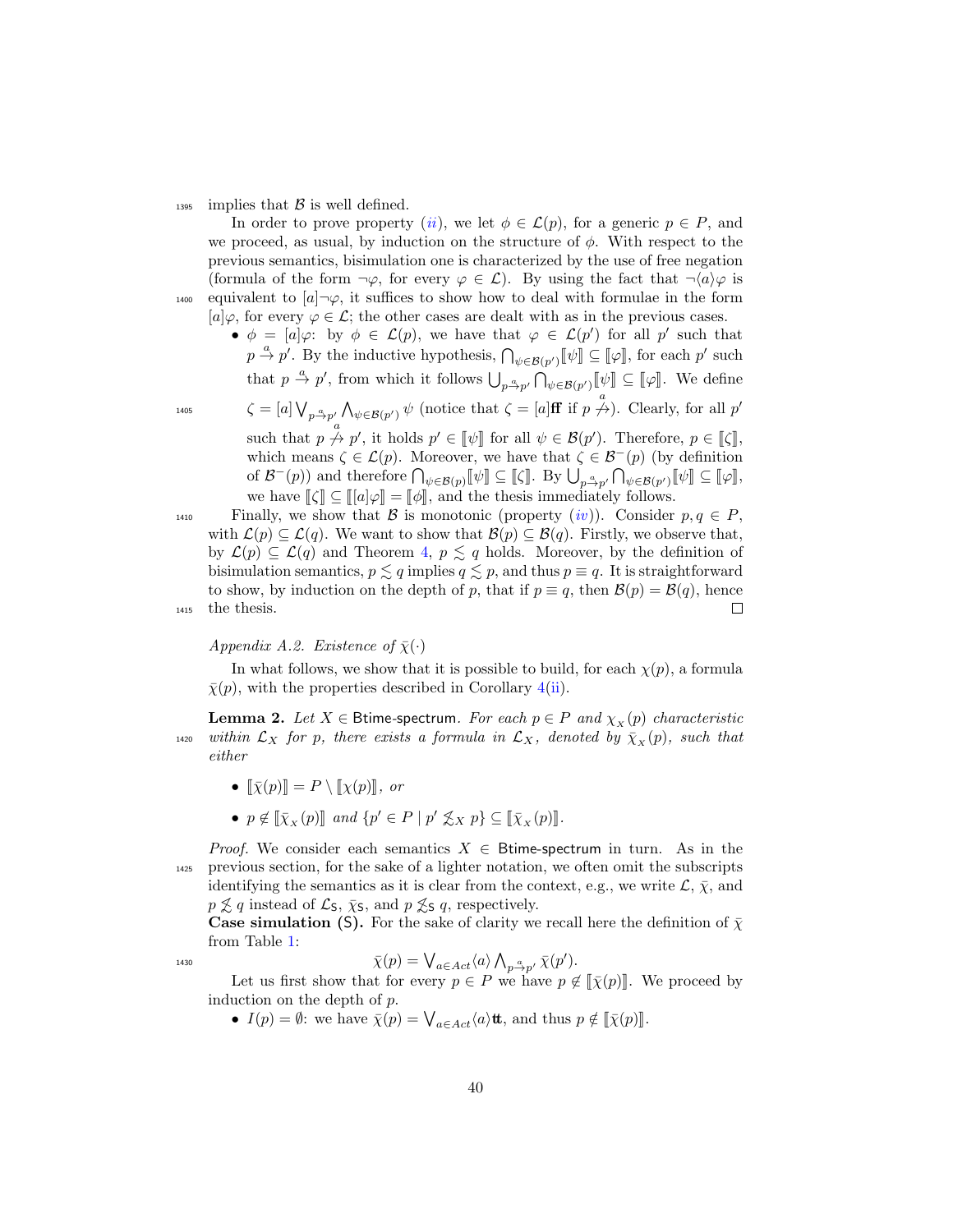•  $I(p) \neq \emptyset$ : obviously,  $p \notin [\langle a \rangle \mathbf{t}]$  holds for every  $a \notin I(p)$ . Now, for every 1435  $p \stackrel{\alpha}{\rightarrow} p'$ , by induction hypothesis,  $p' \notin [\![\bar{\chi}(p')]\!]$ . Thus,  $p' \notin [\![\Lambda_{p \stackrel{\alpha}{\rightarrow} p'} \bar{\chi}(p')]\!]$ and therefore  $p \notin [\![\langle a \rangle \bigwedge_{p \in \mathcal{P}} \bar{p} \setminus \bar{X}(p')]\!]$ . Hence, we obtain that  $p \notin [\![\bar{\chi}(p)]\!]$ .

Now, let us show that  $\{p' \in P \mid p' \not\leq p\} \subseteq [\bar{x}(p)]$ . The proof is by induction on the depth of p.

- $I(p) = \emptyset$ : we have that  $\{p' \in P \mid p' \not\leq p\} = P \setminus \{p' \in P \mid I(p') = \emptyset\}$ . It is easy to see that  $P \setminus \{p' \in P \mid I(p') = \emptyset\} = \llbracket \bigvee_{a \in Act} \langle a \rangle \mathbf{t} \rrbracket = \llbracket \bar{\chi}(p) \rrbracket$ .
	- $I(p) \neq \emptyset$ : let  $q \not\leq p$ . Thus there exists some  $q'$ , with  $q \stackrel{a}{\rightarrow} q'$ , such that, for every  $p'$ ,  $p \stackrel{a}{\rightarrow} p'$  implies  $q' \not\leq p'$ . Then, by inductive hypothesis,  $q' \in \llbracket \bar{\chi}(p') \rrbracket$  for every p' such that  $p \stackrel{a}{\rightarrow} p'$ . Thus,  $q' \in \llbracket \bigwedge_{p \stackrel{a}{\rightarrow} p'} \bar{\chi}(p') \rrbracket$  and therefore  $q \in [\! [\langle a \rangle \bigwedge_{p \stackrel{\alpha}{\to} p'} \bar{\chi}(p')]$ . Hence, we conclude  $q \in [\! [\bar{\chi}(p)] \! ]$ .
- 1445 Case complete simulation (CS). For the sake of clarity we recall here the definition of  $\bar{\chi}$  from Table [1:](#page-16-0)

$$
\begin{array}{rcl}\n\bar{\chi}(p) & = & \left( \bigvee_{a \in Act} \langle a \rangle \bigwedge_{p \stackrel{a}{\to} p'} \bar{\chi}(p') \right) \vee \mathbf{0} \\
\bar{\chi}(p) & = & \bigvee_{a \in Act} \langle a \rangle \bigwedge_{p \stackrel{a}{\to} p'} \bar{\chi}(p')\n\end{array}\n\quad \text{if } I(p) \neq \emptyset
$$

Let us first show that for every  $p \in P$  we have  $p \notin [\![\bar{\chi}(p)]\!]$ . We proceed by ustion on the donth of n induction on the depth of p.

- <sup>1450</sup>  $I(p) = \emptyset$ : we have  $\bar{\chi}(p) = \bigvee_{a \in Act} \langle a \rangle \mathbf{t}$ , and obviously  $p \notin [\![\bar{\chi}(p)]\!]$ .
	- $I(p) \neq \emptyset$ : obviously,  $p \notin [\![\mathbf{0}]\!]$  and  $p \notin [\![\langle a \rangle \mathbf{t}]\!]$  for every  $a \notin I(p)$ . Now, for every  $p \stackrel{\alpha}{\rightarrow} p_1$ , by the inductive hypothesis,  $p_1 \notin [\![\bar{\chi}(p_1)]\!]$ . Thus,  $p_1 \notin [\![\bar{\chi}(p_1)]\!]$ . Thus,  $p_1 \notin [\![\bar{\chi}(p_1)]\!]$ .  $\llbracket \bigwedge_{p\stackrel{\alpha}{\to}p'}\bar{\chi}(p')\rrbracket$  and therefore  $p \notin \llbracket \langle a \rangle \bigwedge_{p\stackrel{\alpha}{\to}p'}\bar{\chi}(p')\rrbracket$ . Hence, we obtain that  $p \notin [\![\bar{\chi}(p)]\!]$ .

Now, let us show that  $\{p' \in P \mid p' \not\leq p\} \subseteq [\bar{x}(p)]$ . The proof is by induction on the depth of p.

- $I(p) = \emptyset$ : we have that  $\{p' \in P \mid p' \not\leq p\} = P \setminus \{p' \in P \mid I(p') = \emptyset\}$ because, when  $I(p) = \emptyset$ ,  $q \not\leq p$  holds exactly for processes q with  $I(q) \neq \emptyset$ . It is easy to see that  $P \setminus \{p' \in P \mid I(p') = \emptyset\} = \llbracket \bigvee_{a \in Act} \langle a \rangle \mathbf{t} \rrbracket = \llbracket \bar{\chi}(p) \rrbracket.$ <br>  $I(n) \neq \emptyset$ , let  $a \nless n$ . Thus, either  $I(a) = \emptyset$  and  $I(a) \neq \emptyset$  (or analogous)
- 1460  $I(p) \neq \emptyset$ : let  $q \not\leq p$ . Thus, either  $I(q) = \emptyset$  and  $I(p) \neq \emptyset$  (or analogously  $I(p) = \emptyset$  and  $I(q) \neq \emptyset$ , or there exists some q', with  $q \stackrel{a}{\rightarrow} q'$ , such that, for every  $p'$ ,  $p \stackrel{a}{\rightarrow} p'$  implies  $q' \not\leq p'$ . If it is the case that  $I(q) = \emptyset$  and  $I(p) \neq \emptyset$  (respectively,  $I(p) = \emptyset$  and  $I(q) \neq \emptyset$ ), then  $q \in \llbracket \mathbf{0} \rrbracket$  (respectively,  $q \in \llbracket \langle a \rangle \mathbf{t} \rrbracket$  holds for some  $a \notin I(p)$ ). In any case,  $q \in \llbracket \bar{\chi}(p) \rrbracket$  holds.
- Otherwise, if there exist  $a \in Act$  and  $q' \in P$ , with  $q \stackrel{a}{\rightarrow} q'$ , such that  $q' \nleq p'$ 1465 for every p <sup>a</sup>→ p 0 , then, by the inductive hypothesis, q <sup>0</sup> <sup>∈</sup> <sup>J</sup>χ¯(<sup>p</sup> 0 )<sup>K</sup> for every p'. Thus,  $q' \in \llbracket \bigwedge_{p \stackrel{a}{\to} p'} \bar{\chi}(p') \rrbracket$  and therefore  $q \in \llbracket \langle a \rangle \bigwedge_{p \stackrel{a}{\to} p'} \bar{\chi}(p') \rrbracket$ . Hence, we conclude  $q \in \llbracket \bar{\chi}(p) \rrbracket$ .

Case ready simulation: (RS). See the proof of Lemma [2](#page-19-0) at page [20.](#page-19-0)

1470

Case trace simulation (TS). For the sake of clarity we recall here the definition of  $\bar{\chi}$  from Table [1:](#page-16-0)

 $\bar{\chi}(p) = \left(\bigvee_{a \in act}\langle a \rangle \bigwedge_{p \stackrel{\alpha}{\rightarrow} p'} \bar{\chi}(p')\right) \vee \bigvee_{\tau \in traces(p), \tau a \notin traces(p)} \langle \tau a \rangle \mathbf{t} \vee \bigvee_{p \stackrel{\tau a}{\rightarrow} p'} [\tau a] \mathbf{f} \mathbf{f}.$ Let us first show that for every  $p \in P$  we have  $p \notin [\bar{\chi}(p)]$ . We proceed by

 $_{1475}$  induction on the depth of p.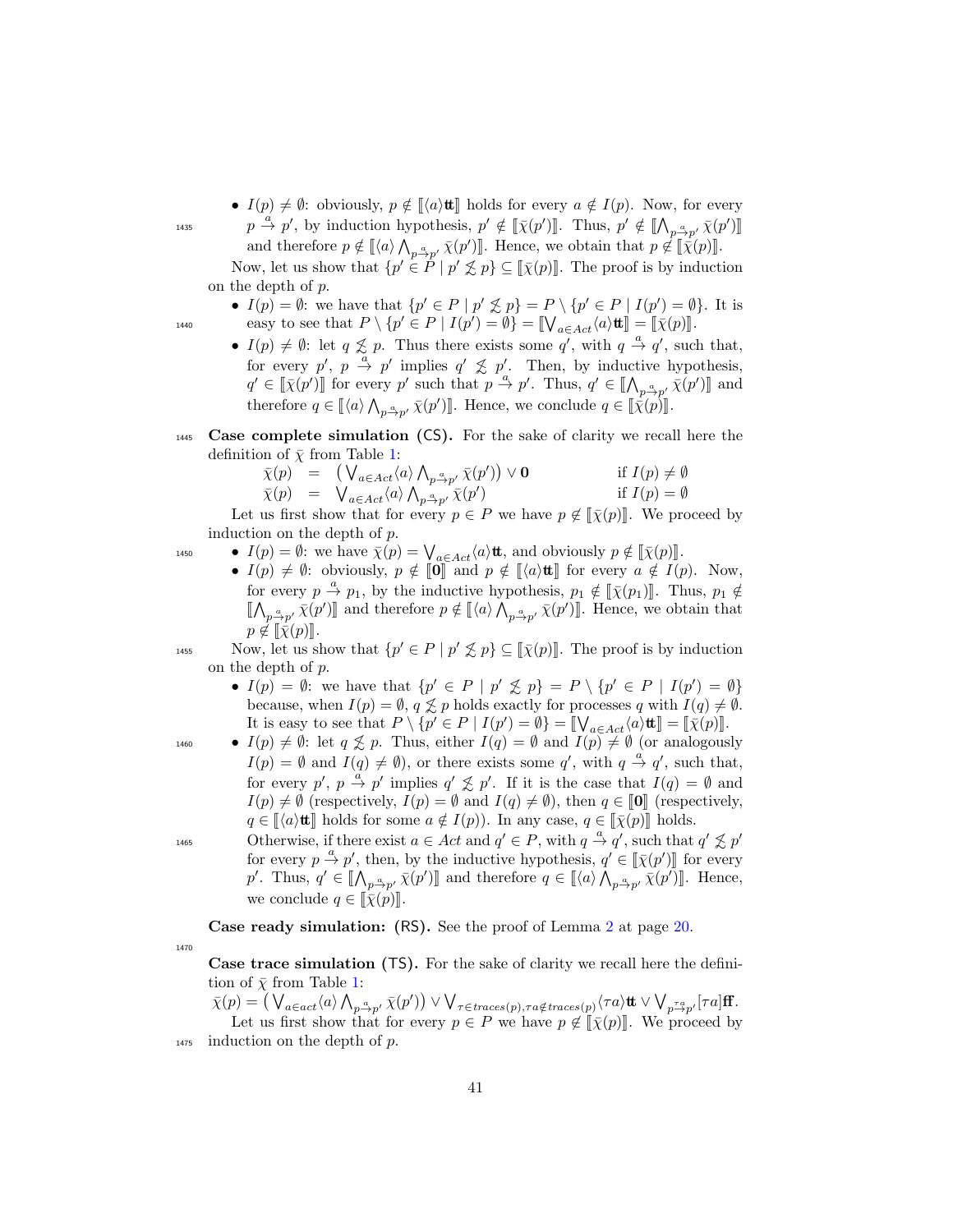- $I(p) = \emptyset$ : we have  $\bar{\chi}(p) = \bigvee_{a \in Act} \langle a \rangle \mathbf{t}$ , and thus  $p \notin [\bar{\chi}(p)]$ .
- $I(p) \neq \emptyset$ : obviously,  $p \notin [\neg(\tau a)\mathbf{t}]$  holds for every  $\tau \in \operatorname{trace}(p)$  and  $a \in \Lambda$  at such that  $\tau a$ ,  $d$  traces(p). Moreover,  $a$ ,  $d$   $[\Gamma_{\mathcal{R}}]$  holds for every Act such that  $\tau a \notin \text{traces}(p)$ . Moreover,  $p \notin [[\tau a] \mathbf{ff}]$  holds for every  $\tau a \in \text{traces}(p)$ . Now, for every  $p \stackrel{a}{\to} p_1$ , by the inductive hypothesis,  $p_1 \notin$ <sup>1480</sup>  $[\![\bar{\chi}(p_1)]\!]$ . Thus,  $p_1 \notin [\![\Lambda_{p\stackrel{\alpha}{\to} p'} \bar{\chi}(p')]$  and therefore  $p \notin [\![(a) \Lambda_{p\stackrel{\alpha}{\to} p'} \bar{\chi}(p')]$ . Hence, we obtain that  $p \notin [\bar{\chi}(p)]$ .

Now, let us show that  $\{p' \in P \mid p' \not\leq p\} \subseteq [\bar{\chi}(p)]$ , that is,  $[\bar{\chi}(p)]$  contains at the elements that are either strictly above a or incomparable with it. The least the elements that are either strictly above p or incomparable with it. The proof is by induction on the depth of p.

- 1485  $I(p) = \emptyset$ : we have that  $\{p' \in P \mid p' \not\leq p\} = P \setminus \{p' \in P \mid I(p') = \emptyset\}$ because, when  $I(p) = \emptyset$ ,  $q \not\leq p$  holds exactly for processes q with  $I(q) \neq \emptyset$ . It is easy to see that  $P \setminus \{p' \in P \mid I(p') = \emptyset\} = \llbracket \bigvee_{a \in Act} \langle a \rangle \mathbf{t} \rrbracket = \llbracket \bar{\chi}(p) \rrbracket.$ <br>  $I(n) \neq \emptyset$ . let  $a \leq n$ . Thus, either traces(a)  $\neq trace(n)$  or there exist
- $I(p) \neq \emptyset$ : let  $q \not\leq p$ . Thus, either  $traces(q) \neq traces(p)$  or there exists some q', with  $q \stackrel{a}{\rightarrow} q'$ , such that, for every  $p'$ ,  $p \stackrel{a}{\rightarrow} p'$  implies  $q' \not\leq p'$ . If <sup>1490</sup> it is the case that  $traces(q) \neq traces(p)$ , then either  $q \in [\langle \tau a \rangle \mathbf{t}]$  for some  $\tau a$  such that  $\tau \in \text{traces}(p)$  and  $\tau a \notin \text{traces}(p)$ , or  $q \in \llbracket [\tau a] \mathbf{ff} \rrbracket$  for some  $\tau a \in \text{traces}(p)$ . In either case,  $q \in ||\bar{\chi}(p)||$  holds.

If, on the other hand,  $traces(p) = traces(q)$ , then there exist  $a \in Act$  and  $q' \in P$ , with  $q \stackrel{a}{\rightarrow} q'$ , such that  $q' \not\leq p'$  for every  $p \stackrel{a}{\rightarrow} p'$ , then, by the inductive hypothesis,  $q' \in [\![\bar{\chi}(p')]\!]$  for every p'. Thus,  $q' \in [\![\Lambda_{p \to p'} \bar{\chi}(p')]\!]$ and therefore  $q \in [\langle a \rangle \bigwedge_{p \stackrel{\alpha}{\rightarrow} p'} \bar{\chi}(p')]$  (notice that  $a \in I(p)$ , due to  $a \in I(q)$ ) and  $traces(p) = traces(q)$ . Hence, we conclude  $q \in [\bar{\chi}(p)]$ .

Case 2-Nested simulation (2S). For the sake of clarity we recall here the definition of  $\bar{\chi}$  from Table [1:](#page-16-0)

$$
\begin{array}{rcl}\n\bar{\chi}(p) & = & \left( \bigvee_{a \in Act} \langle a \rangle \bigwedge_{p \stackrel{\alpha}{\to} p'} \bar{\chi}(p') \right) \vee \bar{\Phi}(p) \\
\bar{\Phi}(p) & = & \bigvee_{a \in I(p)} [a] \mathbf{f} \mathbf{f} \vee \bigvee_{a \in I(p)} \bigvee_{p \stackrel{\alpha}{\to} p'} [a] \bar{\Phi}(p)\n\end{array}
$$

Let us first show that for every  $p \in P$  we have  $p \notin [\bar{\chi}(p)]$ . We proceed by induction on the depth of p.

 $\prime$ 

•  $I(p) = \emptyset$ : we have  $\bar{\chi}(p) = \bigvee_{a \in Act} \langle a \rangle \mathbf{t}$ , and thus  $p \notin [\bar{\chi}(p)]$ .

•  $I(p) \neq \emptyset$ : obviously,  $p \notin [\![\langle a \rangle \mathbf{t}]\!]$  holds for every  $a \notin I(p)$ . Next, for every  $\mathcal{L} \xrightarrow{\alpha} \mathcal{L}$ ,  $\mathcal{L} \xrightarrow{\alpha} \mathcal{L}$ ,  $\mathcal{L} \xrightarrow{\alpha} \mathcal{L} \mathcal{L} \rightarrow \mathcal{L} \xrightarrow{\alpha} \mathcal{L} \mathcal{L} \rightarrow \mathcal{L} \xrightarrow{\alpha} \mathcal{L} \mathcal{L} \rightarrow \mathcal{L} \xrightarrow$ <sup>1505</sup>  $p \stackrel{\alpha}{\rightarrow} p'$ , by the inductive hypothesis,  $p' \notin [\![\bar{\chi}(p')]\!]$ . Thus,  $p \notin [\![\langle a \rangle \bar{\chi}(p')]\!]$ , for each p' such that  $p \stackrel{\alpha}{\to} p'$ . Therefore  $p \notin [a \land \bigwedge_{p \stackrel{\alpha}{\to} p'} \bar{\chi}(p')]$ . We are left with showing that  $p \notin [\bar{\Phi}(p)]$ . To this end, observe that  $p \notin [[a] \mathbf{ff}]]$  for all  $a \in I(p)$ ; moreover, for all  $p \stackrel{a}{\rightarrow} p'$ , since  $p' \notin [\![\bar{\chi}(p')]\!]$  holds by the inductive<br>by position in particular we have  $p' \notin [\![\bar{\chi}(p')]\!]$ . Thus,  $p \notin [\![\alpha]\bar{\phi}(p')]\!]$  for hypothesis, in particular we have  $p' \notin [\![\Phi(p')]\!]$ . Thus,  $p \notin [\![[a]\!] \Phi(p')\!]$  for <sup>1510</sup> each p' such that  $p \stackrel{a}{\to} p'$  and  $p \notin [\![\bigvee_{p \stackrel{a}{\to} p'} [a]\bar{\Phi}(p')]\!]$ . Hence, we obtain that  $p \notin [\![\bar{\chi}(p)]\!]$ .

Now, let us show that  $\{p' \in P \mid p' \not\leq p\} \subseteq [\bar{x}(p)]$ . The proof is by induction the donth of n on the depth of p.

- $I(p) = \emptyset$ : we have that  $\{p' \in P \mid p' \not\leq p\} = P \setminus \{p' \in P \mid I(p') = \emptyset\}$ . It is <sup>1515</sup> easy to see that  $P \setminus \{p' \in P \mid I(p') = \emptyset\} = \llbracket \bigvee_{a \in Act} \langle \mathbf{t} \rangle \rrbracket = \llbracket \bar{\chi}(p) \rrbracket.$ 
	- $I(p) \neq \emptyset$ : let  $q \not\leq_{2S} p$ . Thus, by definition, either there exists  $a \in Act$  and q', with  $q \stackrel{a}{\rightarrow} q'$ , such that, for every  $p'$ ,  $p \stackrel{a}{\rightarrow} p'$  implies  $q' \not\leq_{25} p'$ , or  $p \not\leq_{5} q$ .

1500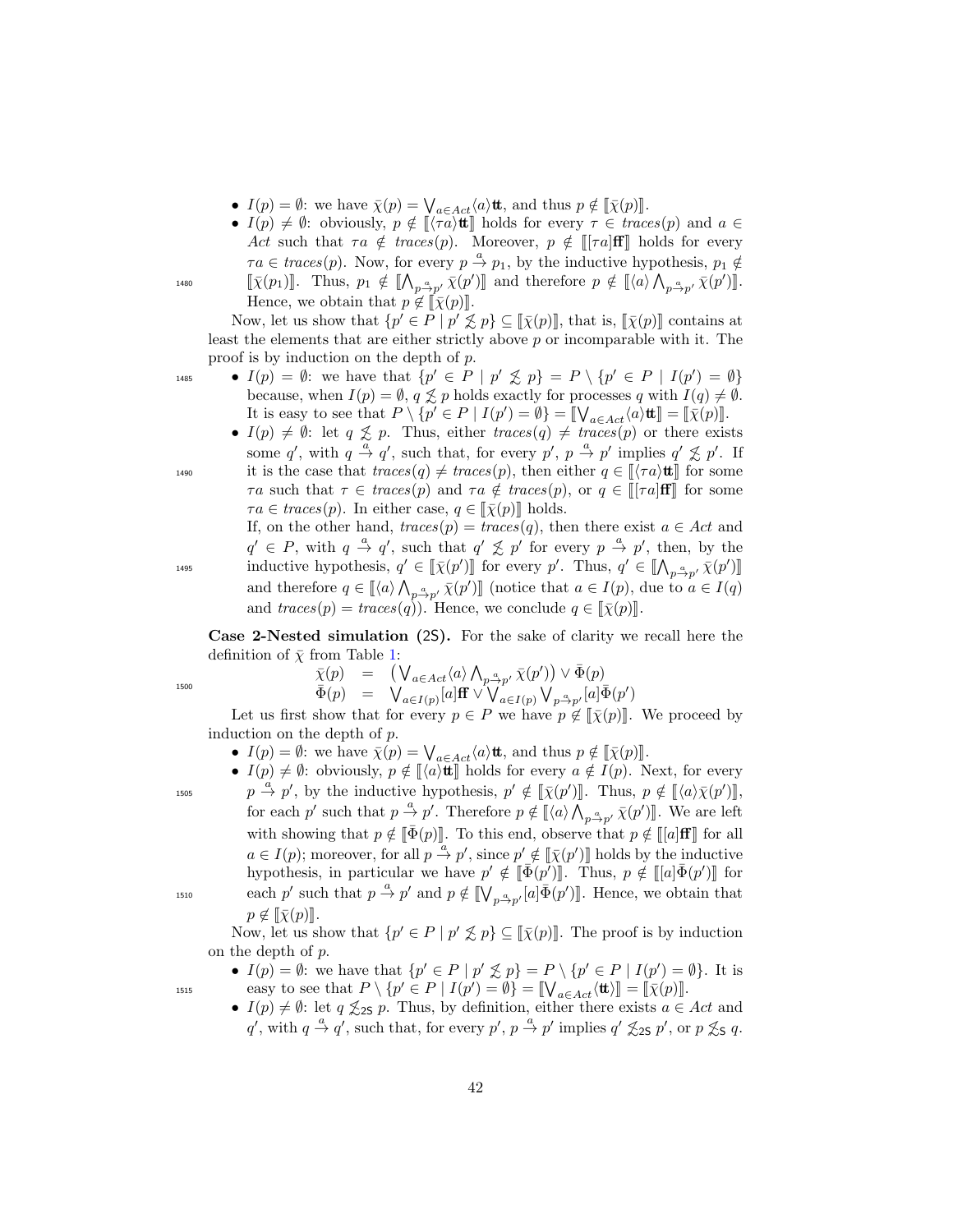First, if there exist  $a \in Act$  and  $q' \in P$ , with  $q \stackrel{a}{\to} q'$ , such that  $q' \not\lesssim_{25} p'$ for every  $p \stackrel{a}{\rightarrow} p'$ , by the inductive hypothesis,  $q' \in [\bar{\chi}(p')]$  for every p' such that  $g \stackrel{a}{\rightarrow} g'$ . There  $g' \in [\bar{\chi}(p')]$  and therefore  $g \in [\bar{\chi}(p')]$ that  $p \stackrel{a}{\to} p'$ . Thus,  $q' \in [\![ {\bigwedge}_{p \stackrel{a}{\to} p'} {\overline{\chi}}(p')]$  and therefore  $q \in [\! [\langle a \rangle {\bigwedge}_{p \stackrel{a}{\to} p'} {\overline{\chi}}(p')]$ . Otherwise, if  $p \not\lesssim_{\mathsf{S}} q$ , then there exist  $a \in Act$  and  $p'$  with  $p \stackrel{a}{\to} p'$ , such that  $p' \nleq s q'$  for every  $q \stackrel{a}{\rightarrow} q'$ . We show by induction on the depth of q that if p  $\leq s$  q then  $q \in \overline{\Phi}(p)$ . If  $I(q) = \emptyset$ , then  $q \in [[a] \mathbf{ff}]]$  for some  $a \in I(p)$ (notice that  $I(p) \neq \emptyset$  by assumption) and thus  $q \in \overline{\Phi}(p)$ . Now, when <sup>1525</sup>  $I(q) \neq \emptyset$ , by the inductive hypothesis,  $q' \in [\![\Phi(p')]\!]$  for every  $q \stackrel{\alpha}{\rightarrow} q'$ . Thus  $q \in [[a]\bar{\Phi}(p')]$ , which implies that  $q \in [[\bar{\Phi}(p)]]$ . Since  $p \not\lesssim q$  by assumption,<br>we have that  $q \in [[\bar{\Phi}(p)]]$ . Therefore  $q \in [[\bar{\Sigma}(p)]]$  holds by definition of  $\bar{\Sigma}(p)$ . we have that  $q \in [\![\Phi(p)]\!]$ . Therefore  $q \in [\![\bar{\chi}(p)]\!]$  holds by definition of  $\bar{\chi}(p)$ , and we are done.

**Case bisimulation (BS).** We simply define  $\bar{\chi}(p) = -\chi(p)$  ( $\chi(p)$  exists <sup>1530</sup> thanks to Proposition [10\)](#page-9-0) and  $\llbracket \bar{\chi}(p) \rrbracket = P \setminus \llbracket \chi(p) \rrbracket$  holds trivially.  $\Box$ 

# <span id="page-42-0"></span>Appendix B. Proofs for semantics in van Glabbeek's linear time spectrum

**Lemma 5.** For all  $p, q \in P$  such that  $p \leq_{\text{T}} q$ , we have depth $(p) \leq depth(q)$ .

*Proof.* The claim immediately follows from the definition of  $depth(p)$  (i.e.,  $depth(p)$ ) <sup>1535</sup> is the length of a longest trace in  $T(p)$  and the fact that  $p \leq_T q$  if and only if  $\mathsf{T}(p) \subseteq \mathsf{T}(q).$ 

<span id="page-42-2"></span>Corollary 5. Let  $X \in L$ time-spectrum. For all  $p, q \in P$  such that  $p \leq_{X} q$ , we have  $depth(p) \leq depth(q)$ .

<span id="page-42-1"></span>**Lemma 6.**  $\mathcal{B}_X(p) \subseteq \mathcal{L}_X(p)$  holds for every  $X \in$  Ltime-spectrum and  $p \in P$ .

- 1540 Proof. Let  $X \in$  Ltime-spectrum,  $p \in P$ , and  $\phi \in \mathcal{B}_X(p)$ . If  $\phi = \mathbf{t}$ , then the thesis follows trivially. If  $\phi = formula_X(x)$  for some  $x \in X^{fin}(p)$ , then we distinguish the following cases.
	- If  $X = \mathsf{T}$ , then  $\phi = \langle \tau \rangle$ **t** for  $\tau \in \mathsf{T}^{\text{fin}}(p) \subseteq \mathsf{T}(p)$ . Since  $\tau \in \mathsf{T}(p)$ , it clearly holds  $p \in \llbracket \phi \rrbracket$ , which means  $\phi \in \mathcal{L}_{\mathsf{T}}(p)$ .
- **•** If  $X = \mathsf{CT}$ , then  $\phi = \langle \tau \rangle$ **0** for  $\tau \in \mathsf{CT}^{\mathit{fin}}(p) \subseteq \mathsf{CT}(p)$ . Since  $\tau \in \mathsf{CT}(p)$ , it clearly holds  $p \in [\![\phi]\!]$ , which means  $\phi \in \mathcal{L}_{\mathsf{CT}}(p)$ .
	- If  $X = \mathsf{F}$ , then  $\phi = \langle \tau \rangle \bigwedge_{a \in Y} [a] \mathbf{f}$  for  $\langle \tau, Y \rangle \in \mathsf{F}^{\mathit{fin}}(p) \subseteq \mathsf{F}(p)$ . From the definition of  $F(p)$ , it immediately follows  $p \in [\![\phi]\!]$ , and we are done.
- If  $X = \mathsf{R}$ , then  $\phi = \langle \tau \rangle \langle Y \rangle$  for  $\langle \tau, Y \rangle \in \mathsf{R}^{\text{fin}}(p) \subseteq \mathsf{R}(p)$ . From the 1550 definition of  $R(p)$ , it immediately follows  $p \in [\![\phi]\!]$ , and we are done.
	- If  $X = \textsf{FT}$ , then let  $\phi = formula_{\textsf{FT}}(\sigma)$  for  $\sigma \in \textsf{FT}^{\text{fin}}(p)$ ; we proceed by induction on  $\sigma$ .

– If  $\sigma = \varepsilon$ , then  $\phi = \mathbf{t}$ , and the thesis follows trivially;

- 
-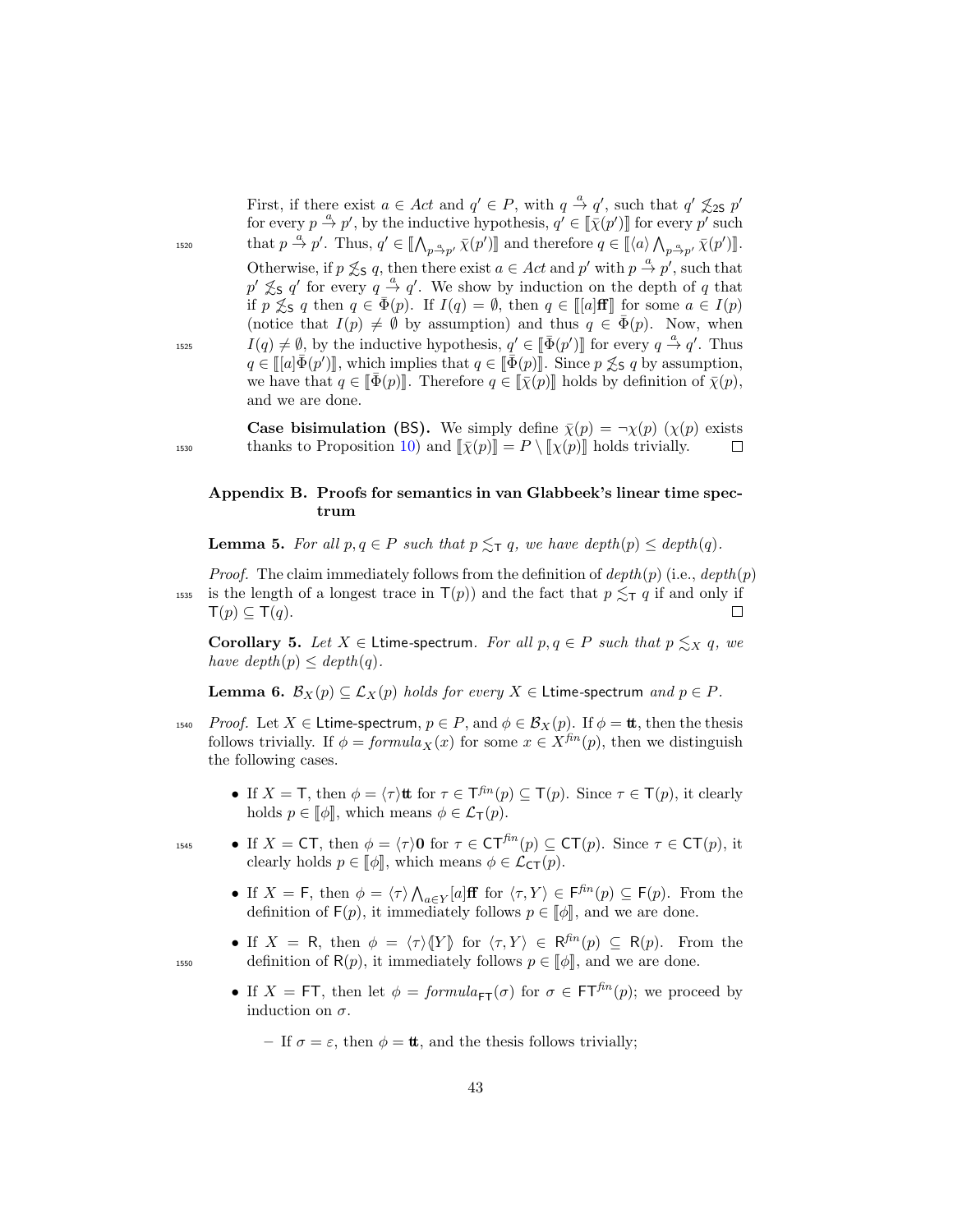- If  $\sigma = a\sigma'$ , with  $a \in Act$  and  $\sigma' \in FT^{\text{fin}}(p')$  for some p' such that <sup>1555</sup>  $p \stackrel{a}{\to} p'$ , then  $\phi = \langle a \rangle$  formula<sub>FT</sub> $(\sigma')$  and formula<sub>FT</sub> $(\sigma') \in \mathcal{B}_{FT}(p')^2$  $(\sigma') \in \mathcal{B}_{FT}(p')^2$ . By the inductive hypothesis, we have that  $formula_{FT}(\sigma') \in \mathcal{L}_{FT}(p'),$ that is,  $p' \in [\text{formula}_{\text{FT}}(\sigma')]$ . It follows that  $p \in [\![\phi]\!]$ , which equals to  $\phi \in \mathcal{L}_{\text{--}}(\infty)$ to  $\phi \in \mathcal{L}_{\mathsf{FT}}(p)$ .
- $-$  If  $\sigma = Y\sigma'$ , with  $Y \in \mathcal{P}(Act)$  and  $\sigma' \in \mathsf{FT}^{\text{fin}}(p)$ , then  $\phi = \bigwedge_{a \in Y} [a] \mathbf{ff} \wedge \sigma'$ <sup>1560</sup> formula<sub>FT</sub>( $\sigma'$ ). By  $Y \sigma' \in FT(p')$ , we have that  $p \in [\![\Lambda_{a \in Y}][a]\!]$ . By  $\sigma' \in \mathsf{FT}^{\text{fin}}(p)$ , it holds  $\text{formula}_{\mathsf{FT}}(\sigma') \in \mathcal{B}_{\mathsf{FT}}(p)$  and thus, by the inductive hypothesis, formula<sub>FT</sub>( $\sigma'$ )  $\in$   $\mathcal{L}_{FT}(p)$ , that is,  $p \in [\text{formula}_{FT}(\sigma')]$ .<br>It follows that  $p \in \llbracket \mathcal{A} \rrbracket$  which couple to  $\phi \in \mathcal{L}_{TT}(p)$ . It follows that  $p \in [\![\phi]\!]$ , which equals to  $\phi \in \mathcal{L}_{\mathsf{FT}}(p)$ .
- If  $X \in \{RT, IFT, PFT, I2T, P2T\}$ , then the proof uses the same inductive <sup>1565</sup> argument as in the previous case, and thus we omit the details.
	- If  $X = \mathsf{IF}$ , then  $\phi = \langle \tau \rangle \bigwedge_{\tau' \in \Gamma} [\tau'] \mathbf{ff}$  for  $\langle \tau, \Gamma \rangle \in \mathsf{IF}^{\text{fin}}(p) \subseteq \mathsf{IF}(p)$ . From the definition of  $IF(p)$ , it immediately follows that  $p \in [\![\phi]\!]$ , and we are done.
	- If  $X = \mathsf{PF}$ , then  $\phi = \langle \tau \rangle \langle \Gamma \rangle$  for  $\langle \tau, \Gamma \rangle \in \mathsf{PF}^{\text{fin}}(p) \subseteq \mathsf{PF}(p)$ . From the definition of  $PF(p)$ , it immediately follows that  $p \in [\![\phi]\!]$ , and we are done.
- 1570 If  $X = 12$ , then  $\phi = \langle \tau \rangle \bigwedge_{[p']_{\text{BS}} \in \mathbb{P}} \neg \chi_{\mathsf{S}}(p')$  for  $\langle \tau, \mathbb{P} \rangle \in 12^{\text{fin}}(p) \subseteq 12(p)$ . By the definition of  $I2(p)$ ,  $\langle \tau, \Psi \rangle \in I2(p)$  implies that there is some q such that  $p \stackrel{\tau}{\rightarrow} q$  and  $q_{\downarrow s} \cap \mathbb{P} = \emptyset$ . From  $q_{\downarrow s} \cap \mathbb{P} = \emptyset$ , it follows that  $p' \not\lesssim_{\mathsf{S}} q$  for all  $[p']_{\text{BS}} \in \mathbb{P}$ , which means that  $q \notin [\![\chi_{\text{S}}(p')]\!]$  for all  $[p']_{\text{BS}} \in \mathbb{P}$ . Therefore,  $p \in [\![\phi]\!]$ , and we are done.

$$
\begin{array}{ll}\n\bullet \text{ If } X = \textsf{P2, then } \phi = \langle \tau \rangle \alpha(\mathbb{P}), \text{ with} \\
\alpha(\mathbb{P}) = \bigwedge_{[p']_{\text{BS}} \in \mathbb{P}} \chi_{\text{S}}(p') \land \bigvee_{[p']_{\text{BS}} \in \mathbb{P}} \text{ simulated-by}(p')\n\end{array}
$$

and

$$
simulated-by(p') = \bigwedge_{a \in Act}[a] \bigvee_{p' \stackrel{a}{\rightarrow} p''} simulated-by(p'').
$$

By the definition of P2(p),  $\langle \tau, \mathbb{P} \rangle \in P2(p)$  implies that there is some q <sup>1580</sup> such that  $p \stackrel{\tau}{\rightarrow} q$  and  $q_{\downarrow s} = \mathbb{P}$ . It follows that  $p' \lesssim_s q$  for all  $[p']_{\text{BS}} \in \mathbb{P}$ , which means that  $q \in [\![\chi_{s}(p')]\!]$  for all  $[p']_{\text{BS}} \in \mathbb{P}$ . Moreover, by  $q_{\downarrow s} = \mathbb{P}$ , we have that  $[\![\alpha]\!] \in \mathbb{P}$ . Since  $q \in \text{simulated back}$  algority holds, we conclude have that  $[q]_{\text{BS}} \in \mathbb{P}$ . Since  $q \in simulated-by(q)$  clearly holds, we conclude  $p \in [\![\phi]\!]$ , and we are done.  $\Box$ 

<span id="page-43-0"></span>**Lemma 7.** Formula  $\bigwedge_{\psi \in \mathcal{B}_X(p)} \psi$  is characteristic for p within  $\mathcal{L}_X$ , for all  $X \in$ 1585 Ltime-spectrum and  $p \in P$ .

|  | ۰.<br>٠<br>. | ٠<br>H.<br>۰. |  |
|--|--------------|---------------|--|
|  |              |               |  |

<span id="page-43-1"></span><sup>&</sup>lt;sup>2</sup>Notice that, while it is clear that  $\sigma' \in FT(p')$ , we are not guaranteed in general that  $|\sigma'| \leq 2 \cdot depth(p')$  holds (which is needed for  $\sigma'$  to belong to  $FT^{\hat{f}n}(p')$ ). However, it can be shown that we can always reduce to the case where this holds (see item  $(f)$  at page [28](#page-27-6) for a detailed explanation).